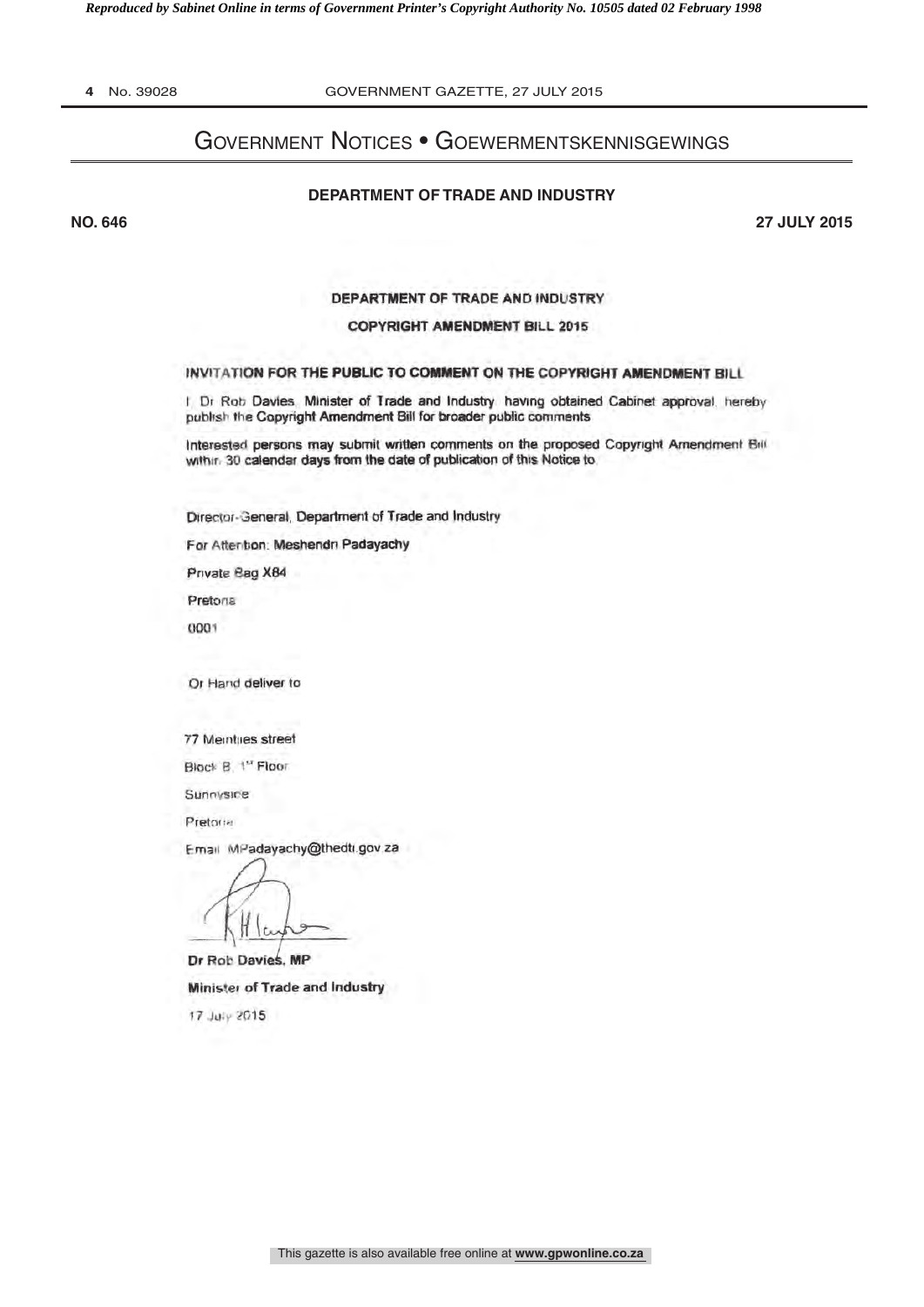# **REPUBLIC OF SOUTH AFRICA \_\_\_\_\_\_\_\_\_\_\_\_\_\_\_\_\_\_\_\_\_\_\_\_\_\_\_\_\_\_\_**

# **COPYRIGHT AMENDMENT BILL \_\_\_\_\_\_\_\_\_\_\_\_\_\_\_\_\_\_\_\_\_\_\_\_\_\_\_\_**

(Minister of Trade and Industry)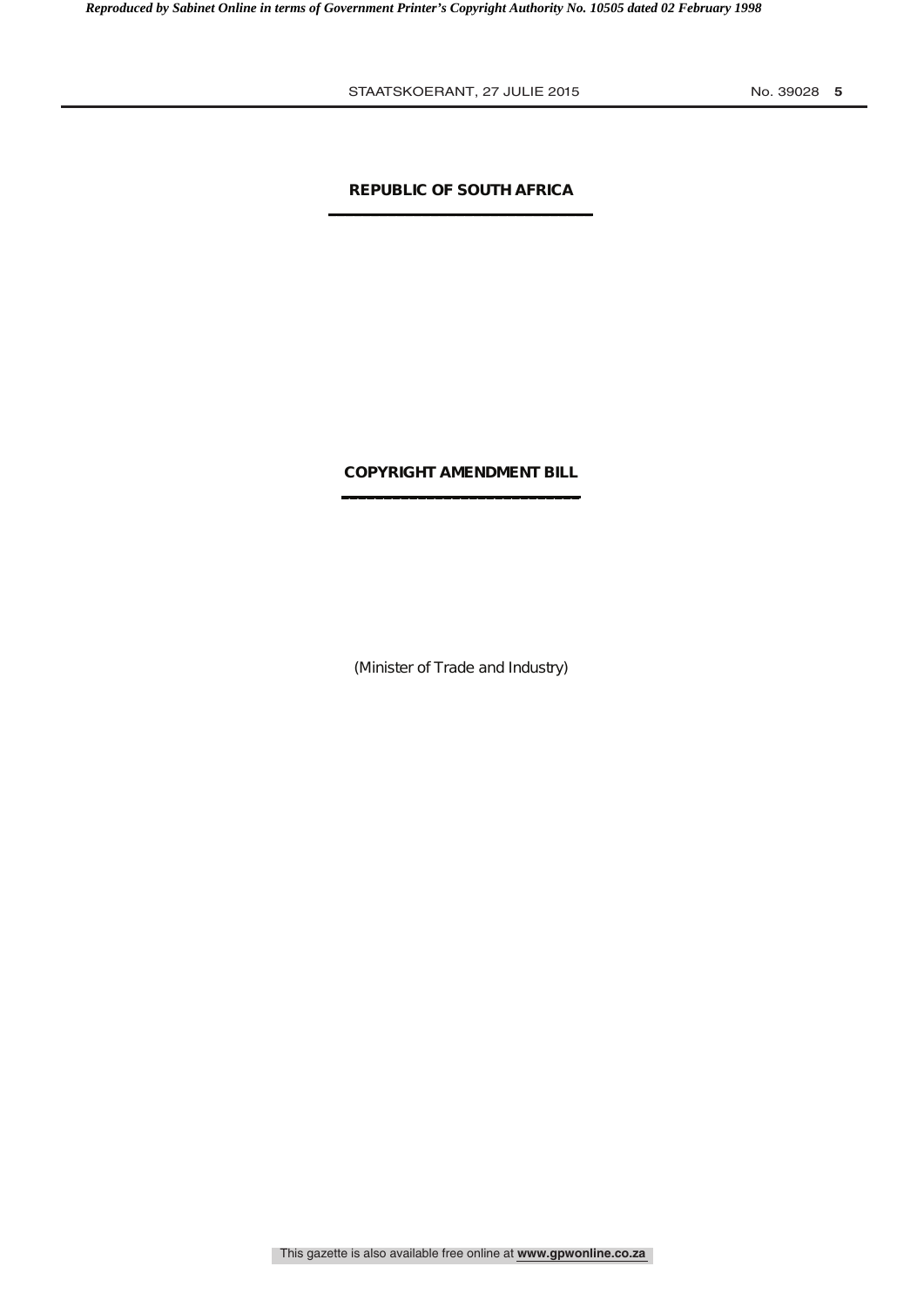#### **6** No. 39028 GOVERNMENT GAZETTE, 27 JULY 2015

#### **GENERAL EXPLANATORY NOTE:**

**[ ]** Words in bold type in square brackets indicate omissions from existing enactments. Words underlined with a solid line indicate insertions in existing enactments.

#### **BILL**

**To amend the Copyright Act 98 of 1978, so as to amend certain definitions; to allow for the reproduction of copyright work; to provide for the protection of copyright in craft work; to provide for the accreditation and registration of Collecting Societies; to provide for the procedure for settlement of royalties disputes; to allow fair use of copyright work; to provide for access to copyright works for a person with disabilities; to provide for the protection of ownership of orphan works by the state; to provide for the establishment of Intellectual Property Tribunal; to provide for the appointment of members of the Intellectual Property Tribunal; to provide for the powers and functions of the Intellectual Property Tribunal; to provide for protection of performers' moral and economic rights; to provide for the protection of rights of producers of phonograms; to provide for prohibited conducts in respect technological protection measure; to provide for prohibited conduct in respect of copyright management information; provide for management of digital rights; to provide for the promotion of broadcasting of local content; to provide for certain new offences; and to provide for matters connected therewith.**

BE IT ENACTED by the Parliament of the Republic of South Africa, as follows:-

# **Amendment of section 1 of Act 98 of 1978 (herein after referred to as "the principal Act")**

- **1.** Section 1 of the principal Act is hereby amended by
	- (a) the insertion before the definition of "adaptation" of the following definition:

**"'accessible format copy'** means a copy of a work in an alternative manner or form which gives a person with a disability access to the work, including to permit the person to have access as feasibly and comfortably as a person without disability. The accessible format copy is used exclusively by a person with a disability and it must respect the integrity of the original work, taking due consideration of the changes needed to make the work accessible in the alternative format and of the accessibility needs of the person with a disability;";

(b) by the insertion before the definition of "author" of the following definition:

**"'audio-visual fixation'** means the embodiment of moving images, whether or not accompanied by sounds or by the representations thereof, from which they can be perceived, reproduced or communicated through a device;";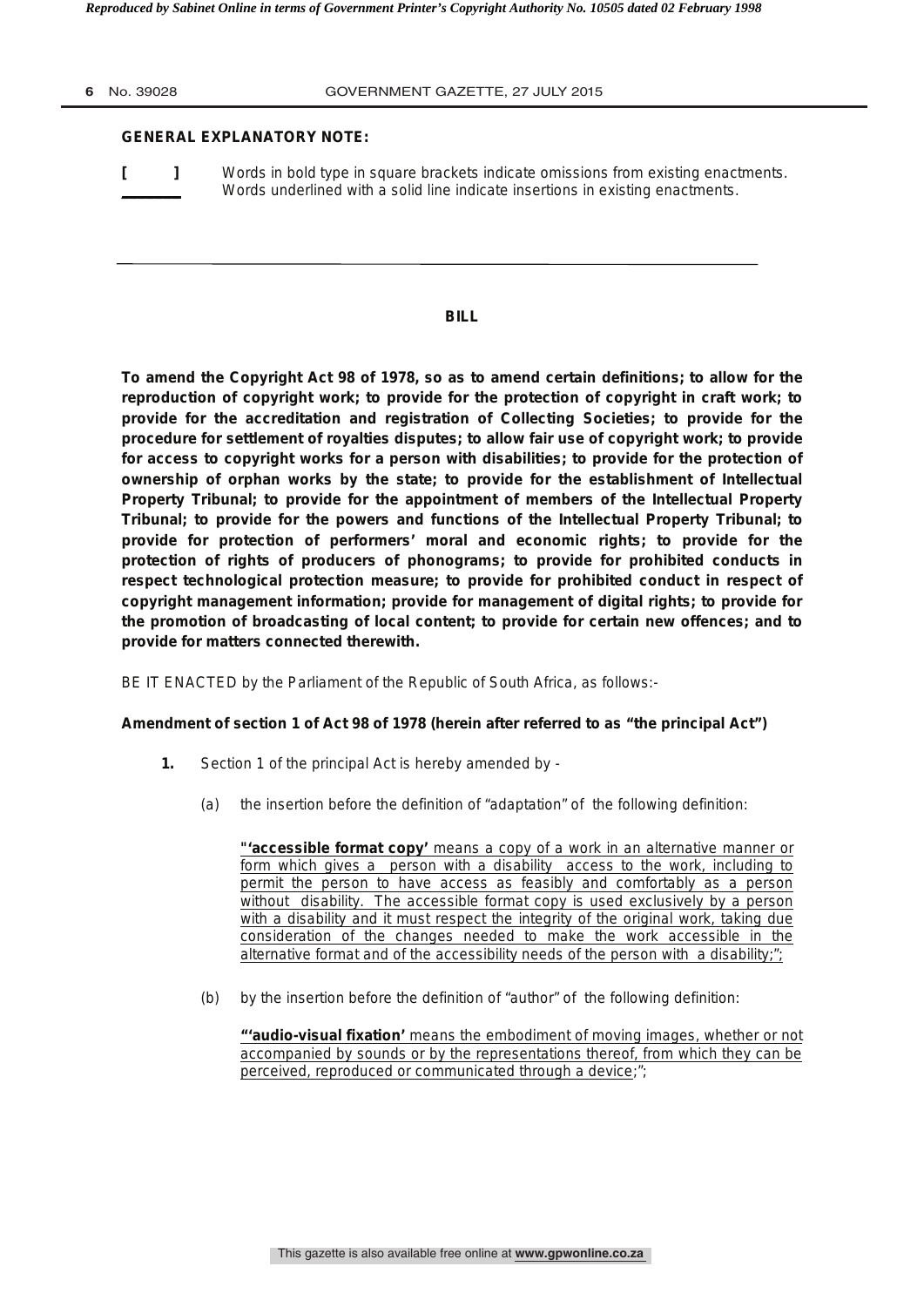(c) the insertion before the definition of "country" of the following definition:

**"'Commission'** means a Commission established in terms of section 185 of the Companies Act, 2008 (Act 71 of 2008);";

(d) the insertion after the definition of "country" of the following definition:

**"'craft works'** means works of pottery, glasswork, sewing, knitting, crochet, jewellery, tapestry, woodwork, lace work, embroidery, paper tolling, folk art and hand-made toys;";

(e) the insertion after the definition of "copyright "of the following definition:

**"'copyright management information'** means information attached to, or embodied in a copy of a work that -‐ 

- (a) identifies the work and its author or copyright owner; or
- (b) identifies or indicates some or all of the terms and conditions for using the work or indicates that the use of the work is subject to terms and conditions;
- (f) the insertion after the definition of "performance" of the following definition:

**"'digital rights systems'** means a collection of systems used to protect the rights of electronic media. These include digital music, photographs, videos, portable document format (PDF), presentations, documents and movies as well as other data that is stored and transferred digitally;";

(g) the insertion before the definition of "performance" of the following definitions:

 **"'orphan works'** means works in which copyright still subsists but the right holder, both the creator of the work or the successor in title cannot be located;";

**"'parallel importation of goods'**, also known as "gray market goods" refers to genuine branded goods that are imported into a market and sold there without the consent of the owner of the trademark;";

(h) the insertion after the definition of "performance" of the following definition:

**"'person with a disability'** means a person who is blind, has a visual impairment, a perceptual or reading disability which cannot be improved to give visual function substantially, equivalent to that of a person who has no such impairment or disability and so is unable to read printed works to substantially the same degree as a person without an impairment or disability or is otherwise unable, through physical disability, to hold or manipulate a book or to focus or move the eyes to the extent that would be normally acceptable for reading, regardless of any other disabilities;";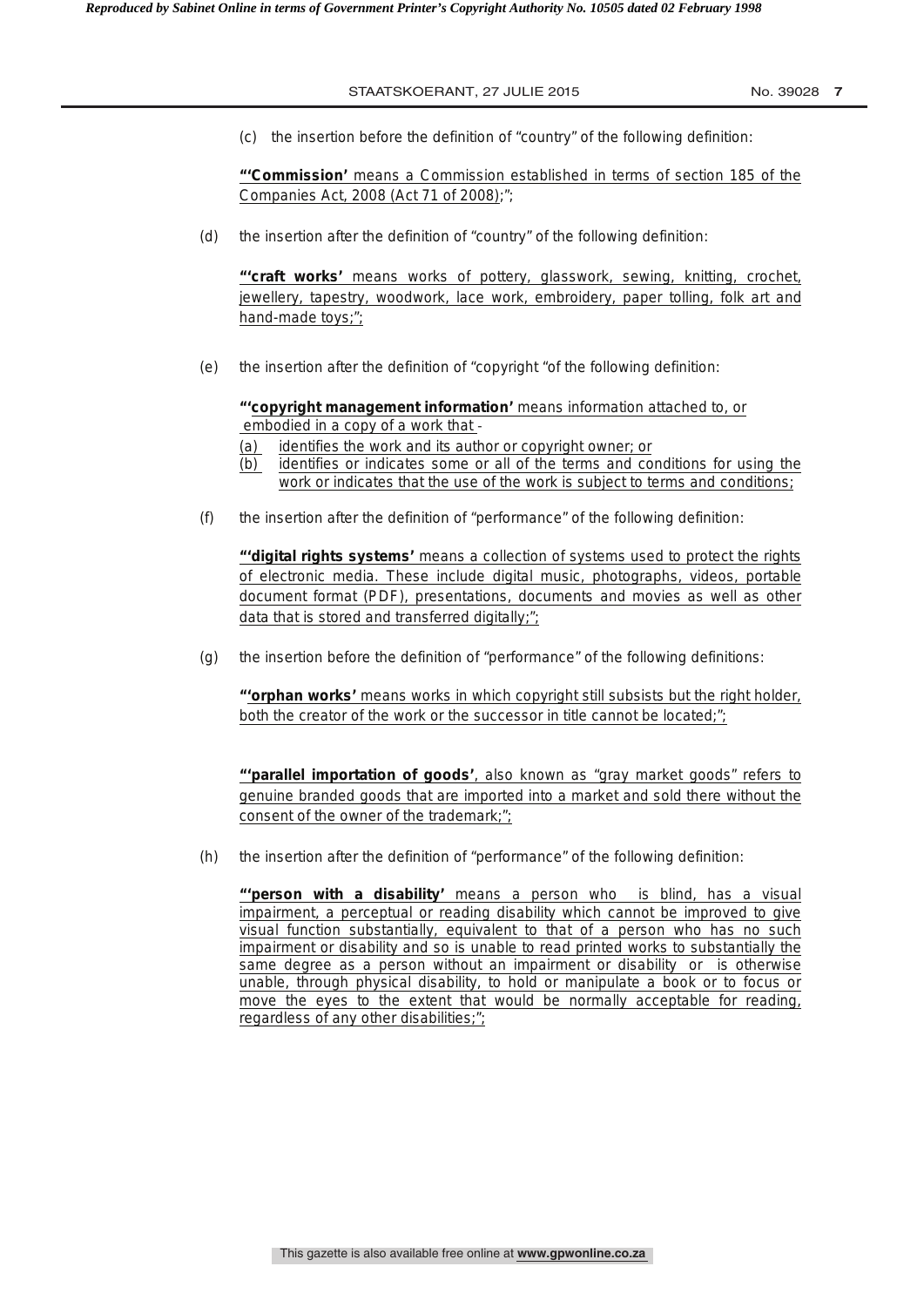(i) by the substitution for the definition of "phonogram" of the following definition:

**"'phonogram'** means**[any exclusively aural fixation of sounds of a performance or of other sounds;]** the fixation of the sounds of a performance, or of other sounds, or of a representation of sounds other than in the form of a fixation incorporated in a cinematographic or other audiovisual work;"

(j) by the substitution for the definition of "reproduction" of the following definition:

**"reproduction'** means a copy made of a fixation or audio-visual fixation of a performance;";

(k) the insertion after the definition of "sound recording" of the following definitions:

**"'technological protection measure'** means any process, treatment, mechanism, technology, device, system or component that in the normal course of its operation is designed to prevent or restrict infringement of copyright work that is protected by a technological protection measure;

**'technological protection measure work'** means a copyright work that is protected by a technological protection measure;

**'technological protection measure circumvention device'** means a device primarily designed, produced or adapted for purposes of enabling or facilitating the circumvention of a technological protection measure;";

(l) by the insertion after the definition of "reproduction" of the following definition:

**"'Tribunal'** means the Intellectual Property Tribunal established in terms of section 29 of the Copyright Act,1978 (Act 98 of 1978);".

## **Amendment of section 3 of Act 98 of 1978**

- **2.** Section 3 of the principal Act is hereby amended by the addition in subsection (3) after paragraph (b) of the following paragraph:
	- "(c) in the case of copyright that vests in the state due to the fact that the owner cannot be located, is unknown or is dead, the term of such copyright shall be perpetual.".

#### **Amendment of section 5 of Act 98 of 1978**

- **3.** Section 5 of the principal Act is hereby amended by the substitution for subsection (2) of the following subsection:
	- "(2) Copyright **[shall be conferred by this section]** on every work which is eligible for copyright and which is made by or funded by or under the direction or control of the state or such international organizations **[as may be prescribed.]** shall be owned by the state or such international organization.".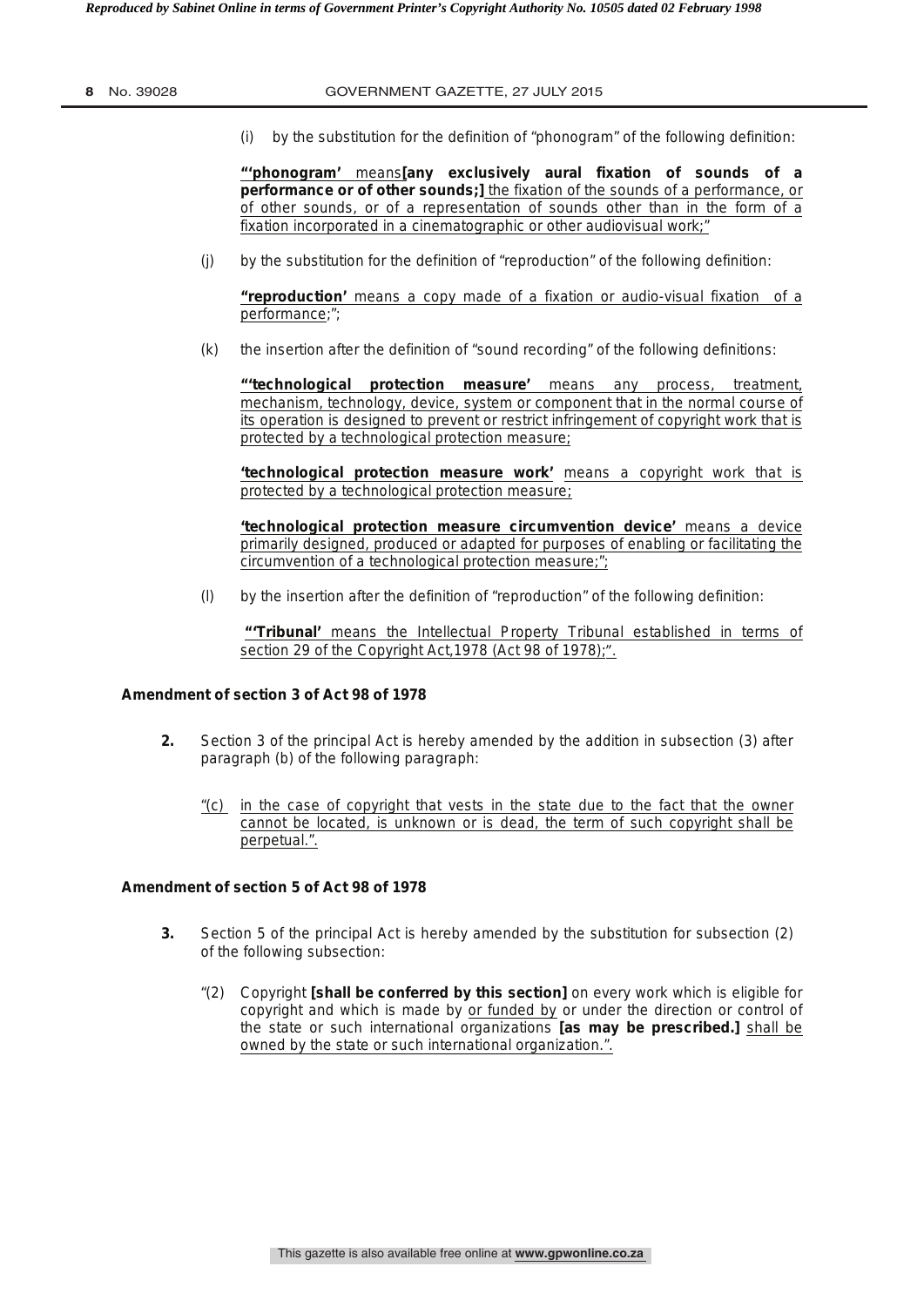## **Amendment of section 6 of Act 98 of 1978**

- **4.** Section 6 of the principal Act is hereby amended by the addition after paragraph (g) of the following paragraph:
	- "(h) communicating to the public of their works, by wire or wireless means including, the making available to the public of their works in such a way that members of the public may access these works from a place and at a time individually chosen by them.".

## **Amendment of section 7 of Act 98 of 1978**

- **5.** Section 7 of the principal Act is hereby amended by the addition after paragraph (f) of the following paragraph:
	- "(g) communicating to the public of their works, by wire or wireless means including, the making available to the public of their works in such a way that members of the public may access these works from a place and at a time individually chosen by them.".

## **Insertion of sections 7A, 7B, 7C and 7D in Act 98 of 1978**

**6.** The following sections are hereby inserted in the principal Act after section 7:

#### **"7A Resale royalty right**

- (1) A creator of artistic work shall, with respect to original works of art enjoy the inalienable resale royalty right on the commercial resale of his or her created work of art subsequent to the first transfer by the author or creator of such work of art.
- (2) Resale royalty shall be payable at the rate of 5% of the commercial resale price or as prescribed by the Minister.
- (3) A creator of artistic work, shall be entitled to receive resale royalty if
	- (a) at the time when a contract for resale of the artistic work is completed (i) the artist is a citizen or resident of South Africa; and
		- (ii) the term of validity of the resale right has not expired.
	- (b) in the case of a deceased artist, the deceased was at the time of death, a citizen or resident in South Africa;
	- (c) resale or any part of the transaction, take place within South Africa; and
	- (d) the contract for resale of the artistic work is completed on or after the commencement of this Act.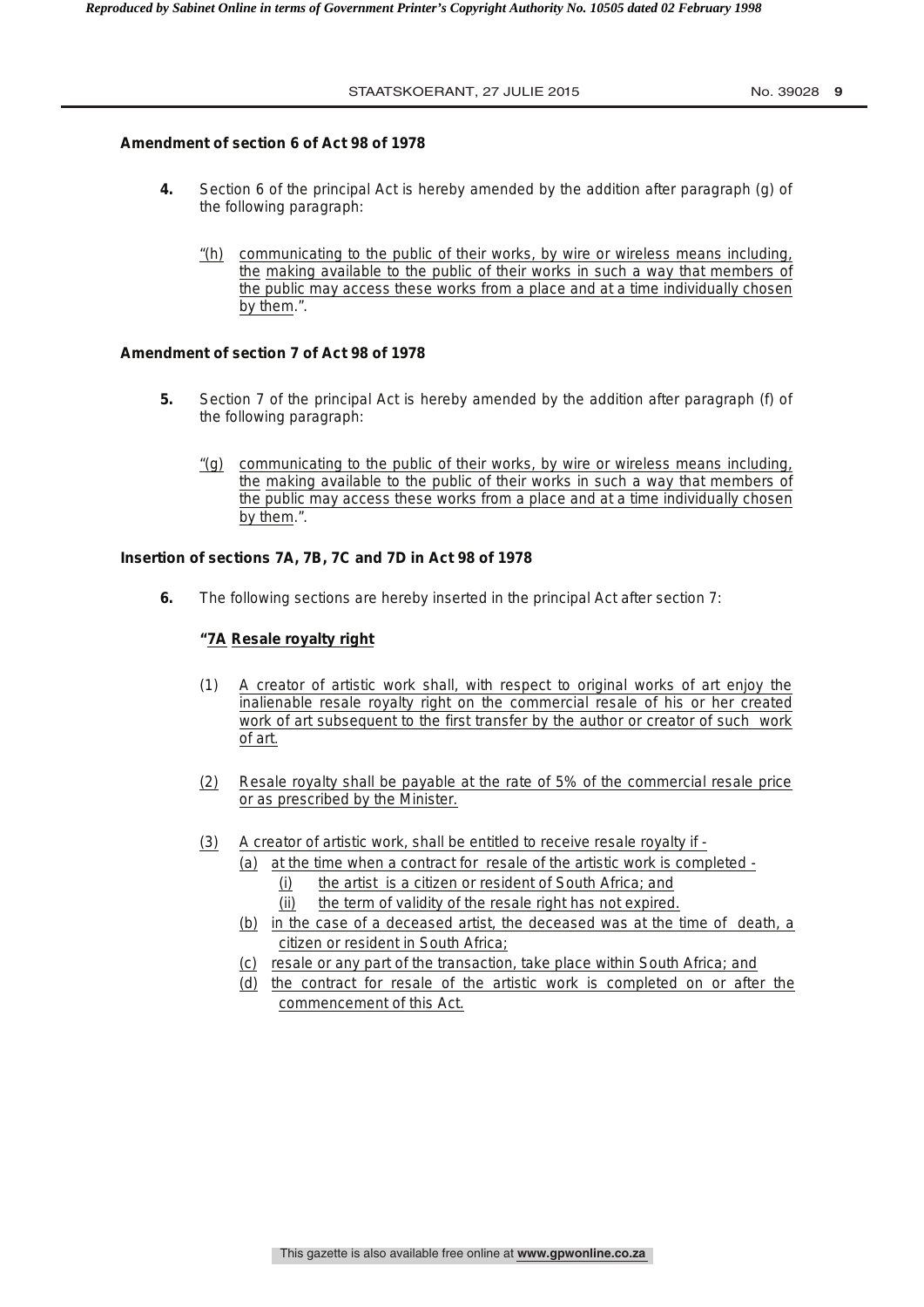- (4) A resale right applies whether or not the artist
	- (a) is or was the first owner of any copyright in the work; or
	- (b) has entered into an agreement with any person to assign, waive, or charge a resale right in contravention of this Act.

# **7B. Proof of the author or creator**

- (1) Where a mark or name purporting to identify a person as a creator of an artistic work appears on such work, the person whose name appears is unless the contrary is proved, presumed to be the creator of such work.
- (2) If it is found that, artistic work is work of more than one (1) creator, the presumption in subsection (1) applies to each artist linked with such art work.

## **7C. Duration of resale right**

- (1) A creator of artistic work's resale right expires at the end of the period of fifty (50) years from the end of the calendar year in which such artist died.
- (2) In the case of
	- (a) an artistic work, the resale right of the work that is computer-generated expires, at the end of the period of fifty ( 50) years from the end of the calendar year in which the work was created;
	- (b) an artistic work created by an unknown artist, the resale right of the work expires at the end of the period of fifty (50) years from the end of the calendar year in which the work is first made available to the public including, by exhibition in public;
	- (c) an artistic work by joint artists, the resale right continues
		- (i) if the identity of all the artists is known, until the end of the period of fifty (50) years from the end of the calendar year in which the last of the artists dies; or
		- (ii) if the identity of one (1) or more, but not all, of the artists is known, until the end of the period of fifty (50) years after the death of the last of the artists whose identity is known.
- (3) After the expiry of the period contemplated in subsection  $(1)(c)$ , of a resale right in an artistic work created by an unknown artist, the resale right in that work does not revive if the identity of the artist becomes known.

# **7D. Assignment and waiver**

- (1) An assignment and waiver of resale right is prohibited.
- (2) A term of an agreement which purport to assign or waive a resale right is unenforceable.

#### **7E**. **Transmission of resale right**

- (1) A resale right may be transmitted on the death of the holder in the following manner:
	- (a) the right passes to a person by testamentary disposition of the holder; or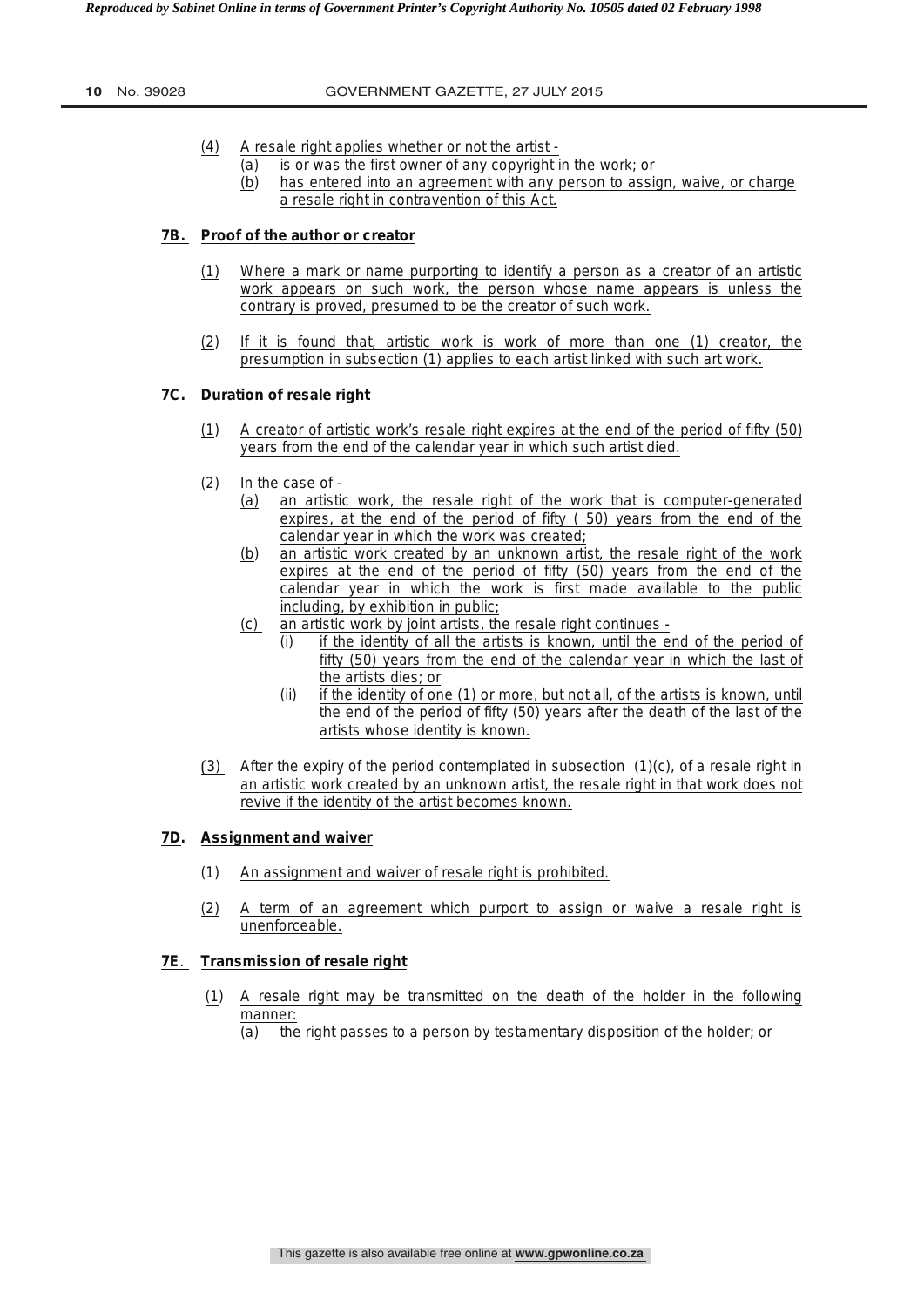- (b) if there is no direction, by testamentary disposition of the holder and by operation of law.
- (2) In the case of a bequest of an artistic work by an artist who did not transfer ownership of that work in his or her lifetime, the bequest must be read as including the resale right, unless the will of the artist or a codicil to that will provides otherwise.
- (3) If, a resale right that passes to a person as contemplated in subsection (1)(a) is able to be exercised by two (2) or more persons, it may be exercised by each of them independently of the other.
- (4) If resale royalties are recovered by the collecting agency after the death of a holder, those resale royalties must be treated as part of the deceased holder's estate.".

# **Amendment of section 8 of Act 98 of 1978**

- **7.** Section 8 of the principal Act is hereby amended by the addition after paragraph (g) of the following paragraph:
	- "(h) communicating to the public of their works, by wire or wireless means including, the making available to the public of their works in such a way that members of the public may access these works from a place and at a time individually chosen by them.".

## **Amendment of section 9 of Act 98 of 1978**

- **8.** Section 9 of the principal Act is hereby amended
	- (a) by the substitution for paragraph (e) of the following paragraph:
		- "(e) communicating the sound recording to the public**[.]** of their works, by wire or wireless means, including the making available to the public of their works in such a way that members of the public may access these works from a place and at a time individually chosen by them.".

## **Amendment of section 9A of Act 98 of 1978**

- **9.** Section 9A of the principal Act is hereby amended by
	- (a) the insertion in subsection (1), after paragraph (a) of the following paragraphs: "(aA) A person who intend to broadcast, cause transmission of or play a sound recording as contemplated in section  $9$  (c ),(d), or (e), must, at any time before performing acts contemplated in section 9(c),(d) or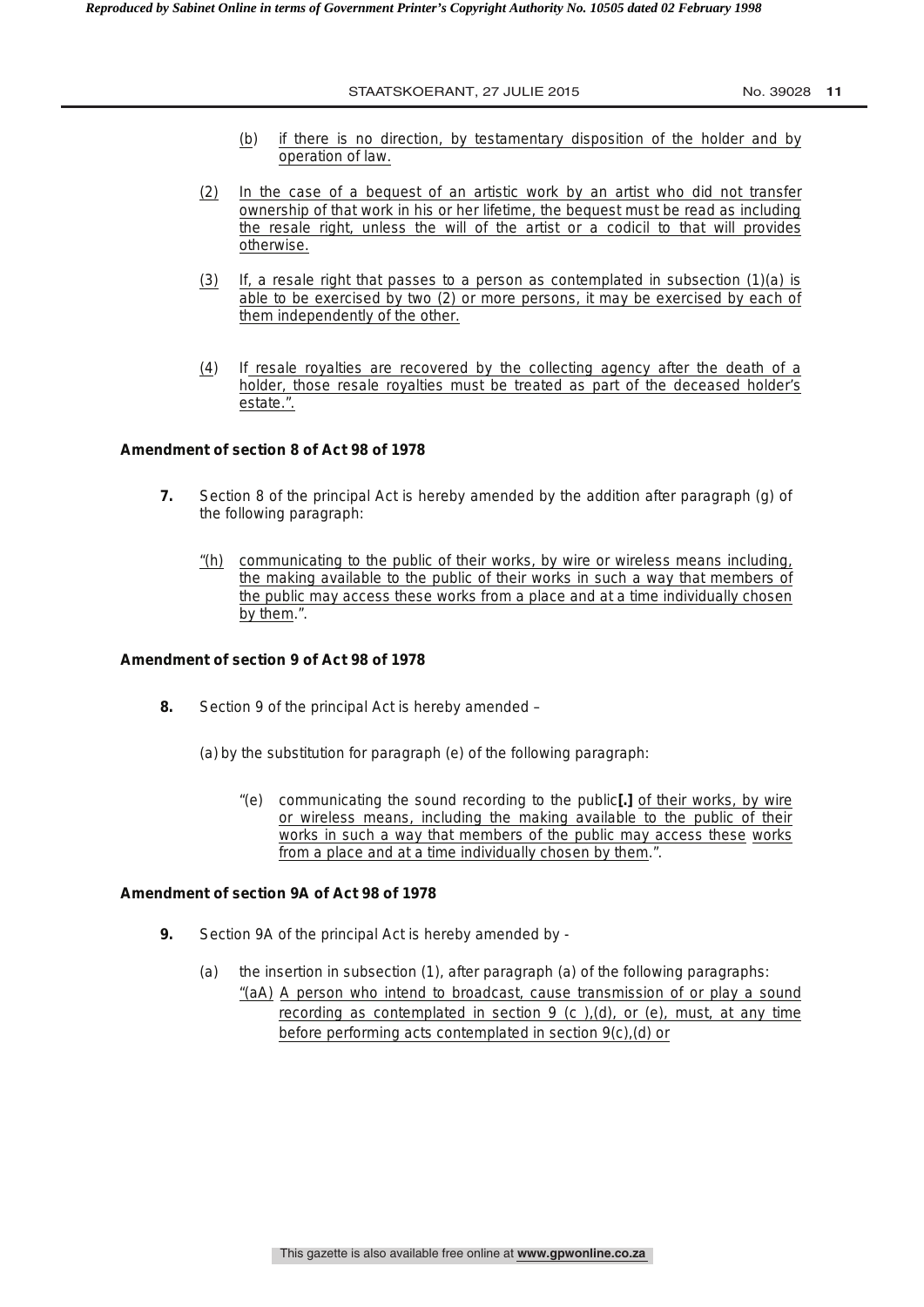(e) give the copyright owner or Collecting Society a notice in the prescribed manner of his or her intention to perform such acts, indicating where practicable the date of the proposed performance, proposed terms and conditions for the payment of royalty and ask the copyright owner or Collecting Society to sign the proposal attached thereto.

- (aB) The copyright owner or Collecting Society must as soon as is reasonably practicable upon receipt of such notice respond to such proposal.
- (aC) If the copyright owner or Collecting Society rejects or proposes different terms and conditions to such proposal and the copyright owner or Collecting society proposal is rejected after negotiations, either party may in the prescribed manner refer the matter to the Tribunal.
- (aD) The Tribunal must adjudicate such matter as soon as reasonably practicable and where possible, before the performance which is the subject of such application, make any order it deems fit including, but not limited to an order that -
	- (a) a provisional payment of royalty is made into a trust account of an attorney nominated by the copyright owner or Collecting Society pending the finalization of the terms and royalty payable: Provided that such amount shall be paid over to the copyright owner or Collecting society as it represents the difference, if any, between the amount determined as the appropriate royalty and the amount already paid and any balance, if any, must be repaid.".
- (b) the substitution in subsection (1) for paragraph (b) of the following paragraph:
	- "(b) The amount of any royalty contemplated in paragraph (a) shall be determined by an agreement between the user of the sound recording, the performer and the owner of the copyright, or between their representative Collecting Societies: Provided that in the absence of such agreement, the amount of royalty shall be determined by the Tribunal;".
- (c) the substitution in subsection (2) for paragraph (a) of the following paragraph:
	- "(a) The owner of the copyright who receives payment of a royalty in terms of this section shall share such royalty with any performer whose performance is featured on the sound recording in question and who would have been entitled to receive a royalty in that regard as contemplated in section 5 of the Performers' Protection Act, 1967 (Act No 11 of 1967): Provided that such royalty payable for such use of sound recording shall be divided equally between the copyright owner and performer.".
- (d) the substitution in subsection (2) for paragraph (b) of the following paragraph:
	- "(b) The performer's share of the royalty shall be determined by an agreement between the performer and the owner of copyright, or between their representative Collecting Societies**[]** : Provided that in the absence of such agreement, the amount of royalty shall be determined by the Tribunal.".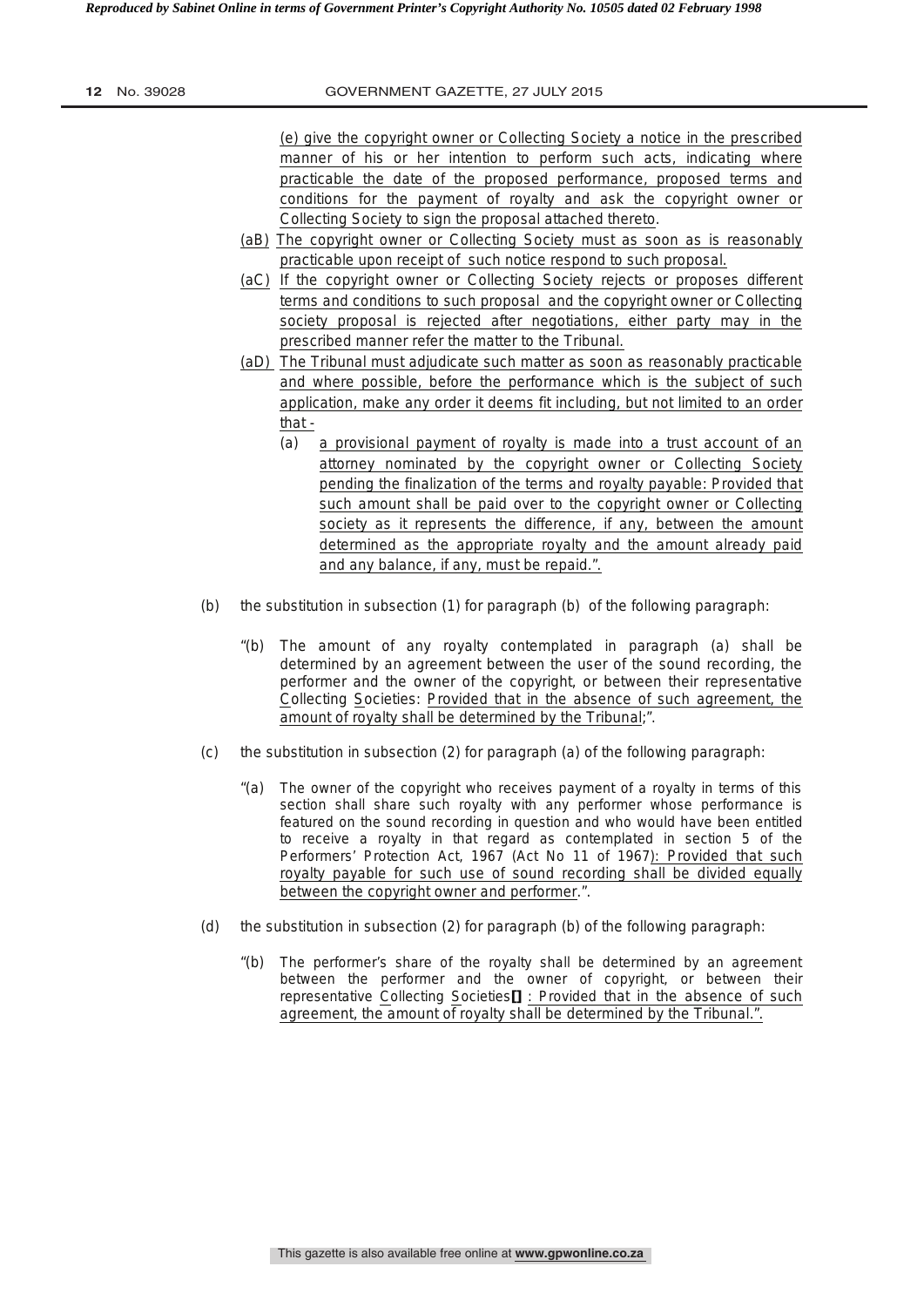- (e) the deletion in subsection (2) of paragraph (c).
- (f) the insertion in subsection (1), after paragraph (a) of the following paragraphs:
	- "(aA) An agreement contemplated in subsection (1) must make a provision for payment of royalty in the event that there is a repeat of the actions contemplated in subsection (1).
	- (aB) A person who intend to broadcast, cause transmission of or play a sound recording as contemplated in section 9(c), (d) or (e), must, at any time before performing acts contemplated in section 9(c), (d) or (e) give the copyright owner or Collecting Society a notice in the prescribed manner of his or her intention to perform such acts, indicating where practicable the date of the proposed performance, proposed terms and conditions for the payment of royalty and ask the copyright owner or Collecting Society to sign the proposal attached thereto.
	- (aC) The copyright owner or Collecting Society must as soon as is reasonably practicable, upon receipt of such notice respond to such proposal.
	- (aD) If the copyright owner or Collecting Society rejects or proposes different terms and conditions to such proposal and the copyright owner or Collecting Society proposal is rejected after negotiations, either party may in the prescribed manner refer the matter to the Tribunal.
	- (aE) The Tribunal must adjudicate such matter as soon as reasonably practicable and where possible, before the performance which is the subject of such application, make any order it deems fit including, but not limited to an order that -
		- (i) a provisional payment of royalty is made into a trust account of an attorney nominated by the copyright owner or Collecting Society pending the finalization of the terms and the royalty payable: Provided that such amount shall be paid over to the copyright owner or Collecting Society as it represents the difference, if any, between the amount determined as the appropriate royalty and the amount already paid and any balance, if any, must be repaid.".
- (g) the substitution in subsection (1) for paragraph (b) of the following paragraph:
	- "(b) The amount of any royalty contemplated in paragraph (a) shall be determined by an agreement between the user of the sound recording, the performer and the owner of the copyright, or between their representative Collecting Societies: Provided that in the absence of such agreement, the amount of royalty shall be determined by the Tribunal;".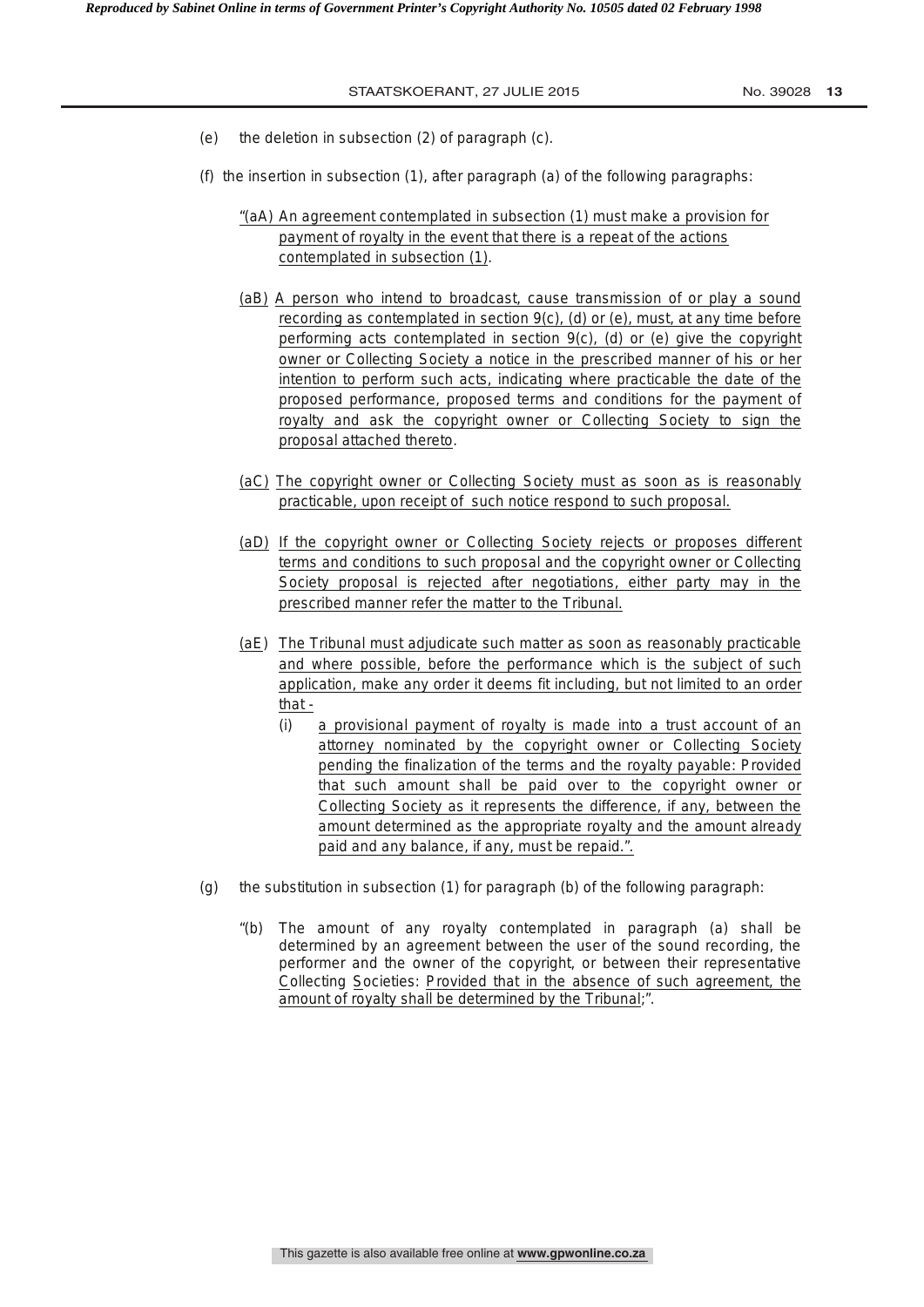- (h) the substitution in subsection (2) for paragraph (a) of the following paragraph:
	- "(a) The owner of the copyright who receives payment of a royalty in terms of this section shall share such royalty with any performer whose performance is featured on the sound recording in question and who would have been entitled to receive a royalty in that regard as contemplated in section 5 of the Performers' Protection Act, 1967 (Act 11 of 1967): Provided that such royalty payable for such use of sound recording shall be divided equally between the copyright owner and performer;".
- (i) the substitution in subsection (2) for paragraph (b) of the following paragraph:
	- "(b) The performer's share of the royalty shall be determined by an agreement between the performer and the owner of copyright, or between their representative Collecting Societies: Provided that in the absence of such agreement, the amount of royalty shall be determined by the Tribunal.".
- (j) the deletion in subsection (2) of paragraph (c).
- (k) by the addition after subsection (3) of the following subsections:
	- "(4) Notwithstanding the transfer of the copyright work in a literary, musical, artistic work in a cinematograph film, television, radio, photography, crafts work or computer program to the owner, the author or creator of the copyright work shall have the right to claim a royalty fee as and when the copyright work is used.".
	- "(5) In the absence of an agreement to the contrary, the person who sells craft work must ensure that -
		- (a) payment of a royalty fee is made to the person who created the craft work; and
		- (b) the person who purchased the craft work and re-sells the work makes payment of royalty to the creator of the craft work as contemplated in section 7A of the Act.".

# **Insertion of sections 9B, 9C, 9D, 9E, and 9F in Act 98 of 1978**

**10.** The following sections are hereby inserted in the principal after section 9A:

#### **"COLLECTING SOCIETY**

#### **9B. Registration**

(1) There shall be one Collecting Society per copyright and per set of rights with regard to all music rights such as performance, needletime and mechanical, to be registered and regulated by the Commission.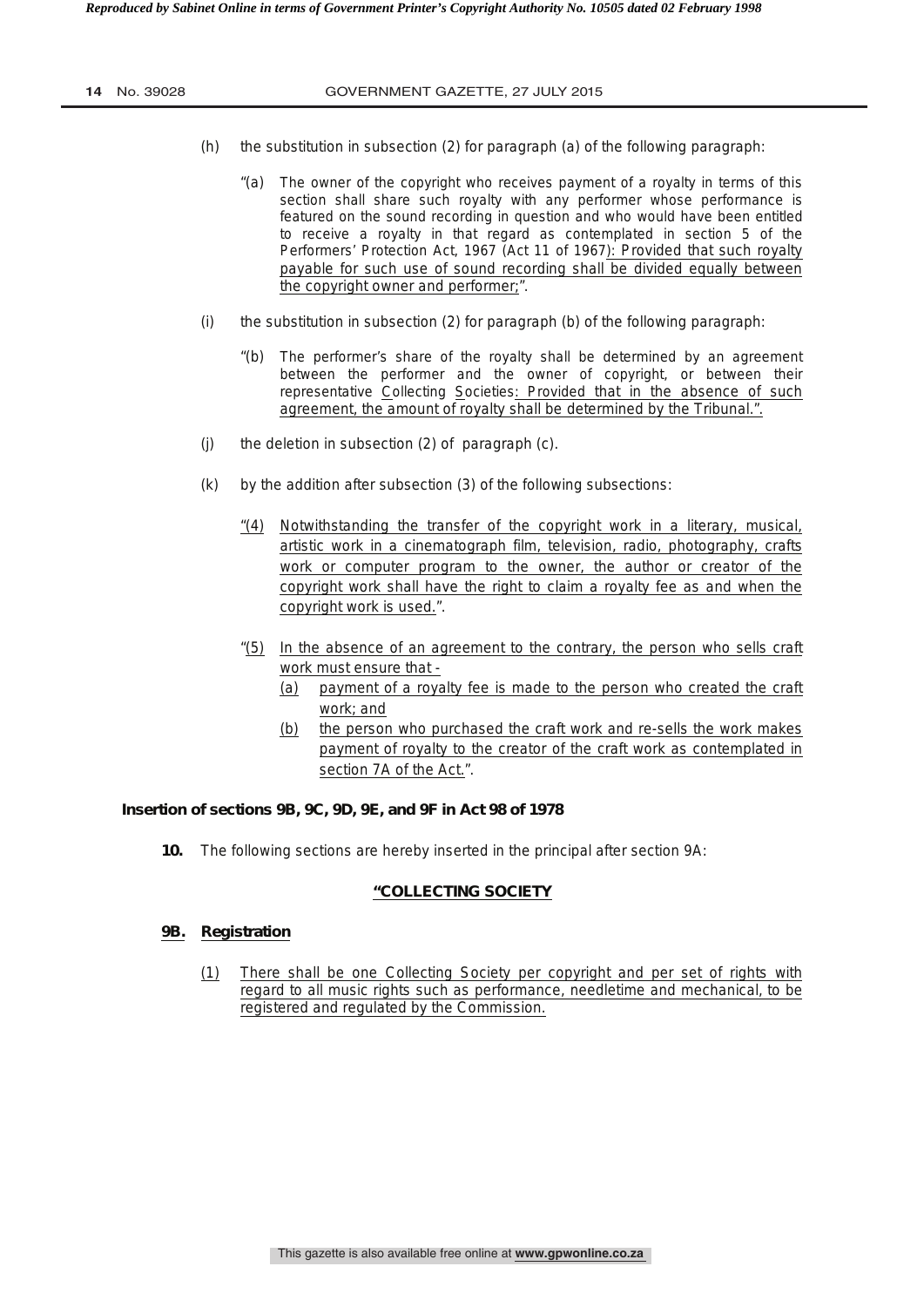- (2) In cases where there is no Collecting Society, contractual arrangements between copyright owners and creator shall be allowed as prescribed by the Minister.
- (3) Any person or an institution that intends to act as a representative Collecting Society by -
	- (a) administering on behalf of any copyright owners, on behalf of an organisation representing copyright owners, the right to receive payment of a royalty in terms of this Act; or
	- (b) administering on behalf of performers, on behalf of a performers' organisation, the right to receive payment of a royalty in terms of section 5(1)(b) of the Performers' Protection Act, 1967 (Act 11 of 1967), must be registered and accredited by the Commission in terms of this Act.
- (4)Any person or institution referred to in subsection (2) may, in the prescribed manner, lodge a written application with the Commission for registration as such.
- (5) The Commission may for purposes of issuing a registration certificate, consult with any person or institution and may grant such registration certificate with such terms and conditions determined by the Commission.
- (6)The Commission shall not register any applicant unless the Commission is satisfied that -
	- (a) the applicant, having scrutinized the application and supporting documents, may be able to ensure adequate, efficient and effective administration relating to collection of royalties; and
	- (b) the applicant may satisfactorily comply with any condition for accreditation, relevant provisions of the Companies Act, 2008 (Act 71 of 2008), Broad-Based Black Economic Empowerment Act, 2003 (Act 53 of 2003), as amended and any applicable and relevant legislation;
- (7) A registration certificate issued in terms of this Act shall be valid for a period not exceeding five (5) years and unless it is suspended or cancelled, may in the prescribed manner, be renewed on such terms and conditions determined by the Commission.

#### **9C. Administration of rights by Collecting Society**

- (1) Subject to such terms and conditions as may be prescribed
	- (a) a Collecting Society may accept from an owner of rights exclusive authorisation to administer any right in any work by issue of licences or collection of licence fees or both; and
	- (b) an owner of rights shall have the right to withdraw such authorisation without prejudice to the rights of the Collecting Society concerned.
- (2) A Collecting Society may enter into an agreement with any foreign society or organisation administering rights corresponding to rights under this Act, to entrust to such foreign society or organisation the administration in any foreign country of rights administered by the said Collecting Society in the Republic: Provided that no such Collecting Society or organisation shall permit any discrimination in regard to the terms of licence or the distribution of royalties collected.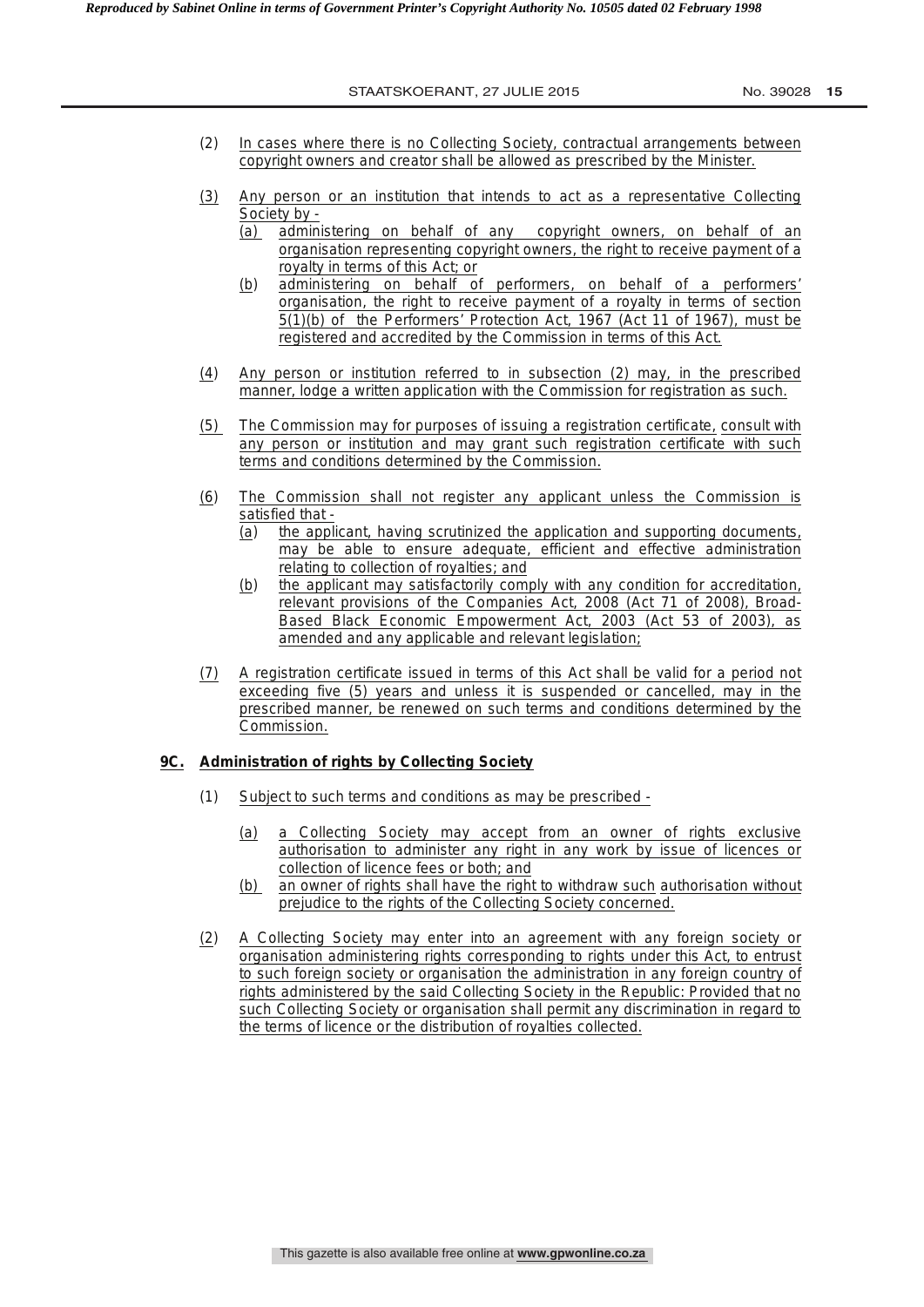#### **16** No. 39028 GOVERNMENT GAZETTE, 27 JULY 2015

- (3) Subject to such conditions as may be prescribed, a Collecting Society may
	- (a) issue a licence in respect of any rights under this Act;
	- (b) collect royalties in pursuance of such licences;
	- (c) distribute such royalties among owners of rights after making deductions for its own expenses; and
	- (d) perform any other prescribed function in a manner consistent with the provisions of this Act.

## **9D. Control of Collecting Society by owners of rights**

- (1) Collecting society shall be subject to the collective control of the owners of rights under this Act whose rights it administers and shall, in such manner as may be prescribed –
	- (a) obtain the approval of such owners of rights for its procedures of collection and distribution of royalties;
	- (b)obtain their approval for the utilisation of any amounts collected as royalties for any purpose other than distribution to the owner of rights; and
	- (c)provide to such owners regular, full and detailed information concerning all its activities, in relation to the administration of their rights.
- (2) Royalties distributed among the owners of rights shall, as far as may be, be distributed in proportion to the actual use of their works.

# **9E. Submission of returns and reports**

- (1) A Collecting Society must submit to the Commission such returns and reports at any time as may be prescribed.
- (2) The Commission may call for any report and also call for any records of any Collecting Society for purposes of satisfying the Commission that the affairs of such Collecting Society are conducted in a manner consistent with registration conditions or that royalties collected by the Collecting Society in respect of rights administered by such Collecting Society are being utilised or distributed in accordance with the provisions of this Act.

### **9F. Suspension and cancellation of registration of Collecting Society**

- (1) The Commission may, if it is satisfied that a Collecting Society is being managed in a manner that contravenes registration conditions, in terms of this Act or managed in a manner detrimental to the interests of the owners of rights concerned, issue a compliance notice or apply to the Tribunal for an order to institute an inquiry into the affairs of such Collecting Society.
- (2) The Commission may, if it is of the opinion that it will be in the interest of the owners of rights concerned, apply to the Tribunal for an order suspending the registration of such society pending an inquiry for such period as may be specified in the order.
- (3) The Commission may, after such inquiry and if it is of the opinion that it will be in the interest of the owners of rights concerned, apply to the Tribunal for an order of cancellation of the registration.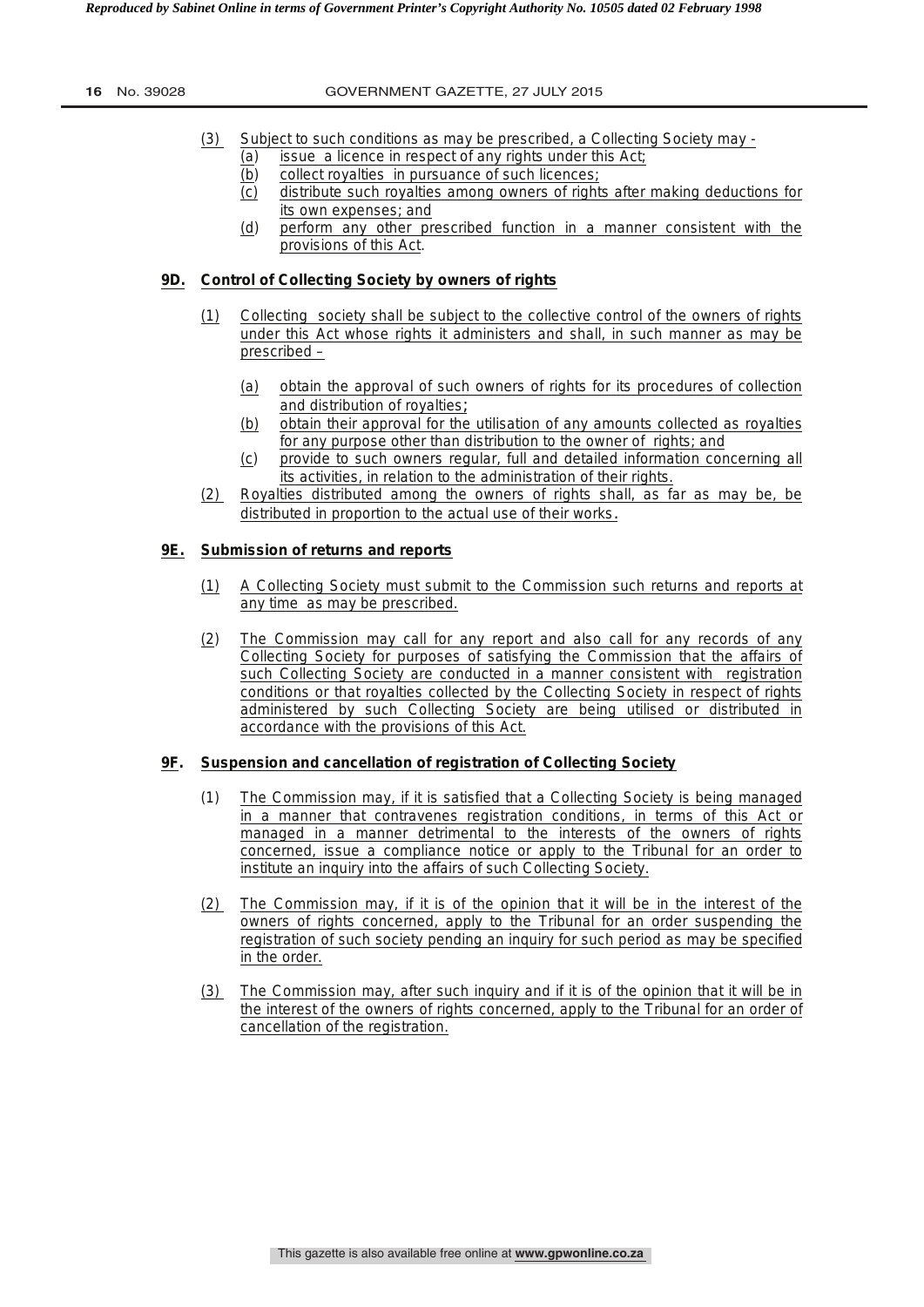(4) During the period of suspension or cancellation of registration and following the order of the Tribunal, the Commission shall be responsible for the administration and discharge of functions of the Collecting Society: Provided that, the Tribunal may, on application by the Commission appoint any suitable person to assist the Commission in the administration and discharging of the functions of the Collecting Society.".

# **Insertion of section 10A in Act 98 of 1978**

- **11.** The following section is hereby inserted in the principal Act after section 10:
	- "**10A**(1) The broadcasting industry is under obligation to develop the culture and support the growth of local content in specified areas for the Republic, by amongst others -
		- (a) guiding the broadcast to develop and protect the national identity, culture, character and strengthen the social and economic fabric of the country;
		- (b) promoting local broadcasting, local programming and production of local television content, as defined in the Independent Broadcasting Authority Act, 1995 (Act 36 of 1995), as amended, by  $-$ 
			- (i) broadcasting 80% of local television content in public channels, consistently with applicable local content quotas as may be developed by the broadcasting industry and relevant laws; and
			- (ii) broadcasting 60% of local television content in private channels, consistently with applicable local content quotas as may be developed by the broadcasting industry and relevant laws;
		- (c) promoting local broadcasting, local programming and production in radio and ensure that maxim allowance of time is given for broadcasting of recorded music (needle time) of local content, consistently with local content quotas as may be developed by the broadcasting industry to increase the play of such music as follows:
			- (i) 80% of play of local music in public and community radio stations; and
			- (ii) 60% of play of local music in private radio stations;
		- (d) promoting compliance with subsections  $(1)(a)$ ,  $(b)$  and  $(c)$  above by
			- (i) obliging the institution regulating the broadcasting industry to use measures to ensure compliance with the obligation to promote local programming; and
			- (ii) monitor developments of copyright law and its implications in the broadcasting industry.
		- (2) Section 10A shall have a retrospective operation, as the date of publication and adoption of quotas for programming of local content as may be developed for the broadcasting industry.".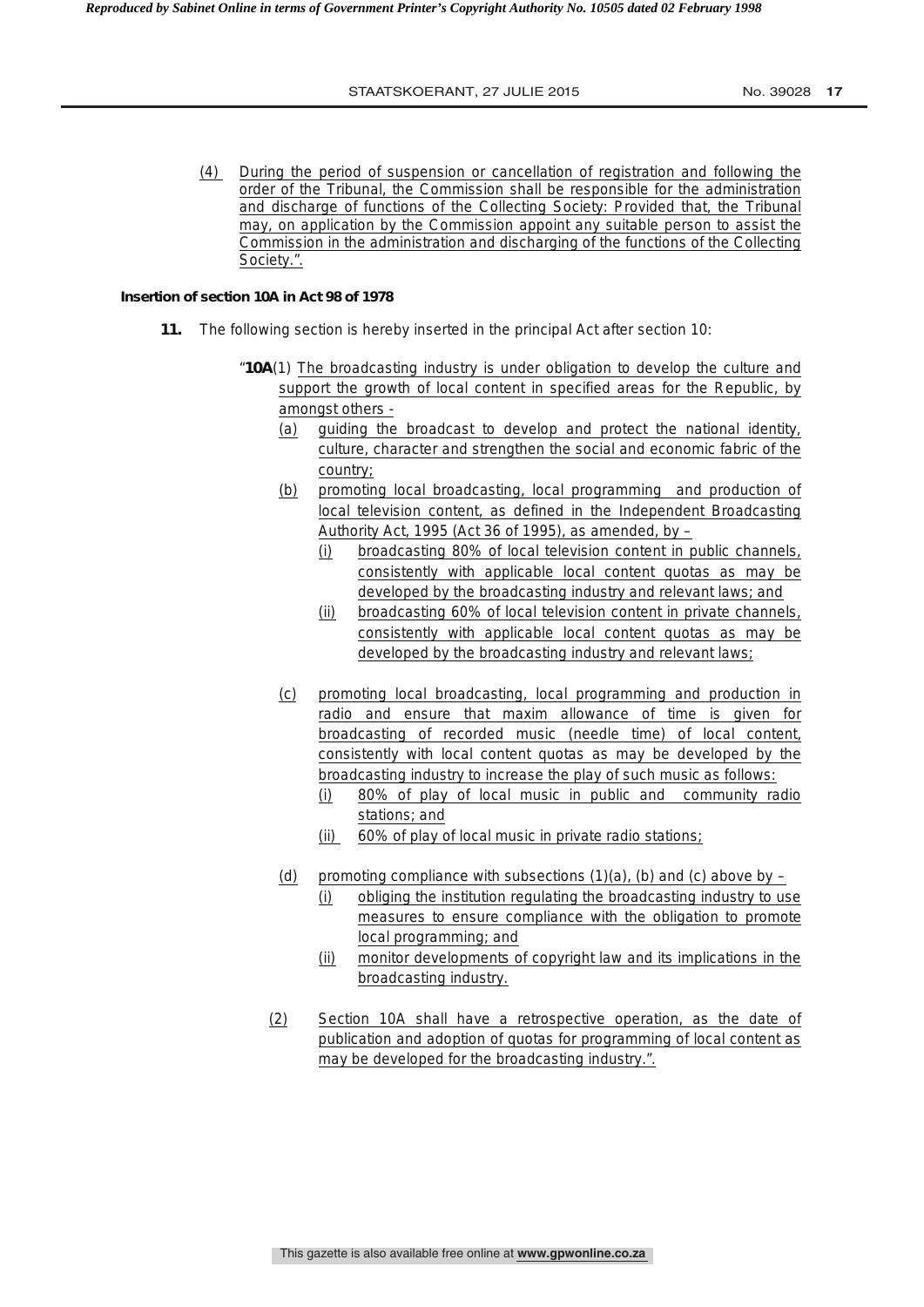# **Insertion of section 11C in Act 98 of 1978**

**12.** The following section is hereby inserted in the principal Act after section 11B:

# **"11C Nature of copyright in craft work**

- (1) Copyright in craft work vests the exclusive right to do or to authorize the doing of any of the following acts in relation to the whole craft work or a substantial part thereof:
	- (a) create the original craft work automatically protected by copyright from the time they are created, as –
		- (i) work of the person who created the craft; or
		- (ii) work assigned to the creator by the manufacturer, publisher or employer, which copyright work is owned by the creator and the persons who assigned the work, respectively.
	- (b) design or draw a pattern for a craft item including, templates, drawings of shapes, diagrams, paintings and sculptures for crafts work;
	- (c) reproduce the work; or
	- (d) make arrangement or other transformation of the work.".

#### **Amendment of section 12 of Act 98 of 1978**

- **13.** Section 12 of the principal Act is hereby amended-
	- (a) by the addition after subsection (13) of the following subsections:
		- "(14) The copyright in a literary or musical work shall not be infringed by translation of such work by a person or a public body giving or receiving instruction provided that -
			- (a) such translation is not done for commercial purposes;
			- (b) such translation may be used for private, educational, teaching, judicial proceedings, research and professional advice purposes only; or
			- (c) such work is translated from or into any language and communicated to the public for non-commercial public information purposes.
		- (15) The copyright in a literary or musical work shall not be infringed by communication from an educational establishment to persons affiliated as persons receiving instruction at or from such educational establishment of reproductions and the translations permitted by this Act solely for private, educational and research purposes provided this is done through a secure network.".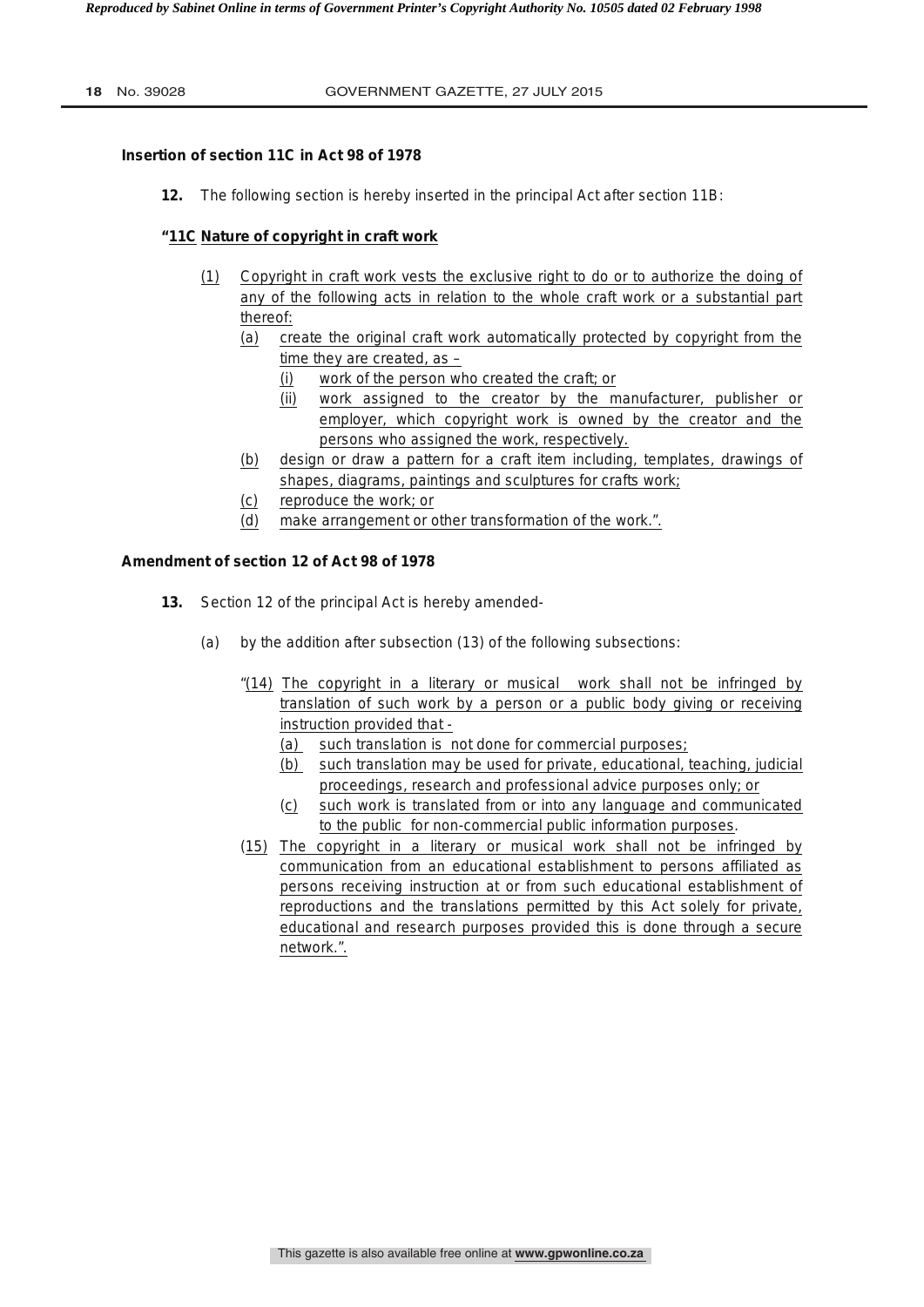# **Insertion of section 12A in Act 98 of 1978**

**14.** The following section is hereby inserted in the principal Act after section 12:

# **"12A General exceptions from protection of copyright for fair use**

- (1) Notwithstanding any provision of this Act, fair use of work eligible for copyright includes the use by reproduction in copies, translation or by any other means which does not require the granting of licence as specified in the Schedule hereto.
- (2) Notwithstanding any provision of this Act, fair use of work for purposes such as criticism, comment, news reporting, judicial proceedings, professional advice, teaching which may include, making multiple copies for classroom use, scholarship or research is not an infringement of copyright.
- (3) Notwithstanding any provision of this Act, the use of digitised copyright material published in the internet and other electronic media shall be restricted for educational purposes, unless covered by an explicit notice for request for licence to use the digitised material.
- (4) Fair use of copyright work shall allow for some limited and reasonable use of copyrighted work for purposes of cartoon, parody or pastiche work in songs, films, photographs, video clips, literature, electronic research reports or visual art for non-commercial use, without having to request a permission specified in the Schedule hereto. The use includes -
	- (a) quoting the works of the copyright owner in a manner that is reasonable and fair;
	- (b) making copies of eBooks or compact discs purchased by the user; or
	- (c) transferring of purchased compact discs onto the user's MP3 format player.
- (5) In determining whether the use of copyright work in any particular case is a fair use, the following factors shall be considered:
	- (a) the purpose and character of the use including, whether such use is of a commercial nature or is for non-profit educational purposes;
	- (b) the nature of the copyrighted work;
	- (c) the amount and substantiality of the portion used in relation to the copyrighted work as a whole;
	- (d) whether the use of the copyrighted work is fair and proportionate, by considering further that –
		- (i) the use of copyrighted work is of few lines of a song, literature or few parts of a film or art work for cartoon, parody or pastiche;
		- (ii) the use of the *whole* copyrighted work for cartoon, parody or pastiche for commercial use shall require the issuance of licence; and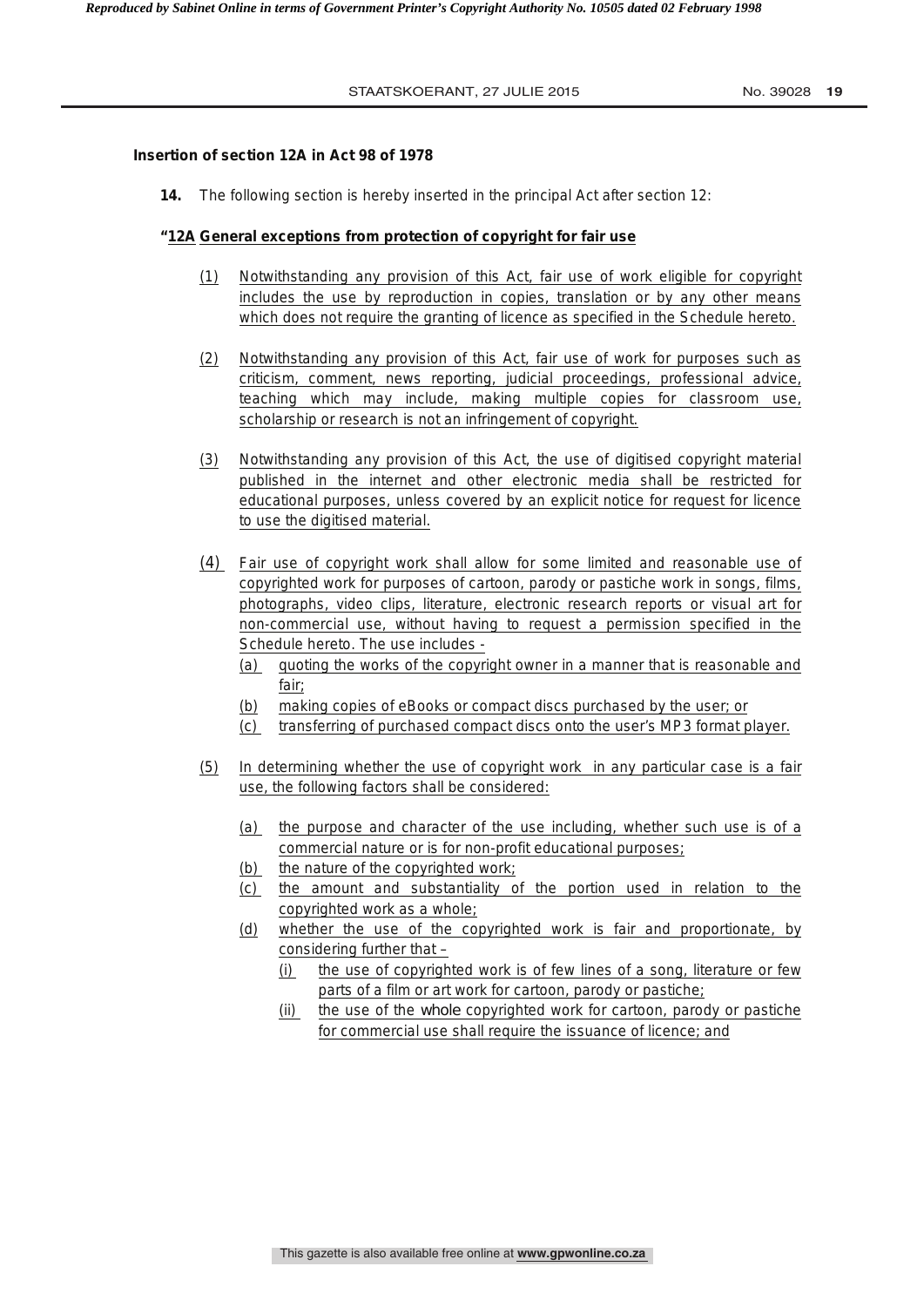- (iii) the use of copyrighted work is compatible with fair practice in that the source and the name of the author are mentioned in the publication, broadcast, recording or the platform where the copyrighted work is displayed.
- (e) the effect of the fair use upon the potential market for of the value of the copyrighted work.
- (6) The provision of subsections (1) and (2) shall apply to the use of copyrighted work not for commercial gain.
- (7) Notwithstanding any provision of this Act, parallel importation of trademarked goods is allowed in relation to –
	- (a) goods that have been exhausted to be resold in the area from which the goods originate; and
	- (b) the extent to which the owner of the trademarked goods can control the distribution of trademarked goods.
- (8) Encryption of computer-generated data is allowed to an extent that it is necessary to decrypt data in a protected state without resulting into incrimination.".

# **Insertion of section 13A in Act 98 of 1978**

**15.** The following section is hereby inserted in the principal Act after section 13:

## "**13A Temporary reproduction**

(1) Anyone is permitted to make temporary copies of a work which are transient or incidental and which are an integral and essential part of a technical process provided that the sole purpose of such copies is to enable a transmission of a work in a network between third parties by an intermediary or a lawful use of work which have no independent economic significance.

# **13B Reproduction for educational activities**

- (1) For the purpose of educational activities copies may be made of works, recordings of works, broadcast in radio and television provided the copying is for fair use and has received permission and instructions not exceeding the extent justified by the purpose.
- (2) Educational establishments may incorporate the copies made under subsection (1) in printed and electronic course packs, study packs, resource lists and in any other material to be used in the course of instruction or in virtual learning environments, managed learning environments, virtual research environments and library environments hosted on a secure network and accessible only by the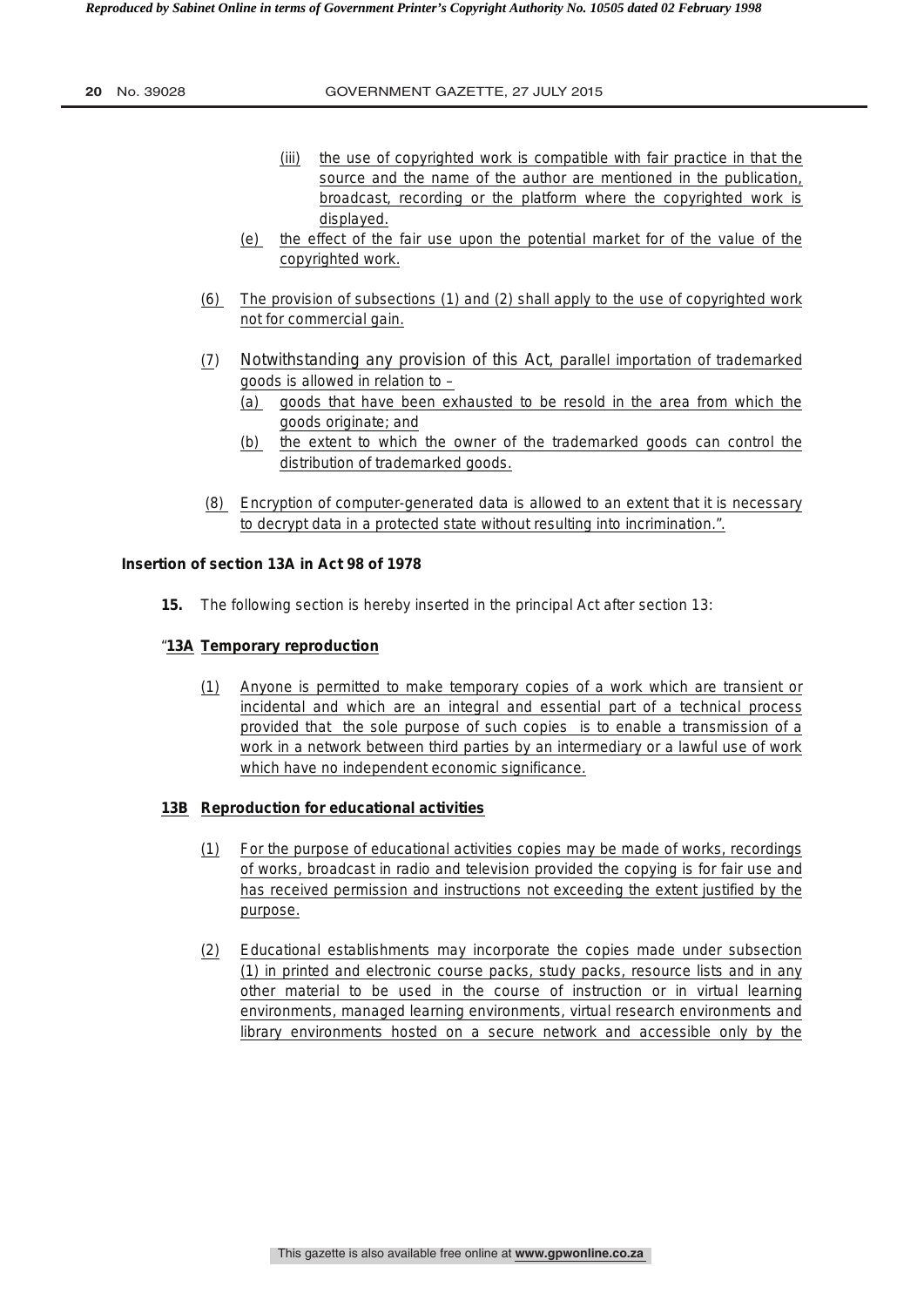persons giving and receiving instructions at or from the educational establishment making such copies.

- (3) Persons receiving instruction may incorporate portions of works in printed or electronic form in assignments and portfolios, theses and in dissertations for personal use and library deposit.
- (4) The source of the work reproduced and the name of the author shall be indicated as far as is practicable on all copies made under subsection (1) to (3).
- (5) The permission under subsection (1) shall not extend to reproductions for commercial purposes and shall include the reproduction of a whole textbooks where the textbook is either out of print, the owner of the right cannot be found, authorized copies of the same edition of the text book are not for sale in the country or cannot be obtained at a price reasonably related to that normally charged in the country for comparable works.

# **13C Inter-library document supply**

- (1) Libraries may supply to each other whether by post, fax or secure electronic transmission, provided that the electronic file is deleted immediately after printing a paper copy of an electronic copy of a work.
- (2) A paper copy may be supplied by the receiving library to a user of such library.".

# **Amendment of section 15 of Act 98 of 1978**

- **16.** Section 15 of the principal Act is hereby amended by the substitution for subsection (4) of the following subsection:
	- "(4) The provisions of section 12 (1), (2), (4), (5), (9), (10), (12) **[and]**, (13) , (14) and 15

shall mutatis mutandis, in so far as they can be applied, apply with reference to artistic works.".

# **Amendment of section 16 of Act 98 of 1978**

- **17.** Section 16 of the principal Act is hereby amended by the substitution for subsection (1) of the following subsection:
	- "(1) The provisions of section 12 (1) (b) and (c), (2), (3), (4), (12) **[and]**, 13),(14) and (15) shall mutatis mutandis apply with reference to cinematograph films.".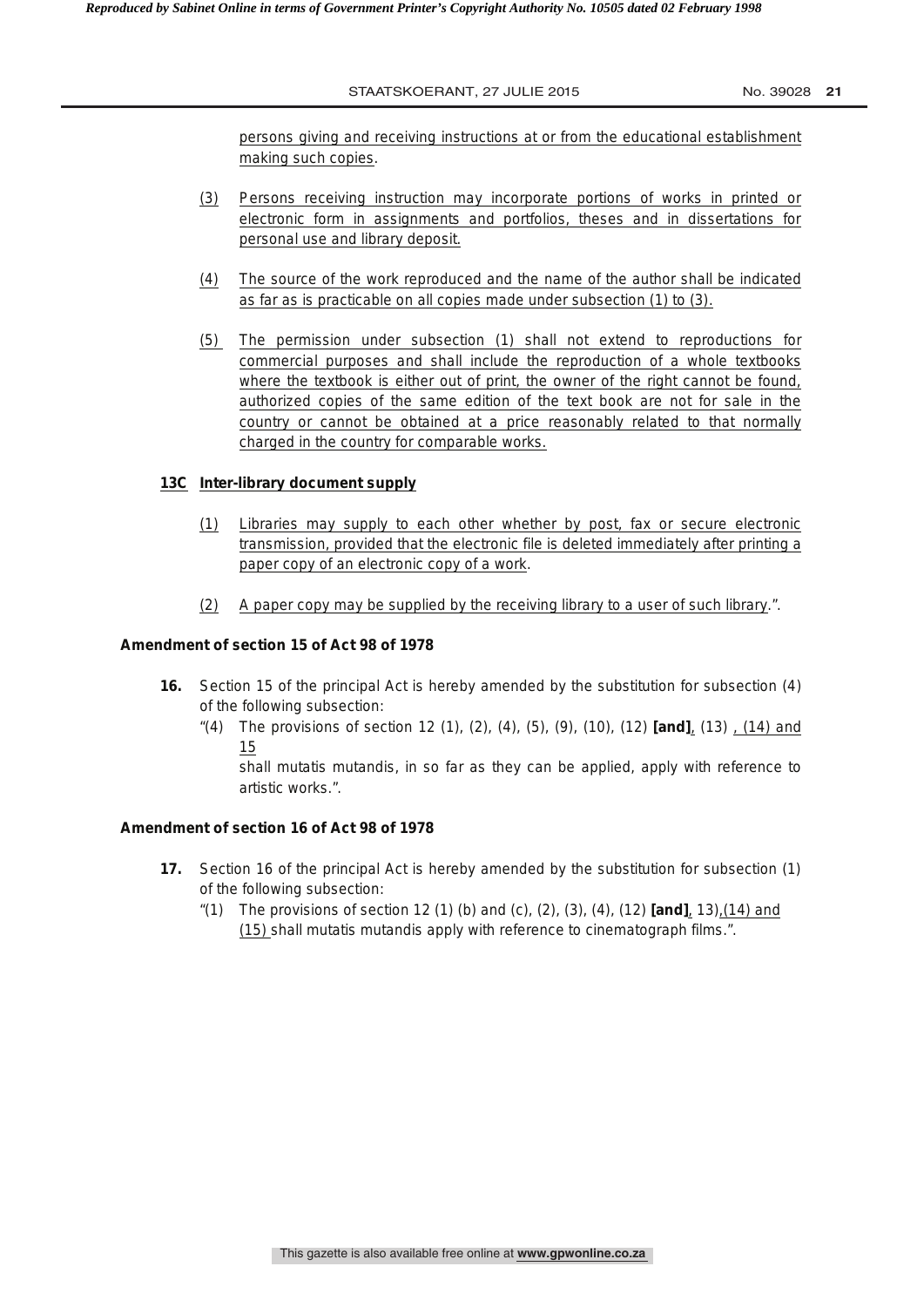# **Substitution of section 17 of Act 98 of 1978**

**18.** The following section is hereby substituted for section 17 of the principal Act:

# **"General exceptions regarding protection of sound recordings**

**17.** The provisions of section 12 (1) (b) and (c), (2), (3), (4), (5), (12) **[and]** ,(13) ,(14) and (15) shall mutatis mutandis apply with reference to sound recordings.".

# **Substitution of section 18 of Act 98 of 1978**

**19.** The following section is hereby substituted for section 18 of the principal Act:

# **"General exceptions regarding protection of broadcasts**

 **18.** The provisions of section 12 (1) to (5) inclusive, (12) **[and]**, (13),(14) and (15) shall mutatis mutandis apply with reference to broadcasts.".

# **Substitution of section 19A of Act 98 of 1978**

**20.** The following section is hereby substituted for section 19A of the principal Act:

# **"General exceptions regarding protection of published editions**

**19A.** The provisions of section 12 (1), (2), (4), (5), (8), (12) **[and]**, (13),(14) and (15) shall mutatis mutandis apply with reference to published editions.".

# **Amendment of section 19B of Act 98 of 1978**

- **21.** Section 19B of the principal Act is hereby amended by the substitution for subsection (1) of the following subsection:
	- "(1) Subject to the provisions of section 23 (2) (d), the provisions of section 12 (1) (b) and

(c), (2), (3), (4), (5), (12) **[and]**, (13), (14) and (15) shall mutatis mutandis apply, in so far as they can be applied, with reference to computer programs.".

# **Insertion of sections 19C, 19D and 19E in Act 98 of 1978**

**22.** The following sections are hereby inserted in the principal Act after section 19B:

# **"19C General exceptions regarding protection of copyright work for archives, libraries, museums and galleries**

(1) Archives, public libraries, other libraries, museums and galleries that are publicly funded in whole or in part may -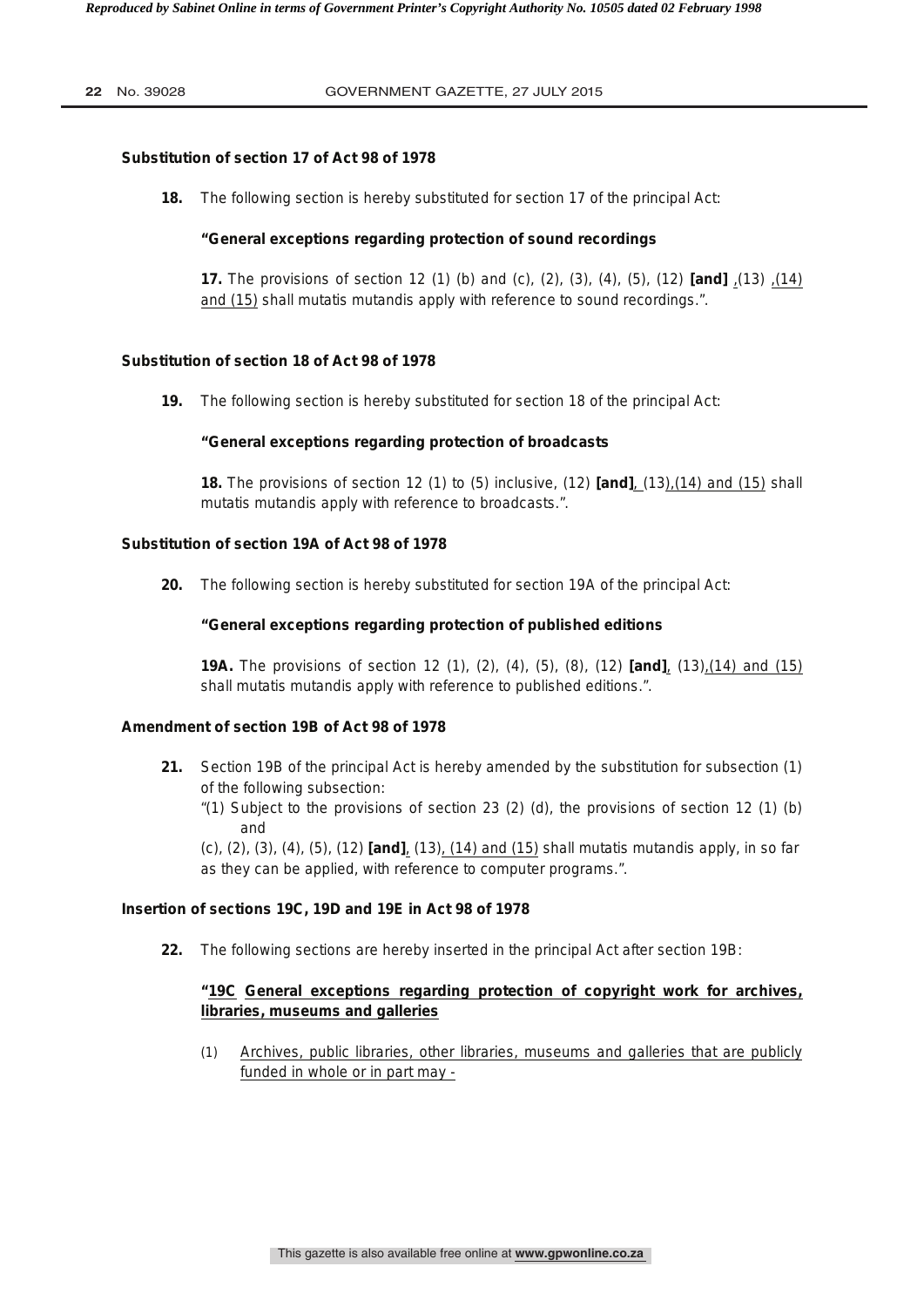- (a) use and distribute copies of works as part of their activities in accordance with subsections  $(2) - (7)$  provided this is not done for commercial purposes;
- (b) make copies of works in their collection for the purpose of back-up and preservation;
- (c) may make or procure a copy of the work from another institution if a copy of such work is missing or incomplete: Provided the work cannot be reasonably acquired through general trade or from the publisher; and
- (d) make copies of works that should be available in their collections in their chosen format, if they cannot reasonably be acquired in such format through general trade or from the publisher.
- (2) Archives, public libraries, other libraries, museums and galleries that are publicly funded in whole or in part must -
	- (a) request permission to shift the format of the copyright work, if the copyright work may not, in its original form be migrated, used or preserved due to outmoded technologies.
- (3) The provision in subsection (2)(a) shall operate retrospectively and apply to pending applications.
- (4) The provision in subsection (2)(a) does not allow for the archives, public libraries, other libraries, museums and galleries that are publicly funded to shift the format of the copyright work and give them to other people.
- (5) Such institutions may make copies of works where the permission of the author or other owner of copyright cannot after reasonable endeavour be obtained or where the work is not available by general trade or from the publisher.
- (6) Copies of copyright work that are made in whatever format or acquired pursuant to the Act, may be used by users for personal use or study on the premises of the establishment with or without the means of technical equipment and can be lent to users. The same applies in special cases to copies made in accordance with subsection (1)(b).
- (7) This Act does not prevent the making of copies in accordance with the provisions of this Act.

# **19D General exceptions regarding protection of copyright work for a person with disability**

(1) It shall be permitted without the authorisation of the author or other owner of copyright to make an accessible format of a work for the benefit of a person with a disability, to supply that accessible format or copies of that accessible format to persons with a disability by any means including, by non-commercial lending or by electronic communication by wire or wireless means and undertake any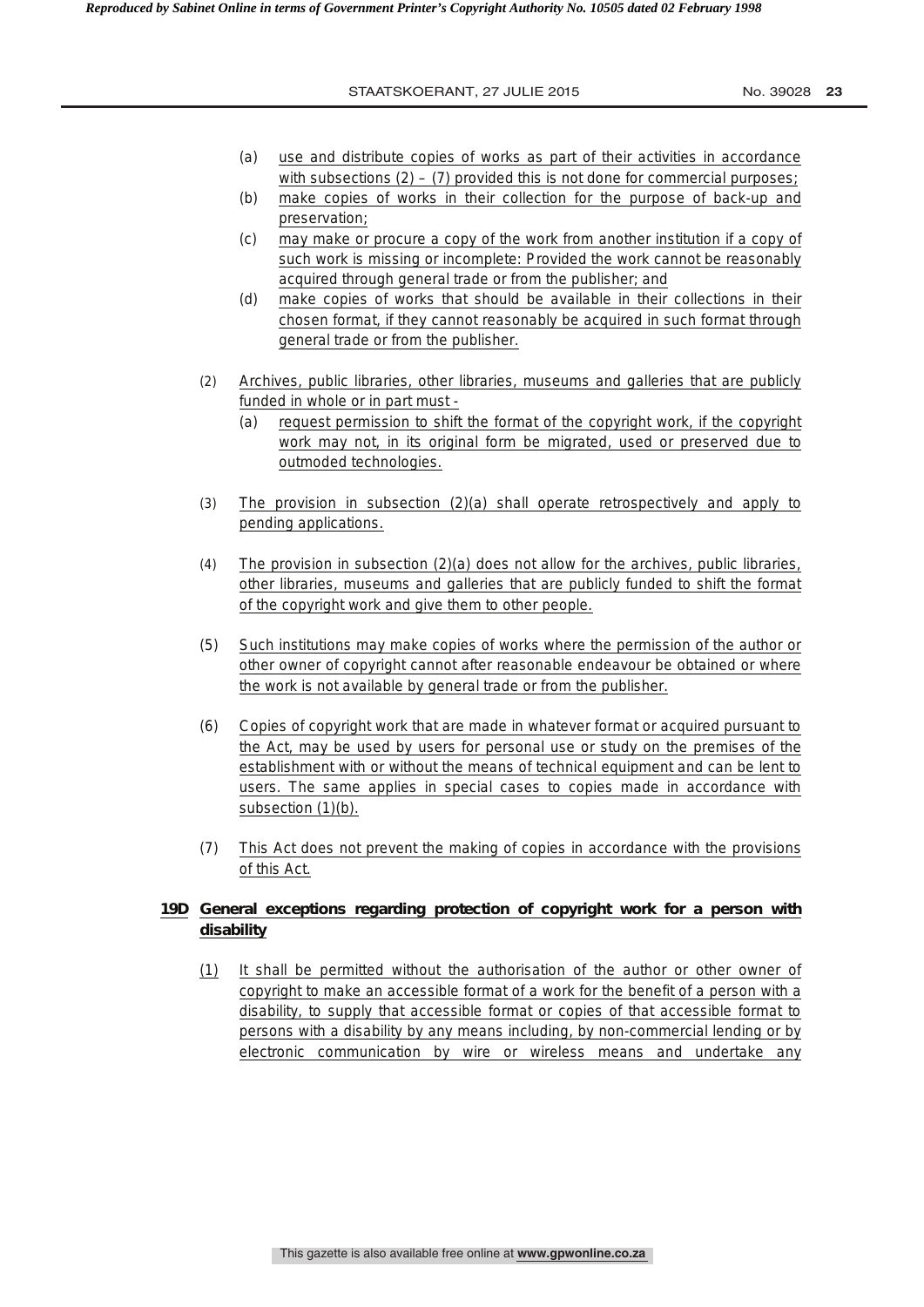intermediate steps to achieve these objectives, provided that the following conditions are met:

- (a) the person or organisation wishing to undertake any activity under this provision has lawful access to that work or a copy of that work;
- (b) the work is converted to an accessible format which may include, any means needed to navigate information in the accessible format, but does not introduce changes other than those needed to make the work accessible to a person with a disability; and
- (c) the activity is undertaken on a non-profit basis.
- (2) A person with a disability to whom the work is communicated by wire or wireless means as a result of activity under subsection (1) shall be permitted without the authorisation of the owner of copyright to reproduce the work for personal use. This provision is without prejudice to any other limitations or exceptions that such person is able to enjoy.
- (3) It shall be permitted without the authorisation of the author or other owner of copyright to export to or import from another country, copies of an accessible format of a work referred to in subsection (1), to or by a person with a disability or an organisation that serves persons with a disability, as long as such activity is undertaken on a non-profit basis by that person or organization.
- (4) For the purposes of this section, accessible format means in such a format as may be required to address the needs created by the specific disability of a person with a disability in order to access and use a work to substantially the same degree as a person without a disability.
- (5) For the purposes of this section, a person with a disability means a person that requires an accessible format in order to access and use a work to substantially the same degree as a person without a disability.
- (6) This exception is subject to the obligations of indicating the source and the name of the author on the copy as far as practicable.

# **19E General exceptions regarding protection of copyrighted craft work**

- $(1)$  Copyright does not prevent the use or re-use of
	- (a) physical items which contain copyright images and do not involve the exclusive rights which the copyright seeks to protect;
	- (b) the edges of a material which has printed designs and does not involve any of the copyright owner's exclusive rights, unless the shape of the outline of the craft work reproduces a distinctive part of the copyright work; or
	- (c) pre-printed physical material, such as, craft work in postcards or cloth items.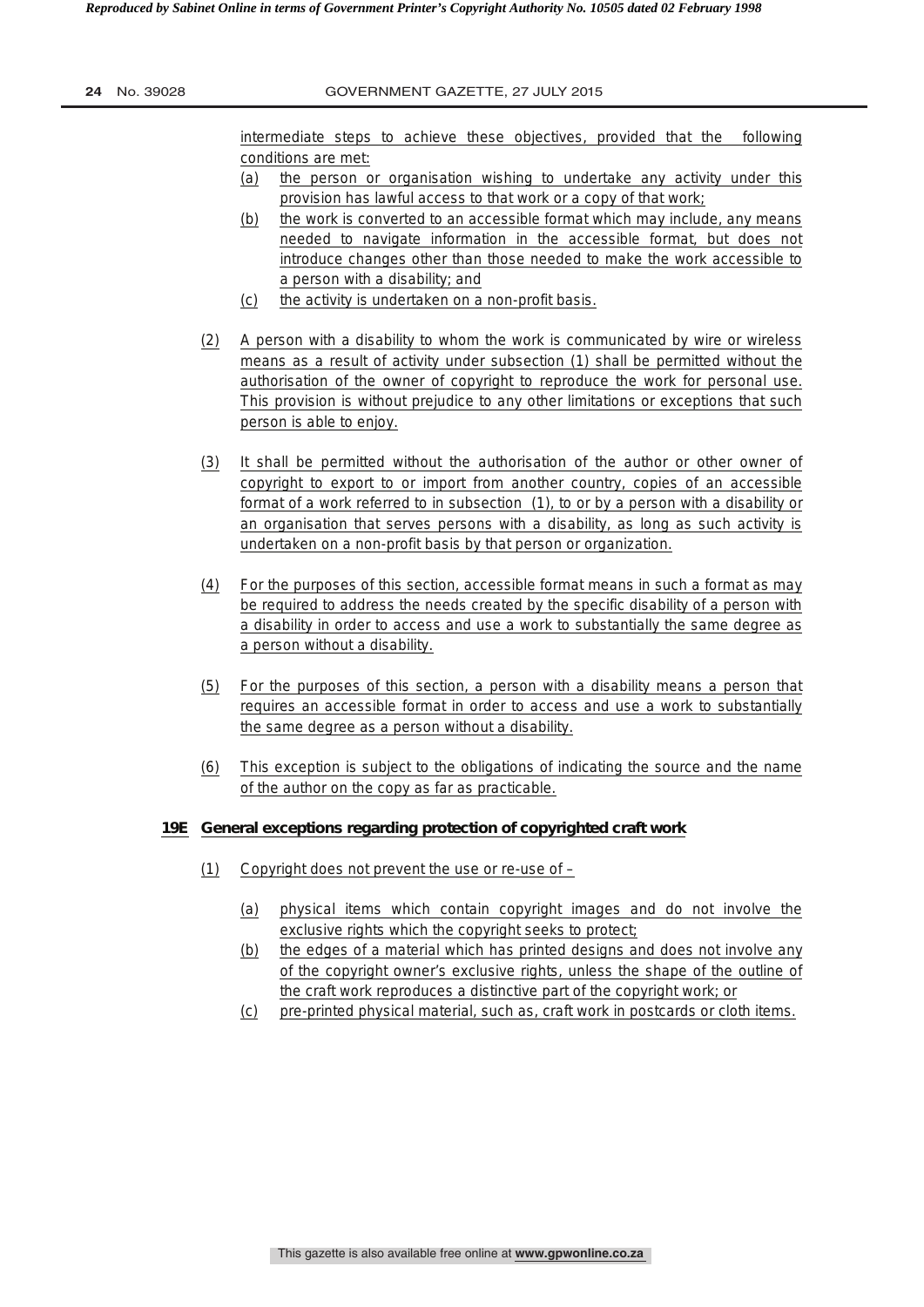(2) Photocopying artistic craft work for other use not stipulated in the provisions of this Act, requires permission from the relevant copyright owner if the artistic work is covered in copyright.".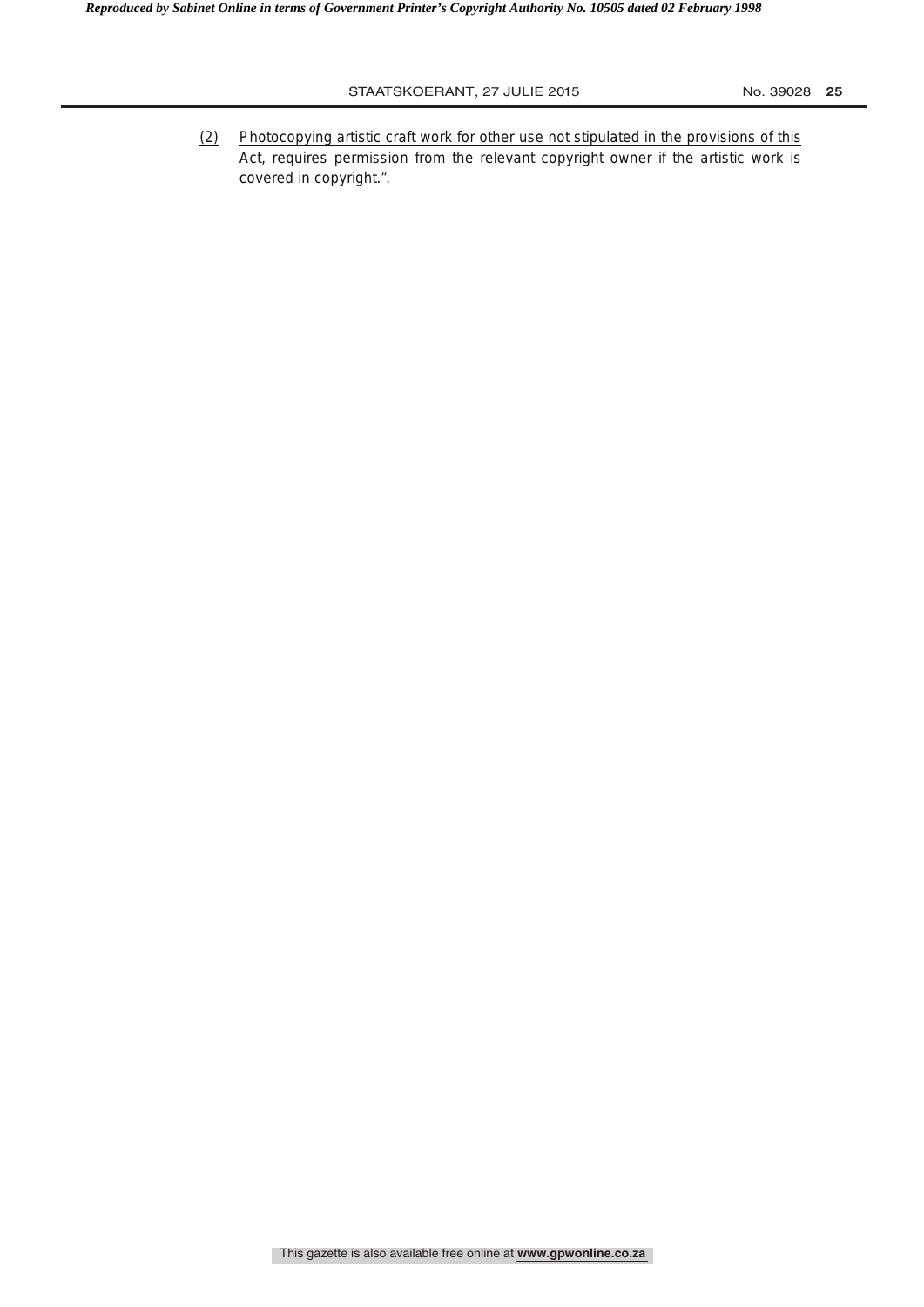## **Amendment of section 20 of Act 98 of 1978**

- **23.** Section 20 of the principal Act is hereby amended:
	- (a) by the addition after subsection (2) of the following subsections:
		- "(3) Notwithstanding the transfer of the copyright work in a television, film, radio, photography or crafts work to the owner, the creator of the copyright work has the moral right to  $-$ 
			- (a) be attributed as the creator;
			- (b) not to be falsely attributed; and
			- (c) not to have their work treated in a derogatory manner.
		- (4) Notwithstanding the transfer of the copyright work in a television, film, radio, photography or crafts work to the owner, the creator of the copyright work or the performer has, exclusive of contractual arrangements, the moral right to receive royalty payments –
			- (a) when repeats of the film, television, radio, photography or art work is used as prescribed by the Minister.".

#### **Insertion of sections 20A, 20B, 20C, 20D, 20E and 20F in Act 98 of 1978**

**24.** The following sections are hereby inserted in the principal Act after section 20:

# **"20A. Protection of performers' moral and economic rights**

- (1) For purposes of this Act "communication to the public of a performance", means the transmission to the public by any medium, otherwise than by broadcasting of an unfixed performance or of a performance fixed in an audio-visual fixation including, making a performance fixed in an audio-visual fixation, audible or visible or audible and visible to the public.
- (2) A performer shall, even after the transfer of those rights, as regards his or her live performances or performances fixed in audio-visual fixations, have the right -
	- (i) to claim to be identified as the performer of his performances, except where omission is dictated by the manner of the use of the performance; and
	- (ii) to object to any distortion, mutilation or other modification of his performances that would be prejudicial to his reputation, taking due account of the nature of audio-visual fixations.
- (3) The rights granted to a performer in accordance with subsection (2) shall, after a performers death, at least until the expiry of other rights granted in terms of this section and exercisable by any authorized person, be maintained, at least until the expiry of a period of fifty (50) years computed from the end of the year in which the performance was fixed.
- (4) A performer shall enjoy the exclusive right of authorising his or her performances in relation to -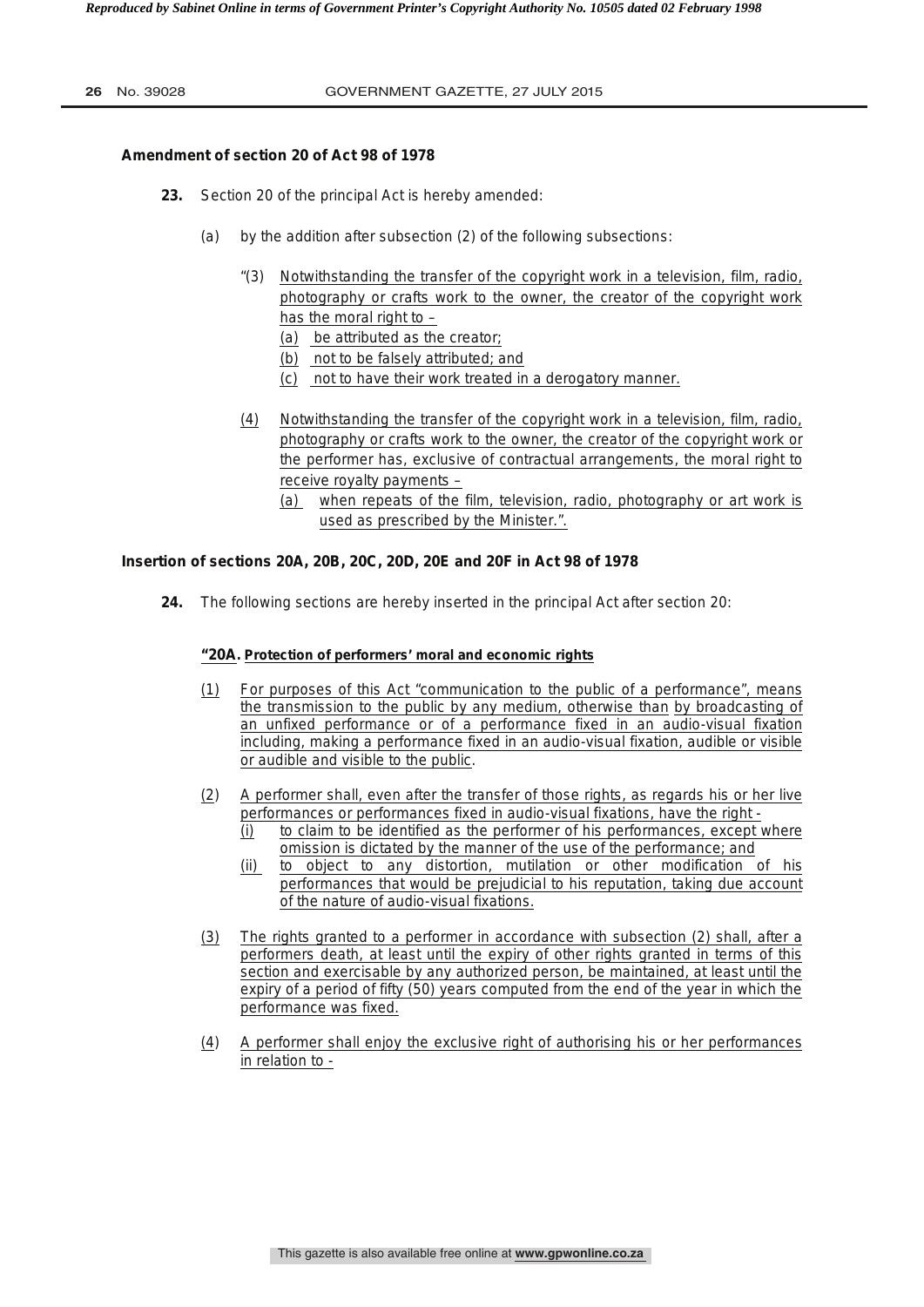- (a) the broadcasting and communication to the public of his or her unfixed performances except where the performance is already a broadcast performance;
- (b) the fixation of his or her unfixed performances;
- (c) the direct or indirect reproduction of his or her performances fixed in audiovisual fixations, in any manner or form;
- (d) the making available to the public of the original and copies of his or her performances fixed in audio-visual fixations through sale or other transfer of ownership;
- (e) the commercial rental to the public of the original and copies of his or her performances fixed in audio-visual fixations, even after distribution of such copies by or pursuant to authorization by the performer;
- (f) the making available to the public of his or her performances fixed in audiovisual fixations by wire or wireless, in such a way that members of the public may access them from a place and at a time individually chosen by them; and
- (g) the broadcasting and communication to the public of their performances fixed in audio-visual fixations.

## **20B.Transfer of rights**

Where a performer has consented to fixation of his or her performance in an audio-visual fixation, the exclusive rights of authorization granted to a performer in terms of section 3, subsections (4) paragraphs (c), (d), (e), (f) and (g) which shall be owned or exercised by or transferred to the producer of such audio-visual fixation, subject to a prescribed written contractual agreement which shall give the performer the right to receive royalties for any use of the performance.

#### **20C. Protection of rights of producers of phonograms**

- (1) For purposes of this Act "communication to the public of a phonogram" means the transmission to the public by any medium, otherwise than by broadcasting, of sounds of a performance, the sounds or the representations of sounds fixed in a phonogram.
- (2) A producer of a phonogram shall enjoy the exclusive right of authorizing
	- (a) the direct or indirect reproduction of his or her phonograms, in any manner or form;
	- (b) the making available to the public of the original and copies of his or her phonogram through sale or other transfer of ownership;
	- (c) the commercial rental to the public of the original and copies of his or her phonogram, even after distribution of them by or pursuant to, authorization by the producer; or
	- (d) the making available to the public of his or her phonogram, by wire or wireless means, in such a way that members of the public may access them from a place and at a time individually chosen by them.
- (3) A performer and producer of phonogram shall enjoy the right to a single equitable remuneration for the direct or indirect use of phonogram published for commercial purposes for broadcasting or for any communication to the public.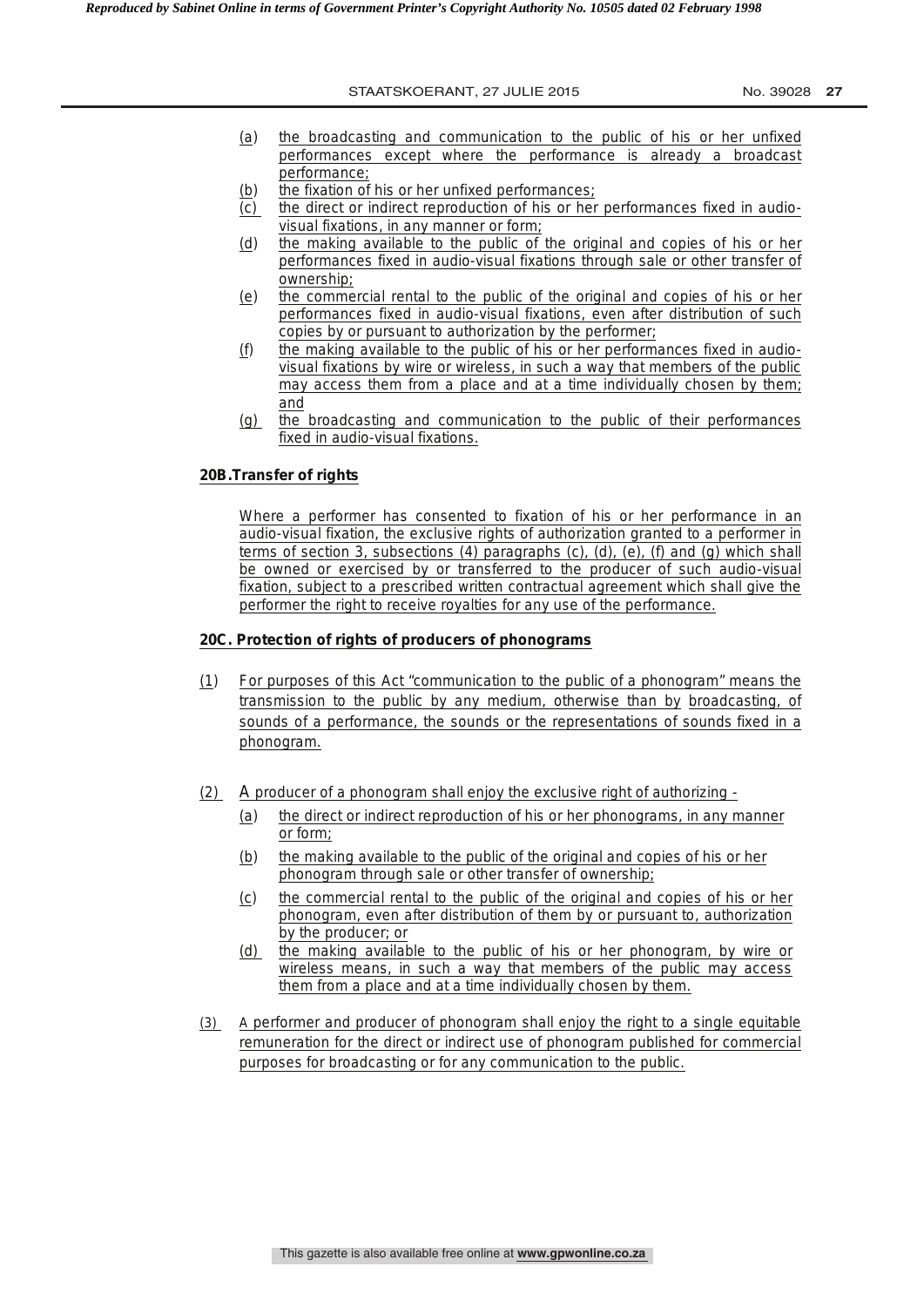| 28<br>No. 39028 |  |
|-----------------|--|
|-----------------|--|

- (4) Subject to the provisions of this Act, no person shall without the consent of the performer -
	- (a) make available to the public of the original and copies of performance fixed in audio-visual fixation through sale or otherwise of such performer;
	- (b) commercially rent out to the public of the original and copies of performance fixed in audio-visual fixation of such a performer; or
	- (c) make available to the public of performance fixed in audio-visual fixation by wire or wireless means, in such a way that members of the public may access them from a place and at a time individually chosen by them.
- (5) A person who intend to-
	- (a) broadcast or communicate an unfixed performance or performance fixed in audio-visual fixation of a performer to the public must -
		- (i) make a fixation of the unfixed performance or performance fixed in audio-visual fixation of a performer;
		- (ii) make a reproduction of a fixation of a performance or performance fixed in audio-visual fixation of a performer;
		- (iii) make available to the public of the original and copies of performance fixed in audio-visual fixation through sale or otherwise of a performer;
		- (iv) commercially rent out to the public of the original and copies of performance fixed in audio-visual fixation of such a performer;
		- (v) make available to the public of performance fixed in audio-visual fixation of a performer by wire or wireless, in such a way that members of the public may access them from a place and at a time individually chosen by them; and
		- (vi) give the copyright owner, performer or Collecting Society, a notice in the prescribed manner of his or her intention to perform such acts, indicating where practical, the date of the proposed performance, proposed terms and conditions for the payment of royalty and ask the copyright owner or Collecting Society to sign the proposal attached thereto.
- (6) The copyright owner, performer or Collecting Society must as soon as reasonably possible, upon receipt of such notice, respond to such proposal.
- (7) If the copyright owner, performer or Collecting Society rejects such proposal or proposes different terms and conditions and the parties could not agree on either proposals, either party may in the prescribed manner refer the matter to the Tribunal.
- (8) The Tribunal must adjudicate such matter as soon as it is reasonable, practicable and where possible, before the performance which is the subject of the application take place and may make any order it deems fit including, but not limited to, an order that -
	- (a) a provisional payment of royalty be made into a trust account of an attorney nominated by the copyright owner, performer or Collecting Society pending the finalization of the terms and royalty payable: Provided that such amount shall be paid over to the copyright owner, performer or Collecting Society, as it represents the difference if any, between the amount determined as the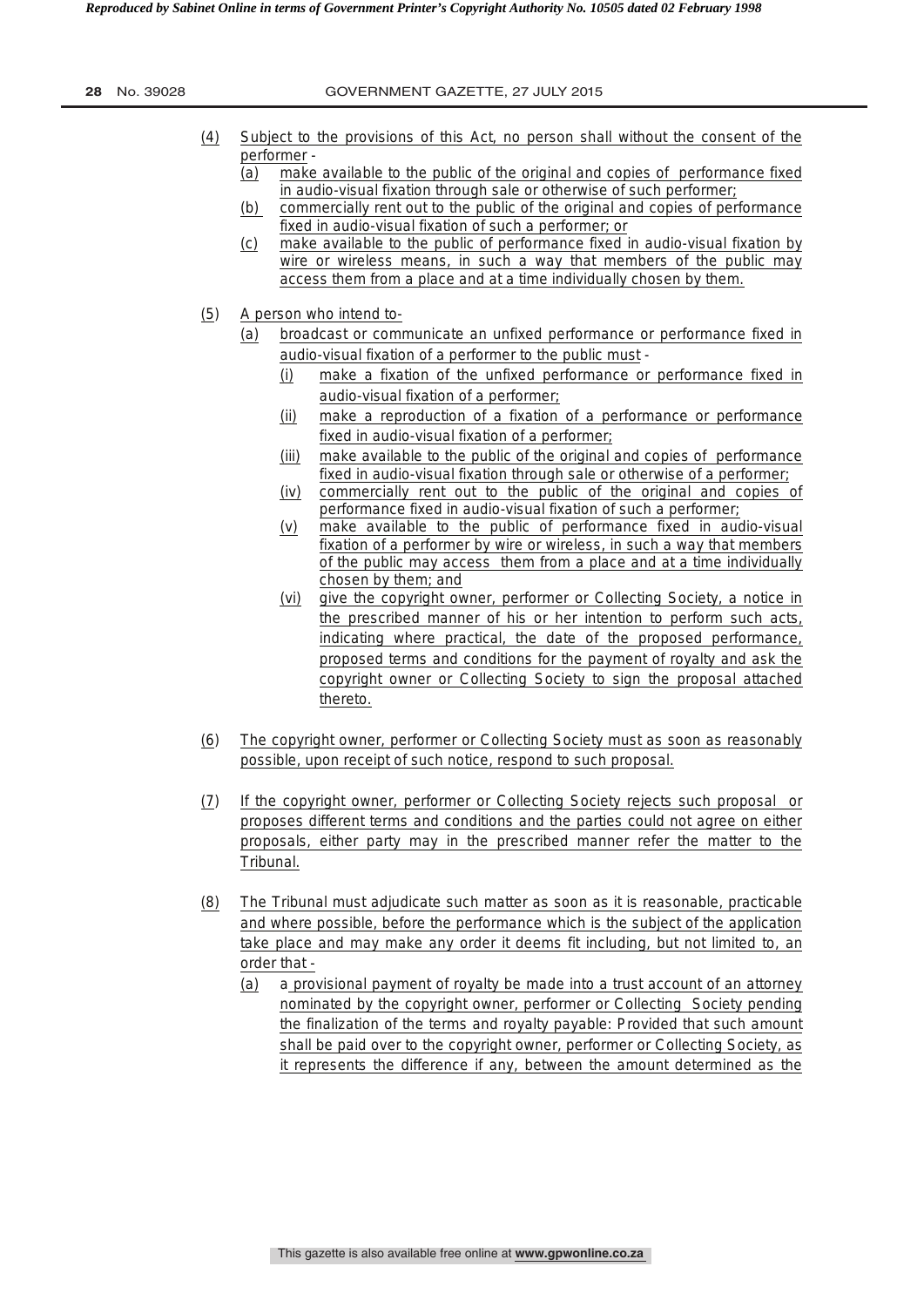appropriate royalty and the amount already paid and balance if any, must be repaid.

# **20D. Prohibited conduct in respect technological protection measure**

- (1) The prohibited conduct in respect of the technological protection measure, the use of a technological protection measure circumvention device and the exceptions related to technological protection measure, contemplated in sections 280 and 28P of the Copyright Act, 1978 (Act 98 of 1978), shall *mutatis mutandis* apply in respect of performances fixed or fixed in audio-visual fixations.
- (2) Contravention of the technological protection measure provisions contemplated in subsection (1) shall be an offence and a person convicted thereof shall be liable in terms of the provisions of this Act.

#### **20E. Prohibited conduct in respect of copyright management information**

The prohibited conduct in respect of the removal or modification of copyright management information attached to or embodied in a copy of work, consonant with the exceptions relating to such removal or modification contemplated in sections 28Q and 28R of the Copyright Act,1978 (Act 98 of 1978), shall *mutatis mutandis* apply in respect of performances that are fixed or fixed in audio-visual fixations.

# **20F. Digital rights management**

- (1) The library or archive must communicate the conditions for using a digital copy with authenticated users or persons with legitimate right to use the digital material, including –
	- (a) advising the authenticated person that the digital copy is lawfully obtained;
	- (b) ensuring that each user is informed in writing about the limitations and extent of fair use of the digital material in terms of this Act;
	- (c) ensuring that the digital copy is communicated to the user in a form that cannot be altered or modified;
	- (d) verifying that the number of digital copies used are not more than the number of the users;
	- (e) giving a written notice that sets out the terms of the use of the digital copy to the authenticated user; and
	- (f) as soon as is reasonably practicable, destroying any additional copy made in the process of making the digital copy.".

#### **Amendment of section 21 of Act 98 of 1978**

- **25.** Section 21 of the principal Act is hereby amended by the addition after subsection (2) of the following subsection:
	- "(3) Ownership of any copyright whose owner cannot be located, is unknown,or is deceased shall vest in the state: Provided that if the owner of such copyright is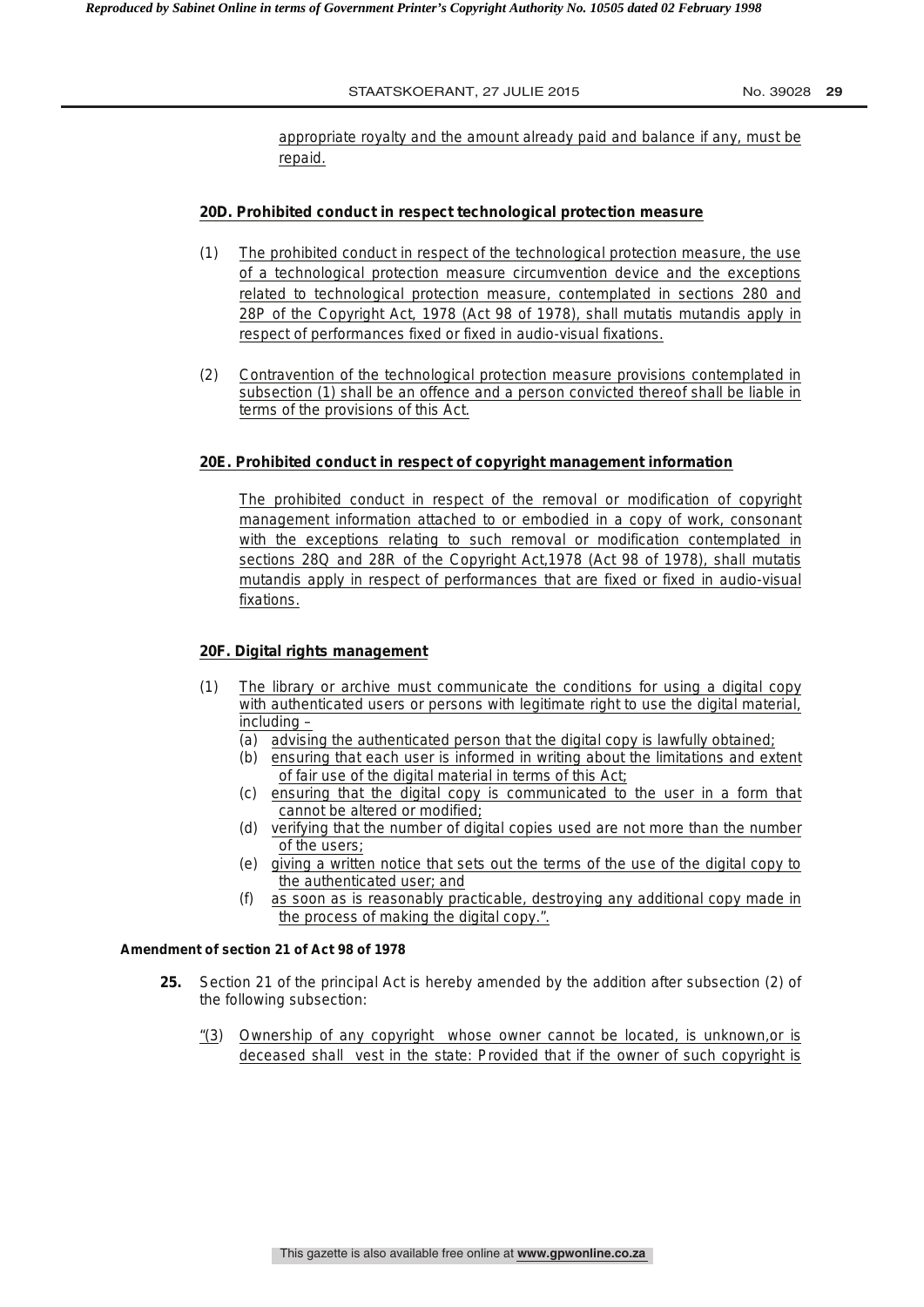#### **30** No. 39028 GOVERNMENT GAZETTE, 27 JULY 2015

located at anytime, ownership of such copyright shall be conferred back to such owner.".

#### **Amendment of section 22 of Act 98 of 1978**

- **26.** Section 22 of the principal Act is hereby amended
	- (a) by the substitution for subsection (1) of the following subsection:
		- "(1) Subject to the provisions of this section, copyright shall be transmissible as movable property by assignment, testamentary disposition or operation of law [.]: Provided that, copyright owned by, vesting on, or under the custody of the state may not be assigned.".
	- (b) by the substitution for subsection (3) of the following subsection:
		- "(3) No assignment of copyright and no exclusive licence to do an act which is subject to copyright shall have effect unless it is in writing signed by or on behalf of the assignor, the licenser or, in the case of an exclusive sublicence, the exclusive sublicenser, as stipulated in the Schedule hereto or as the case may be **[.]:** Provided that such assignment of copyright shall be valid for a period of 25 years from the date of agreement of such assignment.".

#### **Insertion of section 22A in Act 98 of 1978**

**27.** The following section is hereby inserted in the principal Act after section 22:

#### **"22A Assignment and licences in respect of orphan works**

- (1) A person who wishes to obtain a licence to do an act which is subject to copyright in respect of orphan works, must make an application to the Commission.
- (2) Before making an application in the prescribed manner, the applicant shall publish his or her intention to make such application in the national *gazette* and two (2) daily newspapers having national circulation within the Republic, in english and any other official language.
- (3) Every such application shall be made in such form as may be prescribed and shall be accompanied by copies of the published advertisement issued in terms of subsection (2) and such fee as may be prescribed.
- (4) Where an application is made to the Commission in terms of this section, the Commission may, after holding any inquiry as may be prescribed, grant to the applicant a licence to do such act which is subject to copyright, subject to the payment of a royalty and subject to such other terms and conditions as the Commission may determine.
- (5) The Commission, upon receipt of such application and having been satisfied that the applicant has undertaken reasonable steps prescribed in this section may, issue a licence subject to terms and conditions it may deem appropriate.
- (6) Before issuing a licence, the Commission must be satisfied that an applicant has undertaken the following steps in locating the copyright owner: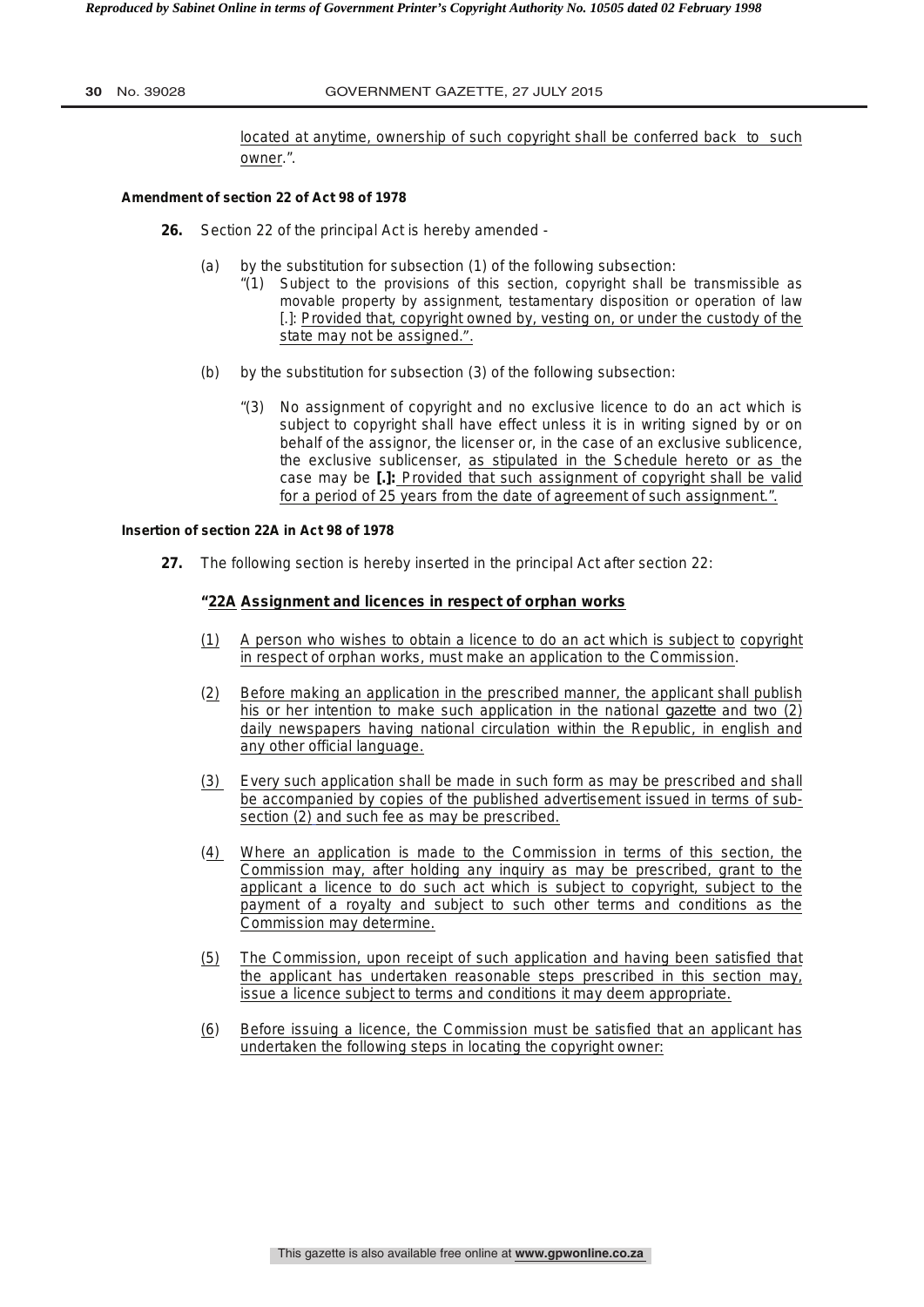- (a) conducted a search of the records of the database of the register of copyright in the Commission that are available to the public through either the internet or any other means relevant to identifying and locating registered copyright owners;
- (b) conducted a search of reasonably available sources of copyright authorship and ownership information and where appropriate, licensor information;
- (c) conducted a search using appropriate technology tools, printed publications and where reasonable, internal or external expert assistance are enlisted;
- (d) conducted a search using any other database including, databases that are available to the public through the internet or any other means; and
- (e) has undertaken actions that are reasonable and appropriate in terms of the facts relevant to the search including, actions based on facts known at the start of the search and facts uncovered during the search including, actions as directed by the Commission and review any records not available to the public through the Internet that are known to be useful in identifying and locating the copyright owner.
- (7) Before making an application, the applicant shall, in the prescribed manner publish his or her intention to make such application in the national *gazette* and two (2) daily newspapers having national circulation within the Republic, in english and any other official language.
- (8) Every such application shall be made in such form as may be prescribed and shall be accompanied by copies of the published advertisement issued in terms of subsection (2) and such fee as may be prescribed.
- (9) Where an application is made to the Commission in terms of this section, it may, after holding any such inquiry as may be prescribed, grant to the applicant a licence to do such act which is subject to copyright subject to the payment of such royalty and subject to such other terms and conditions as the Commission may determine.
- (10) Where a licence is granted in terms of this section, the Commission may, by order, direct the applicant to deposit the amount of the royalty determined in a particular account so as to enable the owner of the copyright or as the case may be, his heirs, executors or the legal representatives to claim such royalty at any time.
- (11) A licence issued in terms of this section is non-exclusive and is subject to such terms and conditions as the Commission may determine.
- (12) The owner of a copyright may, not later than five (5) years after the expiration of a licence issued in terms of this section, collect the royalties fixed in the licence or in default of their payment by initiating a legal suit to recover such royalties.
- (13) Any person who can adduce evidence that he or she is the owner of orphan works, he or she may have the copyrighted work returned to him or her with a claim in law to recover any fees that accrued to the copyright work.".

## **Amendment of section 23 of Act 98 of 1978**

**28.** Section 23 of the principal Act is amended by –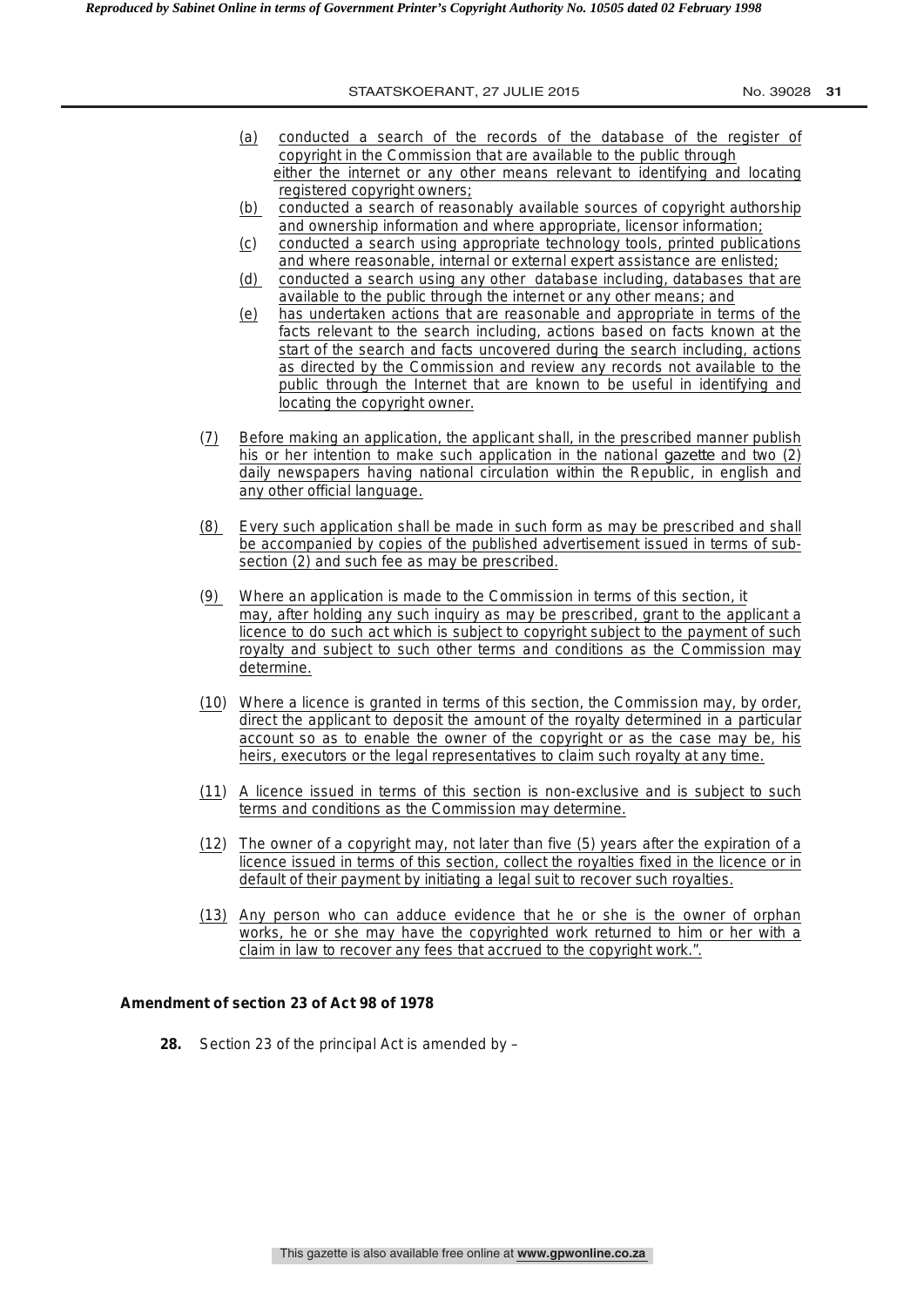(a) the addition, after subsection (3), of the following subsections:

"(4) Any person who –

- (a) tampers with information managing copyright, as contemplated in subsection 20A(16) of the Act, shall be guilty of an offence;
- (b) omits to pay the author or creator of the copyright work a royalty fee as and when the copyright work is used as contemplated in subsection 9(4) of the Act, is guilty of an offence;
- (c) omits to pay the creator of craft work a royalty fee as and when the craft work is sold at a higher price or is re-sold to a second and third seller, as contemplated in section 9(5) of the Act, is guilty of an offence;
- (d) unreasonably refuses to grant permission for the use of copyright work for educational, judicial proceedings and the reproduction in copies of the copyrighted work, translation of copyrighted work in a usable language or format shifting, is guilty of an offence;
- (e) contravenes the technological protection measure provisions contemplated in this Act shall be guilty of an offence and a person convicted thereof is liable in terms of the provisions of this Act;
- (f) contravenes the provisions in relation to orphan works as contemplated in this Act, is guilty of an offence;
- (g) collects fees outside the membership of Collecting Society is committing an offence;
- (h) engages in a conduct that is prohibited in respect of technological protection measures stipulated in this Act, is guilty of an offence actionable in terms of the Act;
- (i) contravenes the provision in relation to prohibition of conduct in respect of copyright management information, commits a copyright infringement that is actionable in terms of the Act; or.
- (j) contravenes the provisions relating to the royalty rights of the creator in the case of resale of copyrighted work shall be guilty of an offence.
- (5) A broadcasting institution that contravenes the principles of this Act, for failure to promote local broadcasting and local programming in television and radio, shall be guilty of offence.
- (6) Any person who is found guilty as contemplated in section 23(4) above, shall be liable on conviction to imprisonment for a period not exceeding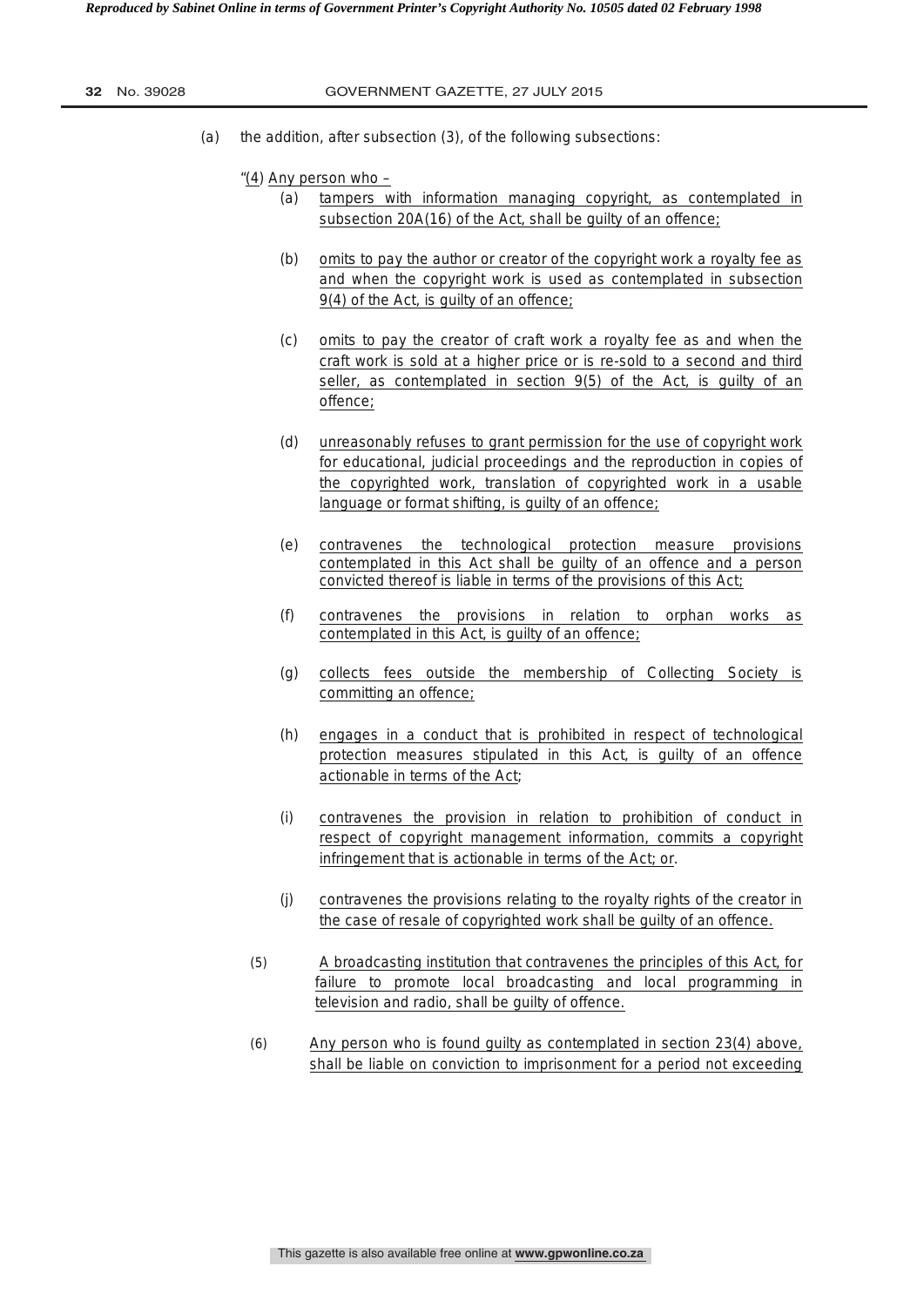ten (10) years or to a fine not exceeding fifty thousand (R50 000) or to both imprisonment and a fine. Deregistration of institutions found guilty as contemplated in the provisions of this Act, shall be a measure of last resort.".

## **Amendment of section 27 of Act 98 of 1978**

- **29.** Section 27 of the principal Act is hereby amended by the insertion after subsection (5) of the following subsection:
	- "**(5A)** (1) Any person who at the time when the copyright subsists in a work or technological protection measure work -
		- (a) make, import, sell, distribute, let for hire, offer or expose for sale or hire or advertise for sale or hire, a technological protection measure and circumvention device if –
			- (i) such a person knows or has reason to believe that it will or is likely to be used to infringe copyright in a technological protection measure work;
			- (ii) such person intends to provide a service to another person to enable or assist such person to circumvent an effective technological protection measure; or
			- (ii) such person knows or has reason to believe that the service will or is likely to be used by another person to infringe copyright in a technological protection measure work.
		- (b) publish information enabling or assisting another person to circumvent an effective technological protection measure if such a person knows or has reason to believe that, such information will or is likely to be used to infringe copyright in a technological protection measure work; or
		- (c) knowingly or having reasonable grounds to know, circumvent an effective technological protection measure applied by the owner of copyright to such work shall be guilty of an offence and shall be liable upon conviction to a fine or imprisonment or to both fine and imprisonment.".

## **Insertion of section 27A in Act 98 of 1978**

**30.** The following section is hereby inserted in the principal Act after section 27:

# "**27A Offences by companies**

- (1) Where any offence under this Act has been committed by a juristic person, every person who at the time the offence was committed was a director, in charge of or was responsible for the conduct of the business of such juristic person shall be deemed to be guilty of such offence and shall be liable to be proceeded against and punished accordingly: Provided that nothing contained in this section shall render any person liable to any punishment, if he proves that the offence was committed without his knowledge or that he exercised all due diligence to prevent the commission of such offence.
- (2) Notwithstanding anything contained in sub-section (1), where an offence under this Act has been committed by a juristic person and it is proved that the offence was committed with the consent of, collusion with or is attributable to any negligence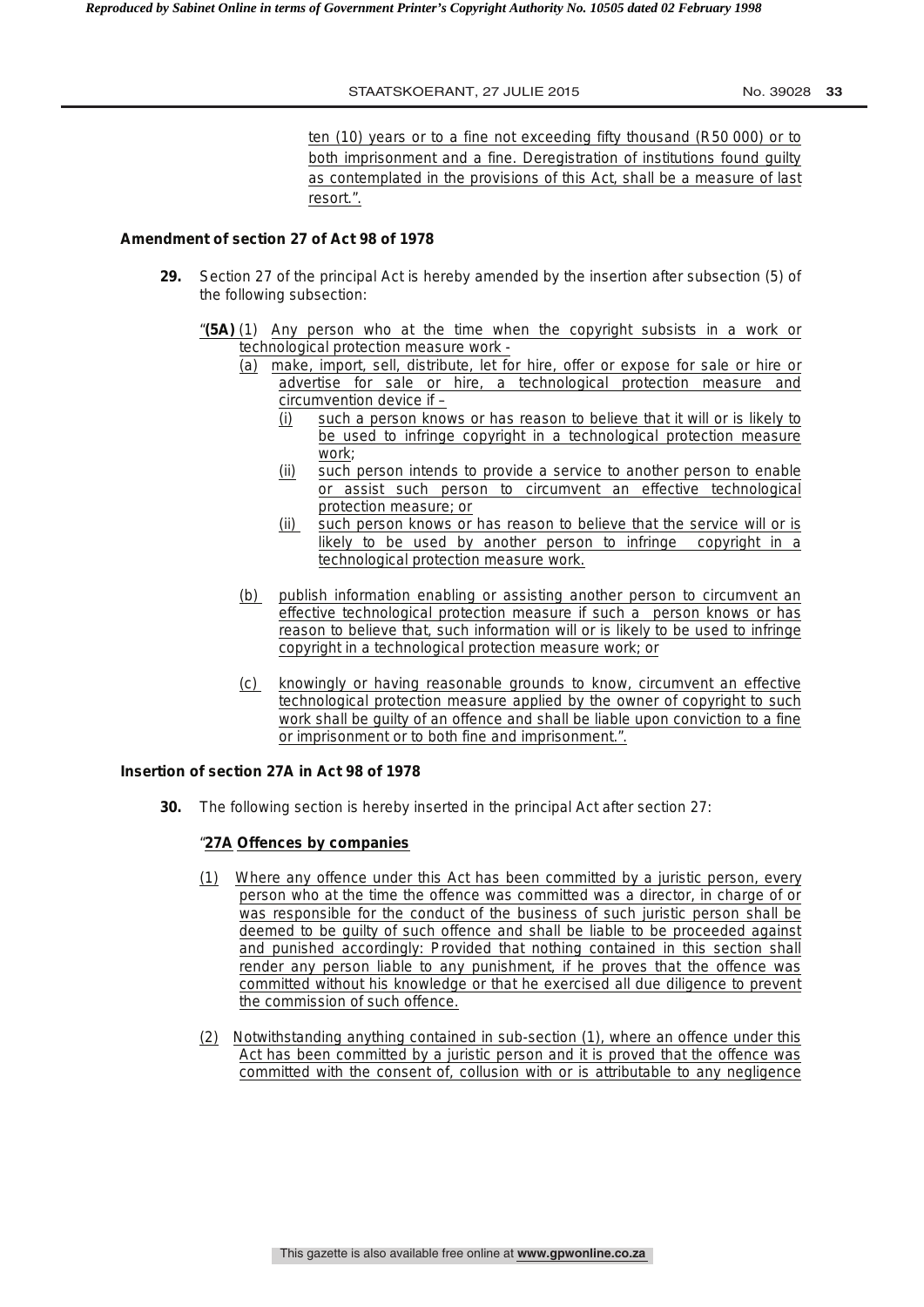on the part of, any director, manager, secretary or other officer of the company, such director, manager, secretary or other officer, shall also be deemed to be guilty of such offence and shall be liable to be proceeded against and punished accordingly.

(3) Upon conviction, such juristic person or any person convicted in terms of this section shall be liable to a fine or imprisonment or to both fine and imprisonment as contemplated in section 27(6).".

# **Insertion of sections 28O, 28P, 28Q, 28R and 28S in Act 98 of 1978**

**31.** The following sections are hereby inserted in the principal Act after section 28:

# **"28O Prohibited conduct in respect technological protection measure**

- (1) No person may make, import, sell, distribute, let for hire, offer or expose for sale or hire, or advertise for sale or hire, a technological protection measure circumvention device if such a person knows or has reason to believe that it will or is likely to be used to infringe copyright in a technological protection measure work.
- (2) No person may provide a service to another person if
	- (a) such person intends the service to enable or assist another person to circumvent an effective technological protection measure; and
	- (b) such person knows or has reason to believe that the service will, or is likely to be used by another person to infringe copyright in a technological protection measure work.
- (3) No person may publish information enabling or assisting another person to circumvent an effective technological protection measure if such a person knows or has reason to believe that, such information will or is likely to be used to infringe copyright in a technological protection measure work.
- (4) No person may, during the subsistence of the copyright in a work and without the licence of the owner of copyright in such work, knowingly or having reasonable grounds to know, circumvent an effective technological protection measure applied by the owner of the copyright to such work.
- (5) A technological protection measure shall be deemed to be effective where the use of the work is controlled by the owner, exclusive licensee or person assigned copyright in such work through the application of an access control or protection process, such as encryption, scramblingor other transformation of the work or a copy control mechanism which achieves the protection objective.
- (6) The provisions of this section must be read together with the provisions of sections 86, 87 and 88 of the Electronic Communications and Transactions Act, 2002 (Act 25 of 2002).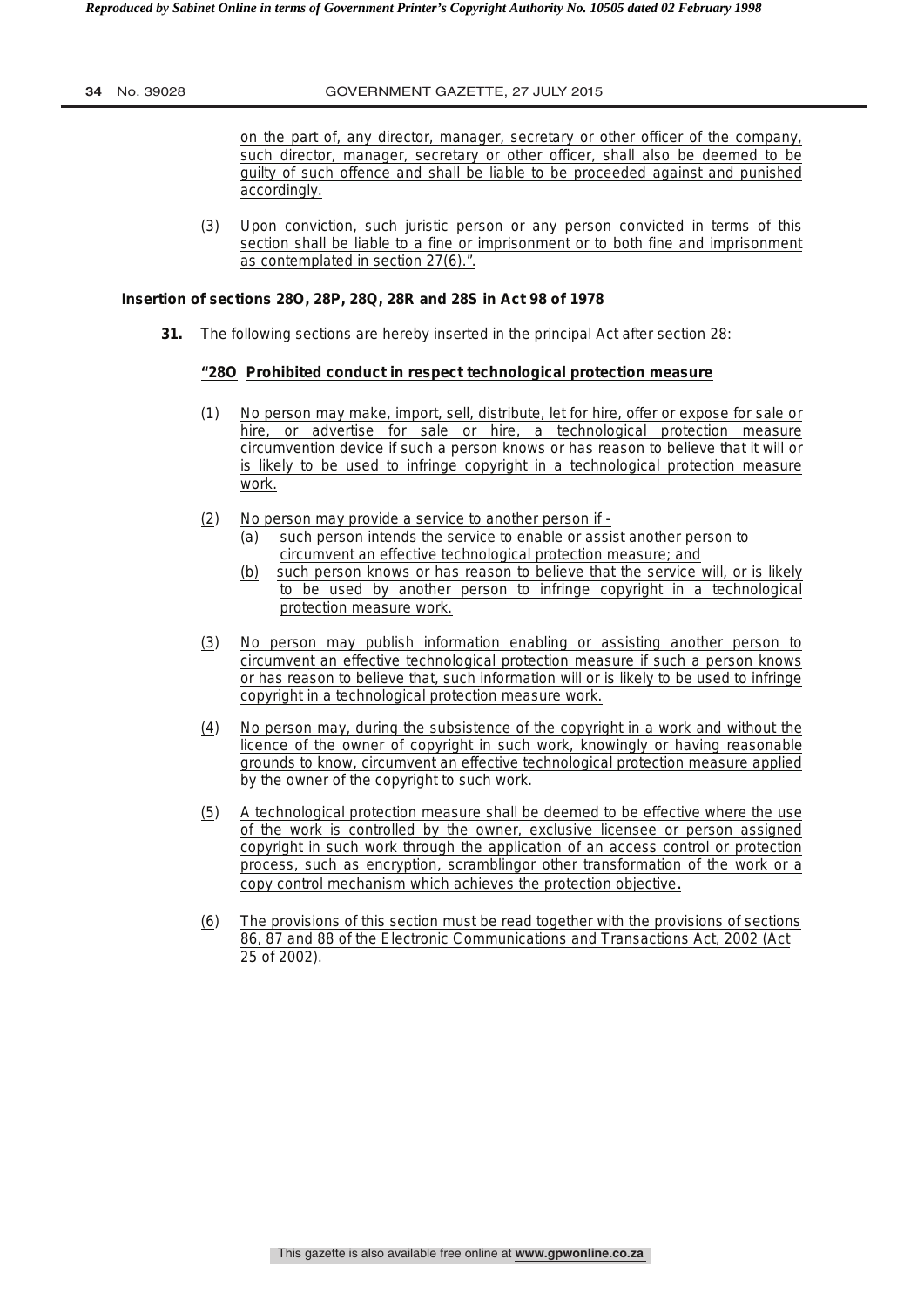# **28P Exceptions in respect of technological protection measure**

- (1)Notwithstanding the provisions of section 28A, nothing in this Act shall prevent any person from using a technological protection measure circumvention device to perform -
	- (a) a permitted act or an act that falls within the general public interest exceptions in sections,12, 13, 14, 15, 16, 17, 18, 19, 19A, 19B,19C,19D of this Act;
	- (b) any lawfully authorized investigative, protective or intelligence activity as an agent, employee or officer of an organ of the state; or
	- (c) any permitted act as prescribed from time to time by the Minister.
- (2) A person or user of a technological protection measure work who wishes to circumvent a technological protection measure so as to perform a permitted act or exempted act as contemplated in subsection (1) but cannot practically do so because of such a technological protection measure may –
	- (a) apply to the copyright owner for assistance to enable such person or user to circumvent such technological protection measure so as to perform a permitted act; or
	- (b) if the copyright owner has refused such person's or user's request or has failed to respond to it within reasonable time, engage the services of any other person for assistance to enable such person or user to circumvent a technological protection measure so as to perform a permitted act: Provided that any such other person enabling circumvention by another person of a technological measure for such a purpose shall maintain a complete record of such other person including, his name, address and all relevant particulars necessary to identify him and the purpose for which he or she has been enabled.

# **28Q. Enforcement functions of the Commission**

- (1) The Commission established in terms of section 185 of the Companies Act, 2008, (Act 71 of 2008) must enforce this Act by-
	- (a) performing all enforcement functions as empowered by this Act and the Companies Act, 2008;
	- (b) referring matters to and appearing before the Tribunal;
	- (c) dealing with any other matter referred to it by any person, Tribunal or any other regulatory authority.

# **28R. Prohibited conduct in respect of copyright management information**

- (1) No person may remove or modify any copyright management information attached to or embodied in a copy of a work.
- (2) No person may in the course of business make, import, sell, let for hire, offer or expose for sale or hire, advertise for sale or hire a copy of a work if any copyright management information attached to or embodied in the copy, has been removed or modified without the authority of the copyright owner.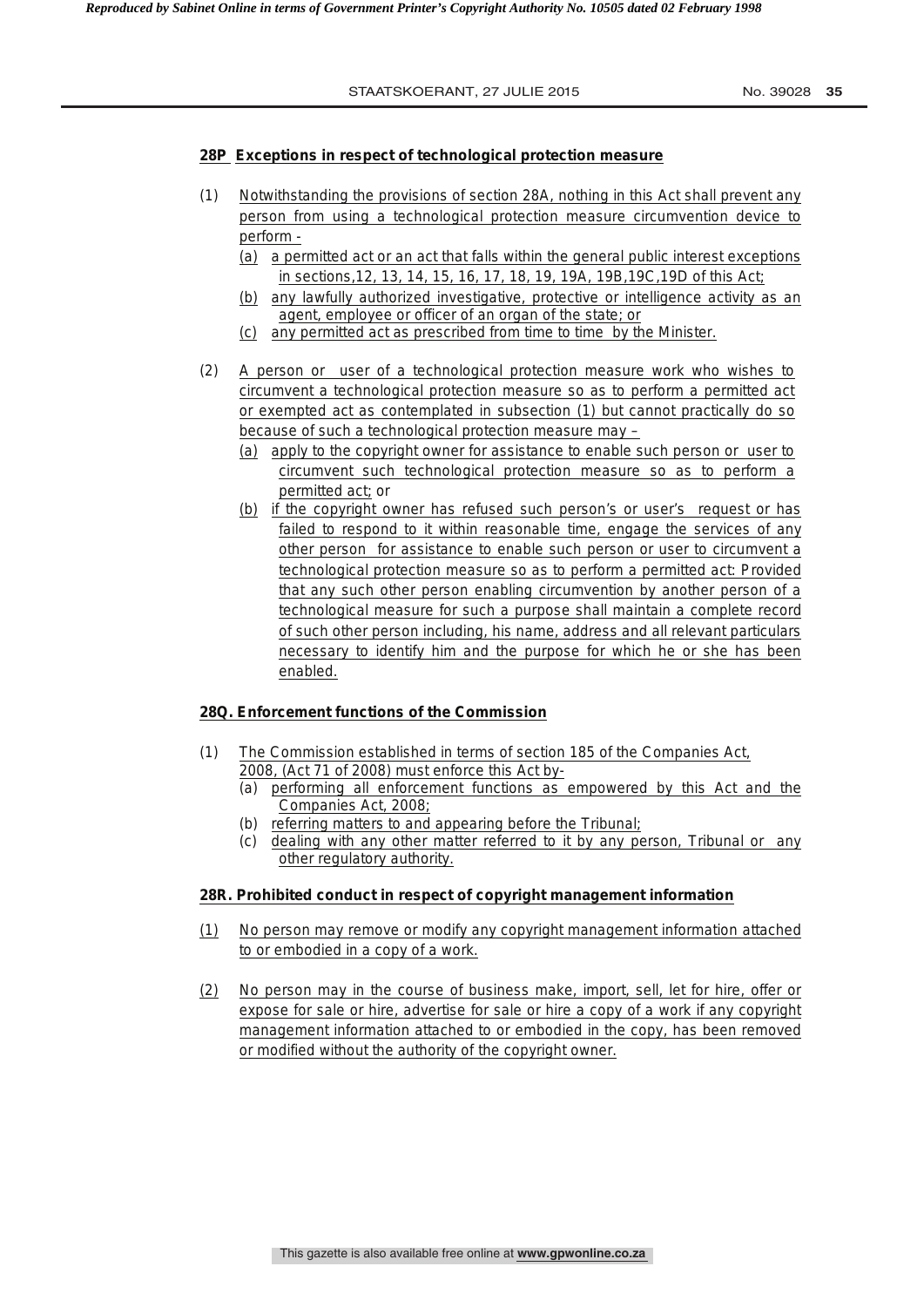# **28S. Exceptions in respect of copyright management information**

- (1) The prohibition in section 28Q does not apply if a person
	- (a) has the authority of the copyright owner to remove or modify the copyright management information;
	- (b) does not know and has no reason to believe that the removal or modification will induce, enable, facilitate or conceal an infringement of the copyright in the work; or
	- (c) does not know and has no reason to believe that any copyright management information attached to or embodied in the copyright has been removed or modified without the authority of the copyright owner.".

## **Amendment of Chapter 3 of Act 98 of 1978**

**32.** Chapter 3 of the principal Act is hereby amended –

(a) by the substitution for the heading of the following heading:

# **"[COPYRIGHT TRIBUNAL] REGULATORY AND ENFORCEMENT AGENCIES.".**

#### **Substitution of section 29 of Act 98 of 1978**

**33.** The following section is hereby substituted for section 29 of the principal Act:

## **"29. Regulatory and Enforcement Agencies**

- (1)There is hereby established a juristic person to be known as the Intellectual Property Tribunal, which -
	- (a) has jurisdiction throughout the Republic;
	- (b) is independent and subject only to the Constitution and the law;
	- (c) must carry out the functions and exercise the powers assigned to it by or in terms of the provisions of this Act or any legislation and
	- (d) must perform its functions impartially and without fear or favour.
- (2) Each organ of the state must assist the Tribunal to maintain its independence, impartiality and to perform its functions effectively.
- (3) In carrying out its functions, the Tribunal may
	- (a) have regard to international developments in the intellectual property arena; or
	- (b) consult any person, organisation or institution with regard to any matter within its jurisdiction.
- (4) The Tribunal consists of a chairperson and not less than ten (10) members appointed by the Minister on a full or part-time basis.".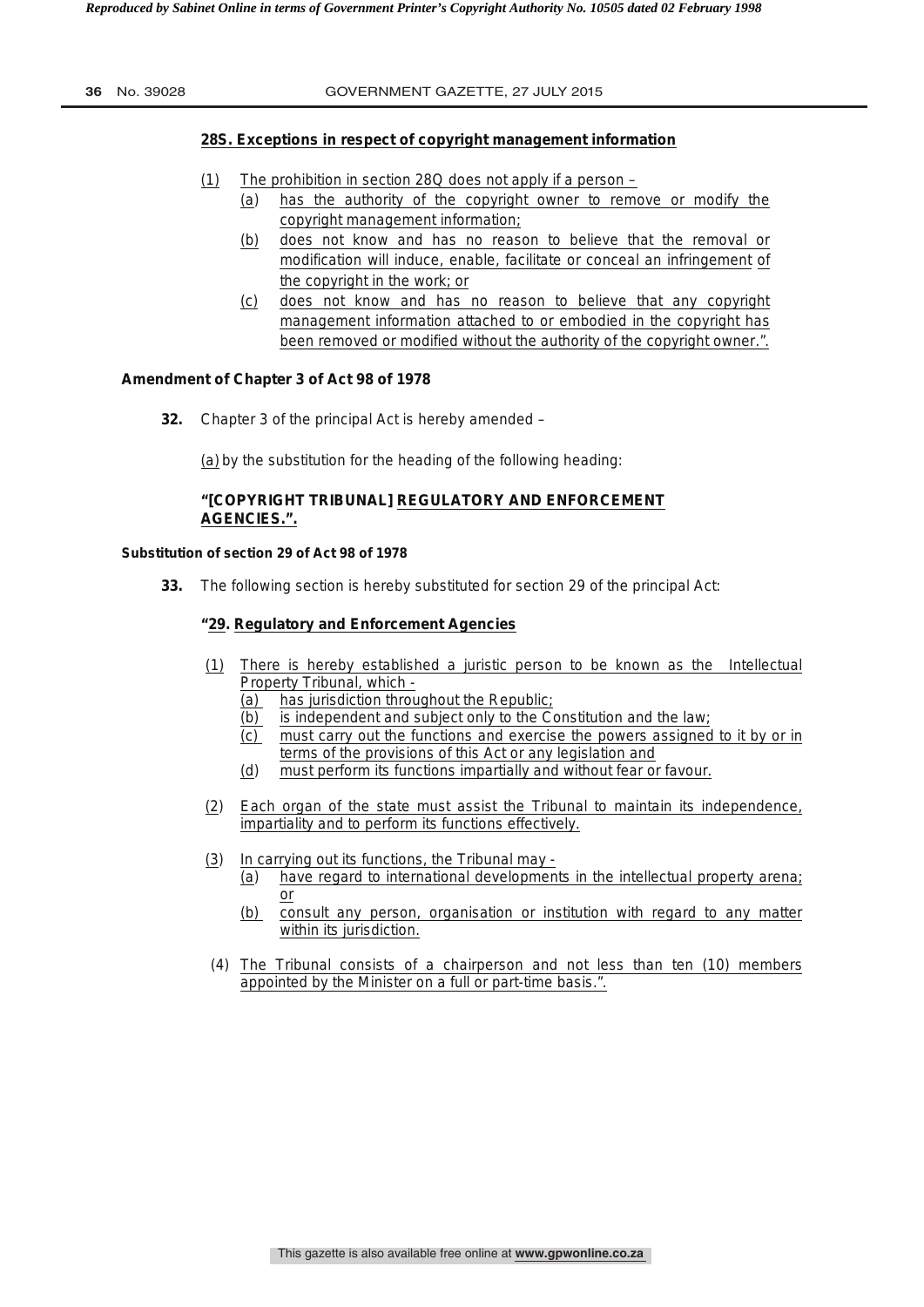#### **Insertion of section 29A to 29S in Act 98 of 1978**

**34.** The following sections are hereby inserted in the principal Act after section 29:

#### **"29A. Functions of the Tribunal**

- (1)The Tribunal must carry out the functions and exercise the powers and functions assigned to it in terms this Act or any legislation.
- (2) The Tribunal may
	- (a) adjudicate any application or referral made to it in terms of this Act, Companies Act, 2008 (Act 71 of 2008) or any legislation and make any appropriate order in respect applications or referrals;
	- (b) hear appeals or review any decision of the Commission or any accredited dispute resolution institution;
	- (c) adjudicate any application or referral made to it by any person, institution or regulatory authority where the dispute which is the subject of the application or referral relates to intellectual property rights;
	- (d) settle disputes relating to payment of royalties or terms of agreements entered into as required by this Act or agreement entered into to regulate a relationship or matter in relation to intellectual property rights;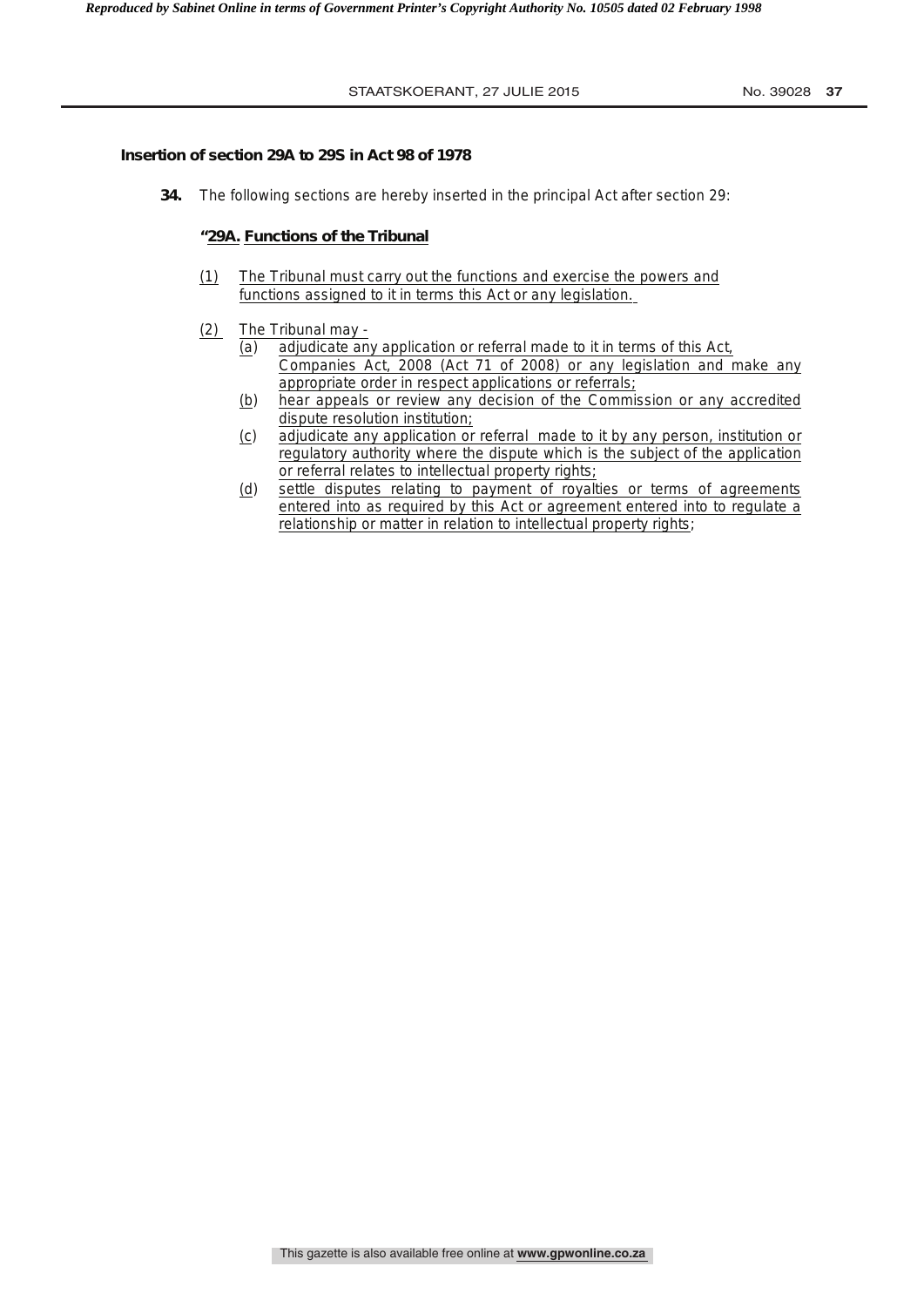#### **29B. Appointment of members of Tribunal**

- (1)The Minister must appoint persons
	- (a) with suitable qualifications and experience in economics, law, commerce or public affairs; and
	- (b) with adequate legal training and experience to satisfy the requirements of section 29G(1)(b) of this Act as members of the Tribunal.
- (2) The Minister must designate a member of the Tribunal as a chairperson and another member as a deputy chairperson of the tribunal.
- (3) The deputy chairperson perform functions of chairperson whenever
	- (a) the office of chairperson is vacant; or
	- (b) the chairperson is for any other reason temporarily unable to perform those functions.
- (4) The Minister, in consultation with the Minister of Finance, must determine remuneration, allowances, benefits and other special terms and conditions of employment of members of the Tribunal.

# **29C. Qualifications for appointment**

- (1) To be eligible for appointment as a member of the Tribunal and to continue to hold that office, a person must, in addition to satisfying any other specific requirements set out in this Act -
	- (a) not be subject to any disqualification set out in subsection (2) of this Act; and
	- (b) have submitted to the Minister a written declaration stating that he or she is not disqualified in terms of subsection (2).
- (2) A person may not be appointed or continue to be a member of the Tribunal, if that person -
	- (a) is an office-bearer of any political party, movement or organisation;
	- (b) has or through a related person acquires a personal financial interest that may conflict or interfere with the proper performance of the duties of a member of the Tribunal;
	- (c) is disqualified in terms of section 69 of the Companies Act, 2008 (Act 71 of 2008) from serving as a director of a company;
	- (d) is subject to an order of court holding that person to be mentally unfit or disordered;
	- (e) has been found in any civil or criminal proceedings by a court of law, whether in the Republic or elsewhere to have acted fraudulently, dishonourably, in breach of a fiduciary duty or of any other offence for which such person has been sentenced to direct imprisonment without the option of a fine;
	- (f) has been removed from a position of trust; or
	- (g) has at any time found to be in contravention of this Act.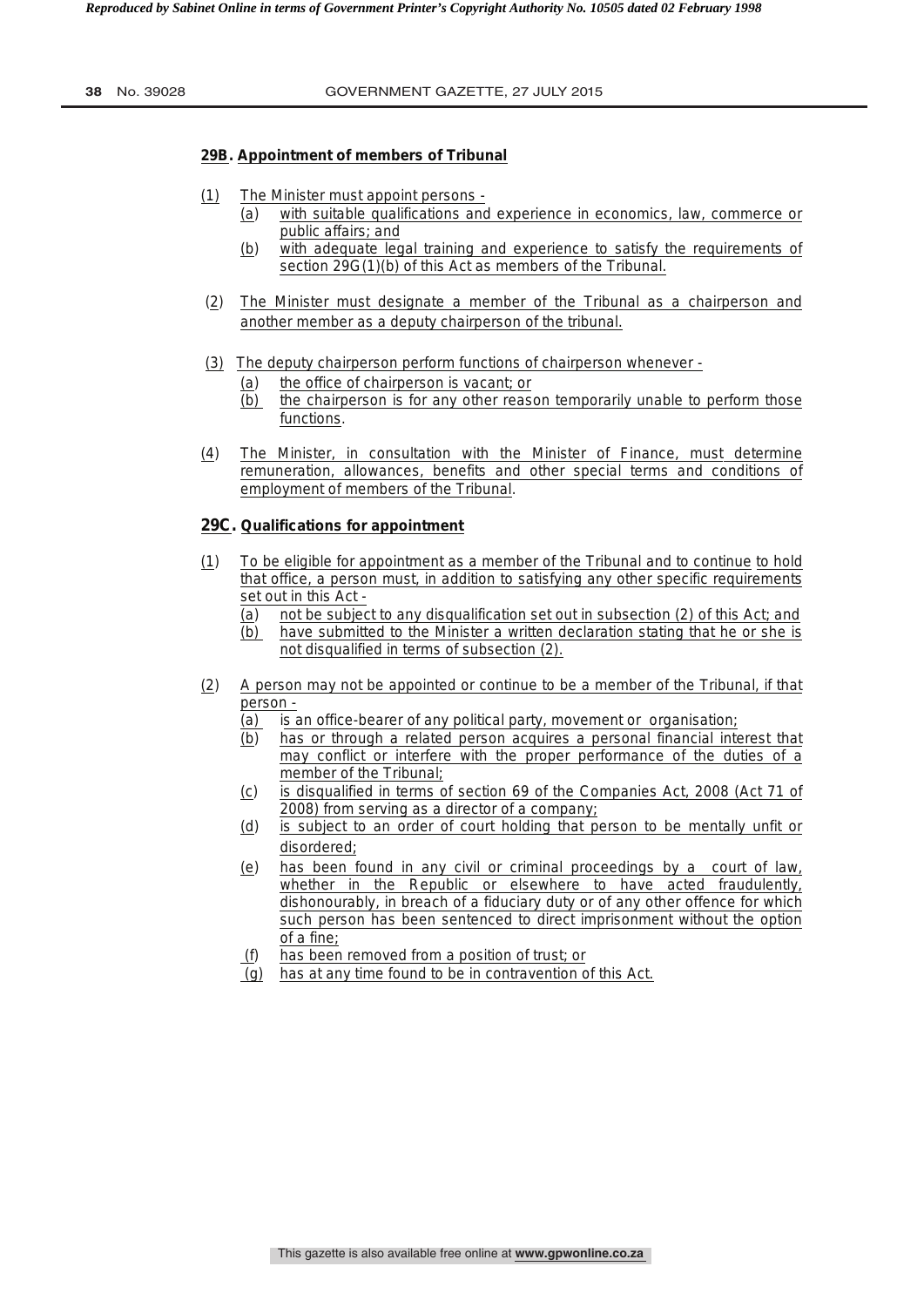#### **29D. Term of office of members of the Tribunal**

- (1) Each member of the Tribunal including, the chairperson and deputy chairperson serves for a term of five (5) years which may be renewed only once for a further period of five (5) years.
- (2) The chairperson may, on one (1) month written notice addressed to the Minister (a) resign from the Tribunal; or
	- (b) resign as chairperson, but remain as a member of the Tribunal.
- (3) A member of the Tribunal other than the chairperson may resign by giving at least one (1) month written notice to the Minister.
- (4) In an event of the expiry of the term of office of a member of the Tribunal and the member has a matter pending for adjudication before the Tribunal, the member may continue to act as a member in respect of that matter only.

#### **29E. Removal or suspension of members of Tribunal**

- (1) The Minister may, at any time, remove or suspend a member of the Tribunal from office if such a member -
	- (a) becomes subject to any of the disqualifications referred to in section 29C(2);
	- (b) repeatedly fails to the satisfaction of the Minister and board to perform the duties of the Tribunal;
	- (c) due to a physical, mental illness or disability, becomes incapable of performing the functions of that office;
	- (d) contravenes any provision of this Act;
	- (e) is found guilty of a serious misconduct; or
	- (f) engages in any activity that may undermine the integrity of the Tribunal.

#### **29F. Conflict and disclosure of interest**

- (1) A member of the Tribunal may not represent any person before the Tribunal.
- (2) If, during a hearing in which a member of the Tribunal is participating, it appears to the member that the matter concerns a financial or other interest of the member as contemplated in section 29C(b), the member must -
	- (a) immediately and fully disclose the fact and nature of such interest to the chairperson, deputy chairperson and the presiding member at that hearing as the case may be; and
	- (b) withdraw from any further involvement in that hearing.
- (3) A member must not
	- (a) make private use of or profit from any confidential information obtained as a result of performing his or her official duties as a member of the Tribunal;
	- (b) divulge any information referred to in paragraph (a) to any third party, except as required and as part of the official functions as a member of the Tribunal.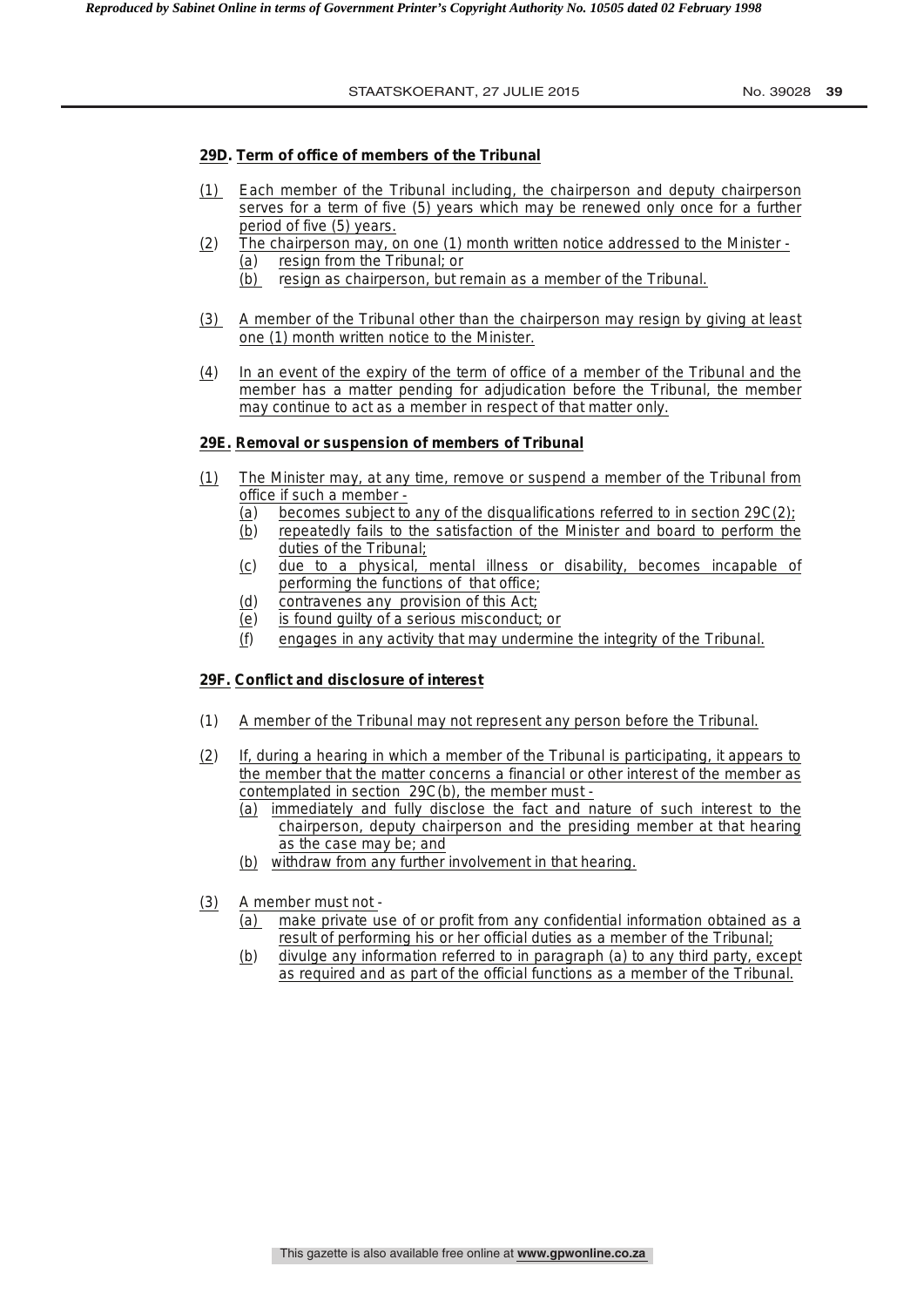#### **29G. Proceedings of the Tribunal**

- (1) The chairperson is responsible for managing the case files of the Tribunal, and must, take into account the complexity of a matter, assign each matter referred to the Tribunal to -
	- (a) a member of the Tribunal; or
	- (b) a panel composed of any three (3) members of the Tribunal.
- (2) When assigning a matter to a Tribunal panel in terms of subsection (1) paragraph (b), the chairperson may -
	- (a) ensure that at least one (1) member of the Tribunal panel is a person with suitable legal qualifications and experience; and
	- (b) designate a member of the Tribunal panel to preside over the proceedings of the Tribunal.
- (3) If, a member of the panel is unable to complete the proceedings in a matter assigned to that panel due to resignation, illness, death, removal, suspension or withdrawal from a hearing in terms of this Act, the chairperson, may -
	- (a) direct that the hearing of that matter proceed before the remaining members of the panel, subject to the requirements of subsection (2)(a); or
	- (b) terminate the proceedings before that panel and constitute a new panel which may include any member of the original Tribunal panel, and direct the Tribunal panel to conduct a new hearing.
- (4) The decision of a Tribunal on a matter referred to it must be in writing and include reasons for that decision.
- (5) The Tribunal shall take a decision whether a matter pending before the Tribunal hearing as contemplated in subsection (1)(a) shall hold with the remaining members of the panel or a panel shall be constituted with a majority of the members of the Tribunal.
- (6) A decision, judgment or order of the Tribunal may be served, executed, and enforced as if it were an order of the High Court and is binding subject to review or appeal to a court of law.

# **29H. Hearings before Tribunal**

- (1) The Tribunal must conduct its hearings in public
	- (a) in an inquisitorial manner;
	- (b)as expeditiously as possible;
	- (c)as informally as possible; and
	- (d) in accordance with the principles of natural justice.
- (2) Despite the provision of subsection (l), a Tribunal member presiding at a hearing may exclude members of the public, specific persons or categories of persons from attending the preceding if -
	- (a) evidence to be presented is confidential information, but only to the extent that the information cannot otherwise be protected;
	- (b) the proper conduct of the hearing requires it; or
	- (c)for any other reason that would be justifiable during proceedings in a High Court.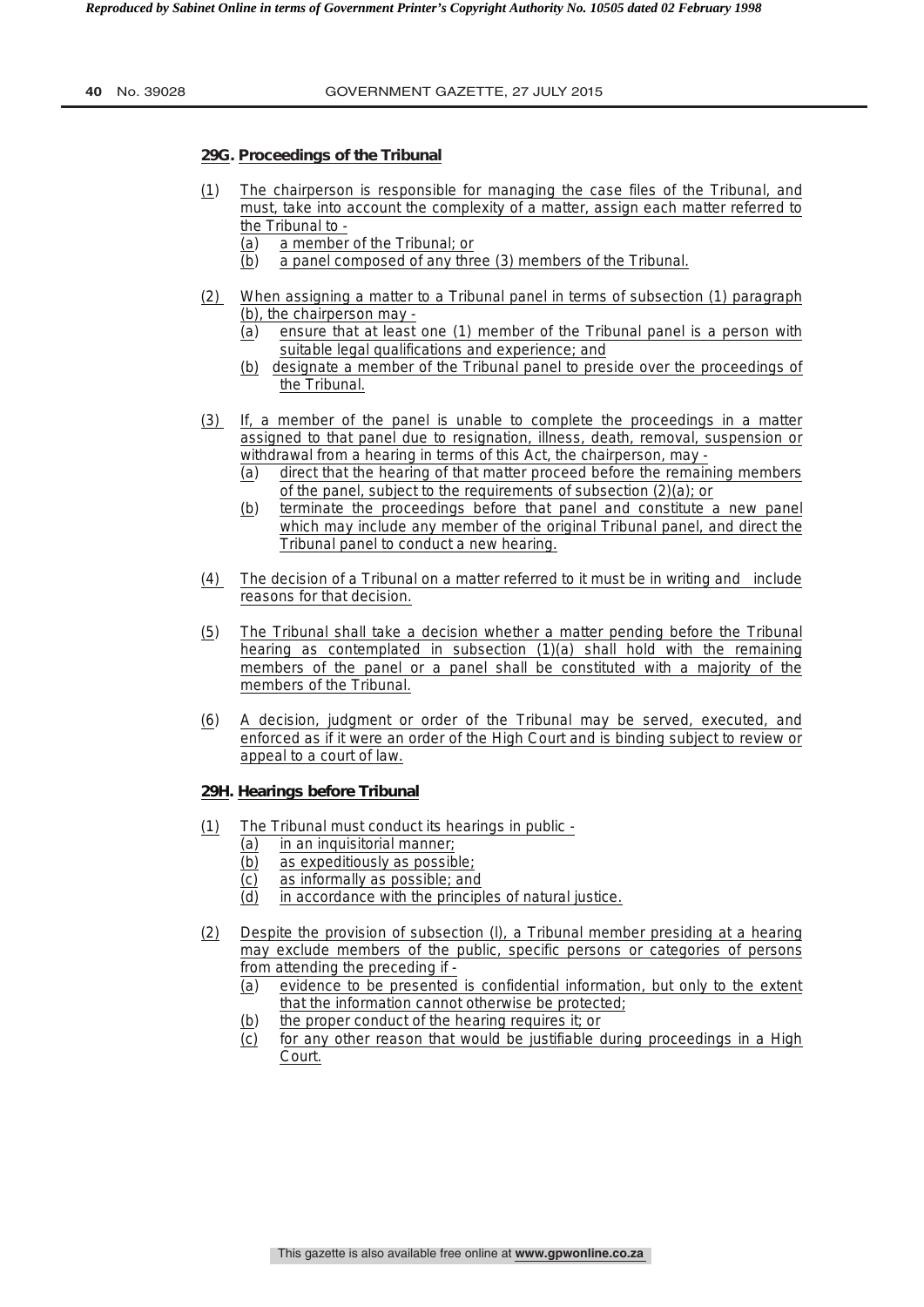#### **29I. Right to participate in hearing**

- (1) The following persons may participate in a hearing before the Tribunal, in person or through a representative and may put questions to witnesses and inspect any books, documents or items presented at the hearing:
	- (a) the Commission;
	- (b)the applicant, complainant and respondent; and
	- (c)any other person who has a material interest in the hearing, unless, in the opinion of the presiding member of the Tribunal, such interest is adequately represented by persons participating at the hearing.

# **29J. Powers of a member presiding at hearing**

- (1) A member of the Tribunal presiding at a hearing may
	- (a) direct or summon any person to appear at any specified time and place;
	- (b) question any person under oath or affirmation;
	- (c) summon or order any person to
		- (i) produce any book, document or item necessary for purposes of the hearing; or
		- perform any other act in relation to this Act; and
	- (d)give direction prohibiting or restricting the publication of any evidence adduced during a Tribunal hearing.

#### **29K. Rules of procedure**

Subject to the rules of procedure of the Tribunal, a member of the Tribunal presiding at a hearing may determine any matter of procedure for that hearing, with due regard to the circumstances of the case and the requirements of the applicable provision of this Act.

#### **29L. Appeals and reviews**

- (1) A participant in a hearing before a single member of the Tribunal may appeal against a decision of that member to a full panel of the Tribunal.
- (2) Subject to the rules of the High Court, a participant in a hearing before a full panel of the Tribunal may -
	- (a) apply to the High Court to review the decision of the Tribunal; or
	- (b) appeal to the High Court against the decision of the Tribunal.

#### **29M. Interim relief**

- (1) At any time, whether or not a hearing has commenced, any person may apply to the Tribunal for an interim order in respect of that matter before the Tribunal.
- (2) The Tribunal may only grant such an order if
	- (a)there is *prima facie* evidence that the allegations may be true; and (b*)* an interim order is reasonably necessary to -
		- (i) prevent serious, irreparable damage to that person; or
		- (ii) prevent the purposes of this Act from being frustrated.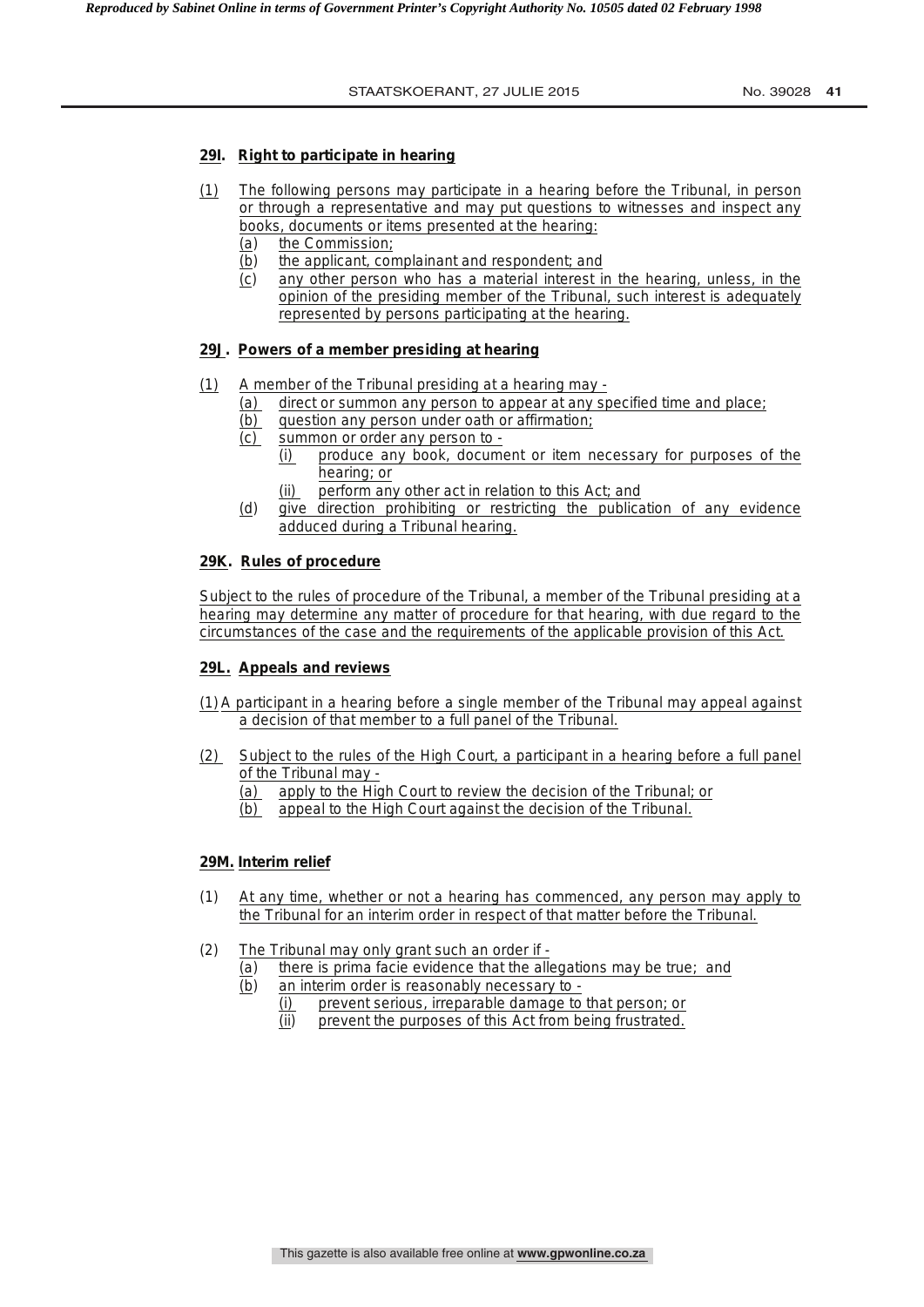- (c) the respondent has been given a reasonable opportunity to be heard, having regard to the urgency of the proceedings; and
- (d) the balance of convenience favours the granting of the order.
- (3)An interim order in terms of this section must not extend beyond the earlier of
	- (a)the conclusion of a hearing into the matter before the Tribunal; or
	- (b)the date that is six (6) months after the date of issue of the interim order.
- (4) If an interim order has been granted and a hearing into that matter has not been concluded within six (6) months after the date of that order, the Tribunal may, on good cause shown, extend the interim order for a further period not exceeding six (6) months.

# **29N. Orders of the Tribunal**

- (1) In addition to Tribunal powers in terms of this Act and Companies Act, 2008, (Act 71 of 2008) the Tribunal may make any appropriate order in relation to a matter brought before it, including -
	- (a) declaring a particular conduct to constitute an infringement of this Act and as such prohibited;
	- (b)interdicting conduct which constitute an infringement of this Act;
	- (c)imposing an administrative fine in terms of section 175 of the Companies Act, 2008, (Act 71 of 2008) with or without the addition of any other order in terms of this Act;
	- (d) confirming a consent agreement in terms of section 174 of the Companies Act, 2008, (Act 71 of 2008), as an order of the Tribunal;
	- (e)condoning any non-compliance of its rules and procedures on good cause shown;
	- (f) confirming an order against an unregistered person to cease engaging in any activity that is required to be registered in terms of this Act;
	- (g)suspending or cancelling the registrant's registration or accreditation subject to any such terms and conditions the Tribunal deems fit; or
	- (h) any other appropriate order required to give effect to a right, as contemplated in this Act or any other relevant legislation.

#### **29O. Witnesses**

- (1) Every person giving evidence at a hearing of the Tribunal must answer any relevant question.
- (2) The law regarding a witness's privilege in a criminal case in a court of law applies.
- (3) The Tribunal may order a person to answer any question or to produce any article or document, even if it is self-incriminating to do so.

#### **29P. Costs**

- (1) Subject to subsection (2), each party participating in a hearing must bear its own costs.
- (2) If the Tribunal -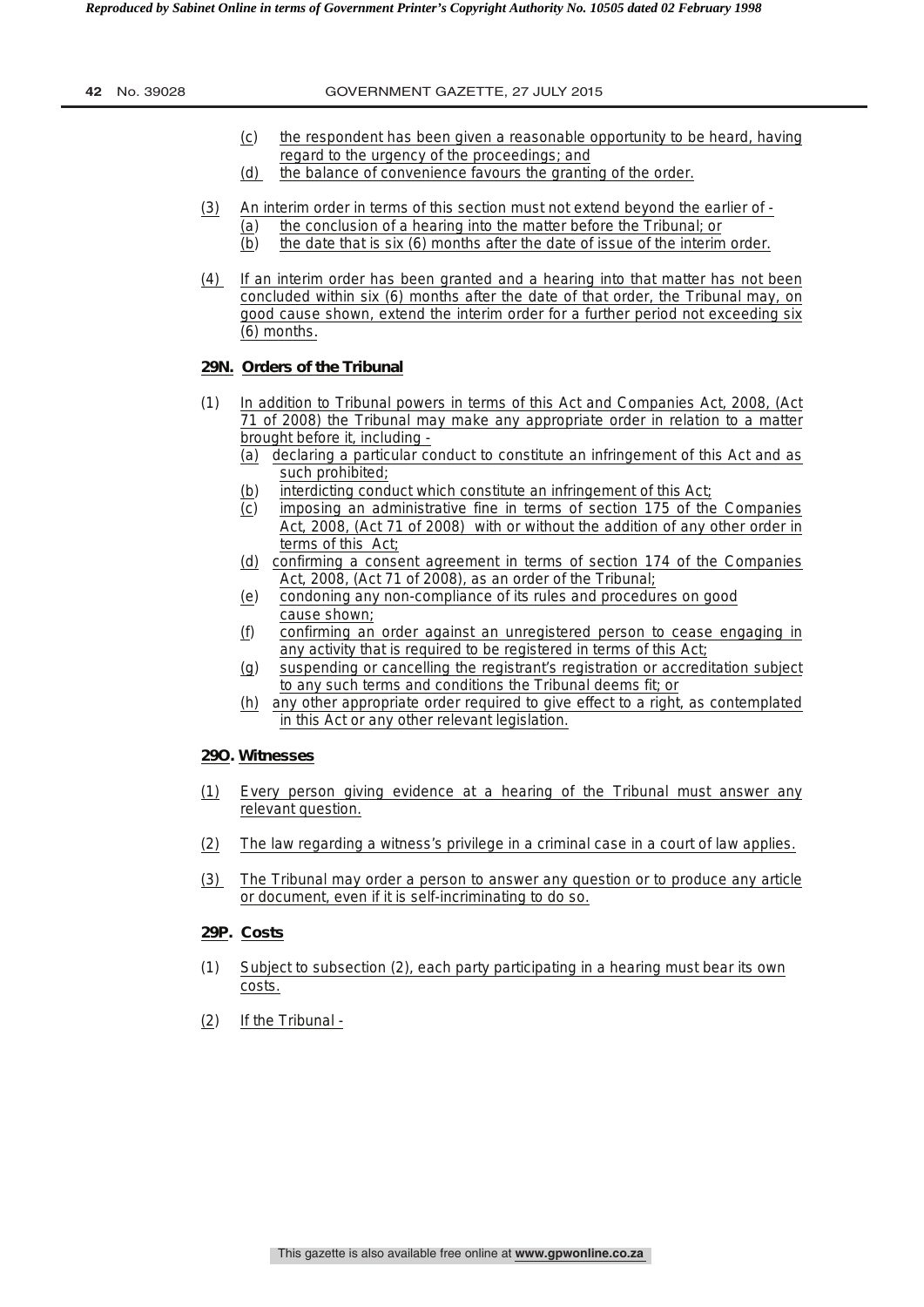- (a) has not made a finding against a respondent, the member of the Tribunal presiding at a hearing may award costs to the respondent and against a complainant who referred the complaint; or
- (b) has made a finding against a respondent, a member of the Tribunal presiding at a hearing may award costs against the respondent and to a complainant who referred the complaint to the Tribunal.

# **29Q. Appointment of staff of the Tribunal**

- (1) The Chairperson or any delegated official of the Tribunal may (a) appoint staff, enter into contract or hire independent contractors to
	- assist the Tribunal in carrying out its functions; (b) in consultation with the Minister and the Minister of finance, determine the remuneration, allowances, benefits and other terms; and
	- (c) conditions of members of staff of the Tribunal or those contracted to assist the Tribunal.

#### **29R. Finances**

- (1) Tribunal is financed from
	- (a)money appropriated by Parliament;
	- (b*)* any fees or fines payable in terms of this Act or any relevant legislation;
	- (c)income derived from their respective investment and deposit of surplus money in terms of subsection (2); or
	- (d)other money accruing from any source.
- (2)The Tribunal may invest or deposit money that is not immediately required for contingencies or to meet current expenditures -
	- (a) on a call or short-term fixed deposit with any registered bank of financial institution in the Republic; or
	- (b) in an investment account with the Corporation for Public Deposits established in terms of section 2 of the Corporation for Public Deposits Act, 1984 (Act 46 of 1984).

#### **29S. Reviews and reports to Minister**

- (1) The Minister may, at any time, conduct an audit review of the performance and exercise of the functions by the Tribunal.
- (2) In addition to any other reporting requirement set out in this Act or any legislation, the Tribunal must report to the Minister annually on its performance and activities, as required by the Public Finance Management Act, 1999 (Act 29 of 1999).
- (3) As soon as practicable after receiving a report of a review contemplated in subsection (1), or after receiving a report contemplated in subsection (2), the Minister must transmit and table a copy of the report in Parliament.".

#### **Repeal of sections 30, 31, 32, 33 and 36 of Act 98 of 1978**

**35.** Sections 30,31,32,33 and 36 of Act 98 of 1978 are hereby repealed.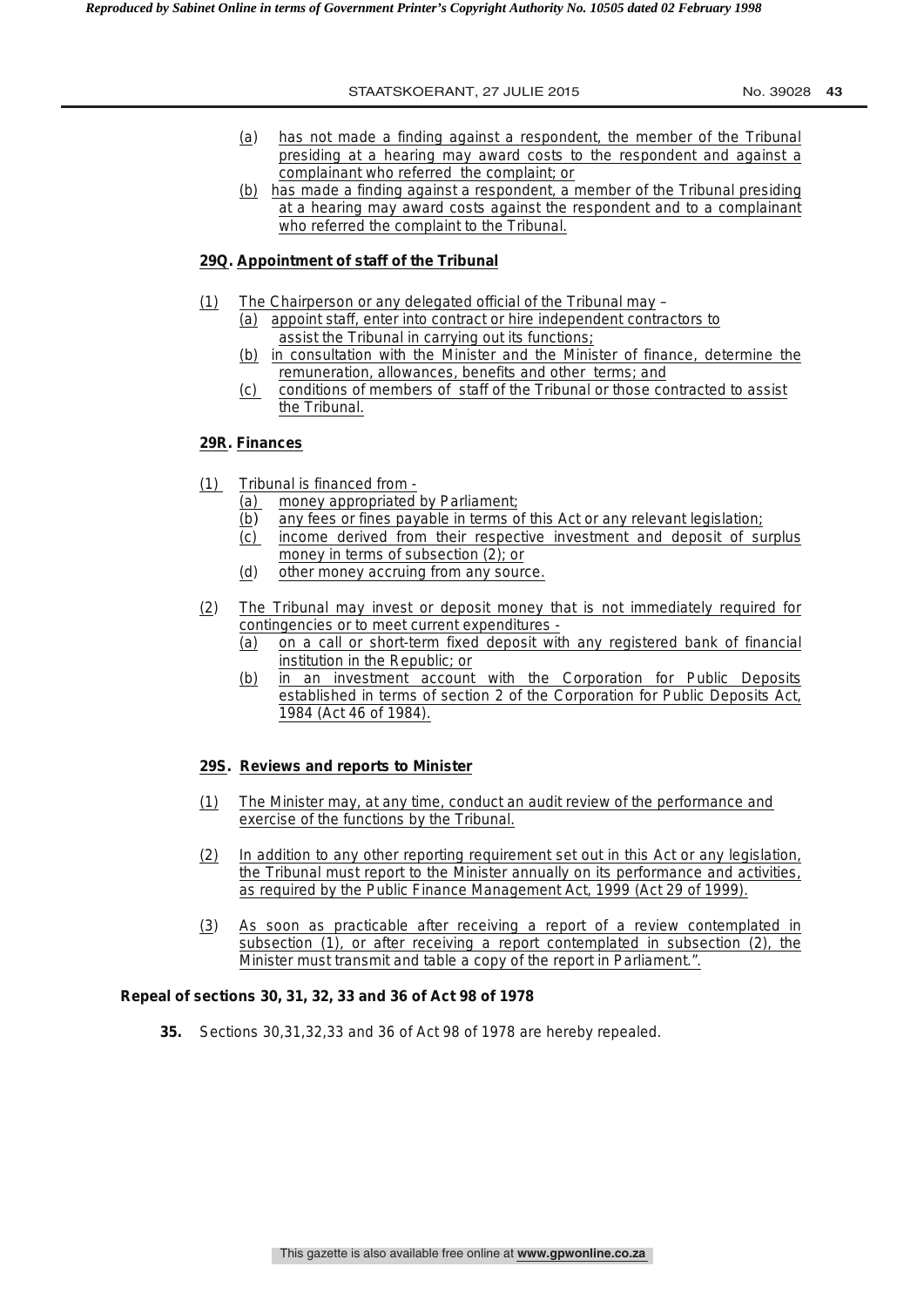## **Amendment of section 39 of Act 98 of 1978**

- **36.** Section 39 of the principal Act is hereby amended
	- (a) by the deletion after paragraph (Cd) of the words "and";
	- (b) by the insertion after paragraph (cE) of the following paragraphs:
		- "(cF) prescribing rules regulating processes and proceedings of the Tribunal;
		- (cG) prescribing compulsory and standard contractual terms to be included in agreements to be entered in terms of this Act;
		- (cH) prescribing permitted acts for circumvention of technological protection measures as contemplated in section 28B, after due consideration of the following factors:
			- (i)the availability for use of works protected by copyright;
			- (ii) the availability for use of works for non-profit archival and educational purposes;
			- (iii)the impact of the prohibition on the circumvention of technological protection measures applied to works or protected by copyright on criticism, comment, news reporting, teaching, scholarship, or research;
			- (iv) the effect of the circumvention of technological protection measures on the market for or value of works protected by copyright; or
			- (v) such other factors as the Minister considers appropriate.
		- (cI) prescribing royalty rates or tariffs for various forms of use;
		- (cJ) prescribing the appropriate period for retention of unclaimed royalties;
		- (cK) prescribing code of conduct for Collecting Society and any matter relating to the reporting , operations, activities and functions of Collecting Society; and
		- (cL) prescribing the local music content for television and radio broadcasting.".
	- (c) by the addition after paragraph (cK) of the following paragraph:

"(e) Before making any regulations in terms of this Act, the Minister must publish the proposed regulations for public comment for a period of not less than thirty (30) calendar days.".

# **Insertion of section 39A in Act 98 of 1978**

**37.** The following section is hereby inserted in the principal Act after section 39:

### "**39A**. **Unenforceable contractual term**

(1) To the extent that a term of a contract purports to prevent or restrict the doing of any act which by virtue of this Act would not infringe copyright or which purport to renounce a right or protection afforded by this Act, such term will be unenforceable.".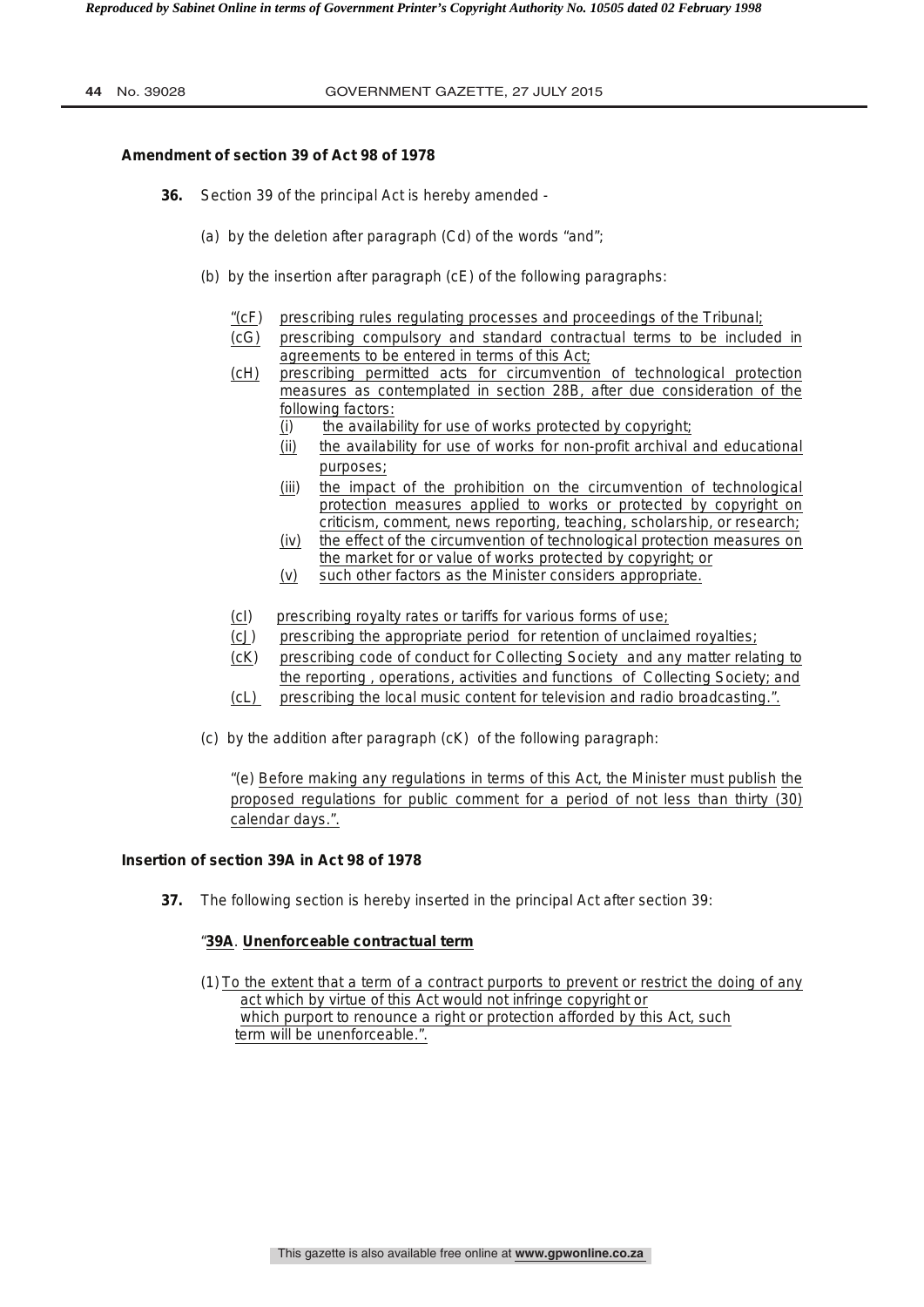# **Short title and commencement**

**38.** This Act is called the Copyright Amendment, 2015 and shall come into operation on a date fixed by the President by proclamation in the Gazette.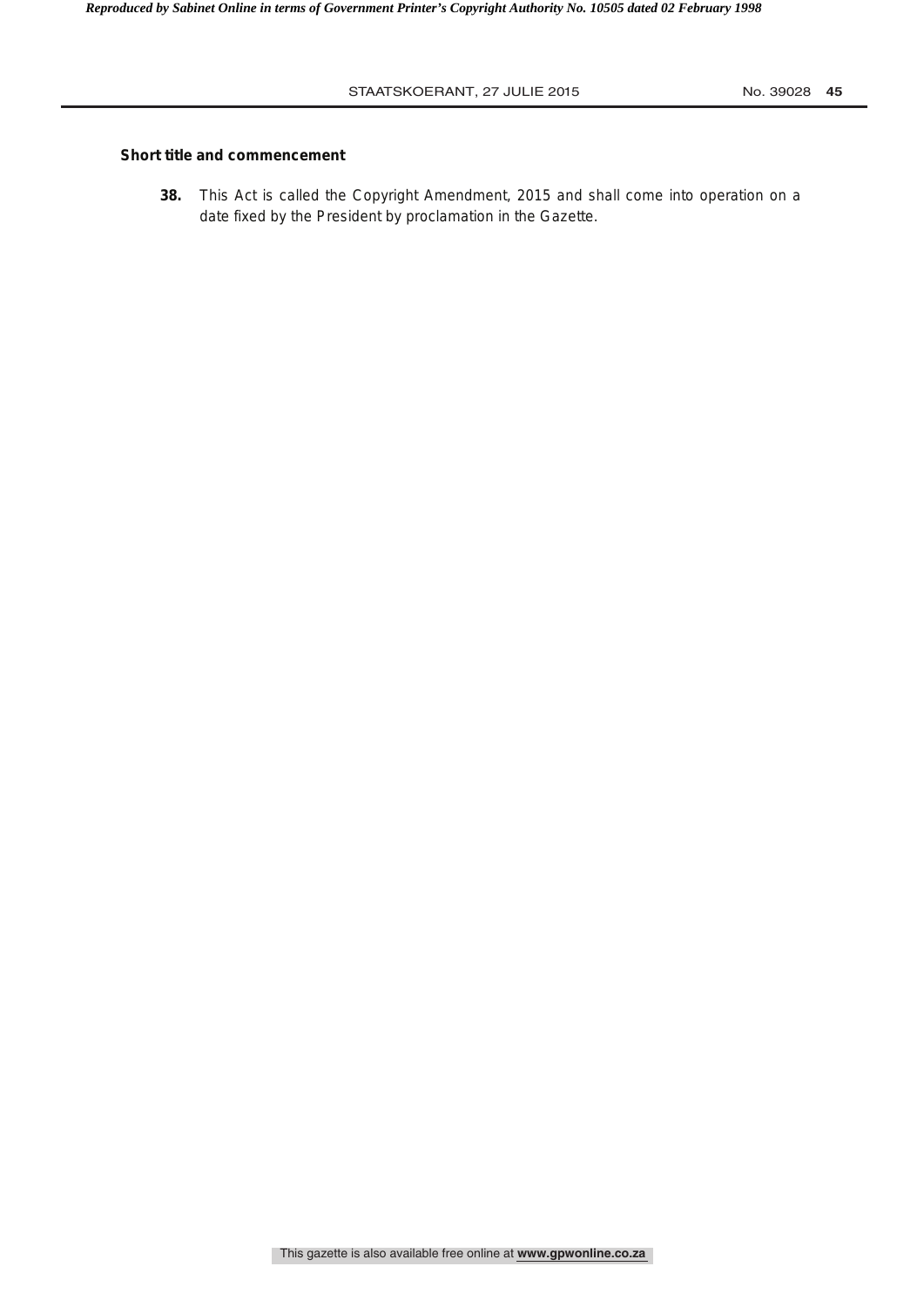# **Schedule**

# **A. Translation Licenses**

# **1. Application of the provisions in the Schedule**

(1) The provisions in this Schedule apply to copyright works which have been published in printed or analogous forms of reproduction.

# **2. Application for license**

- (1) Any person may, apply to the Intellectual Property Tribunal for a license to make a translation of the work into any of the languages including, Northern Sotho, Zulu, Sotho, Swazi, Tsonga, Tswana, Venda, Xhosa, Afrikaans or Ndebele, the translation in printed or analogous forms of reproduction (hereinafter referred to as "the license").
- (2) Any person may, apply to the Intellectual Property Tribunal for a license to translate copyrighted work, to make the work into a usable or in analogous forms of reproduction.
- (3) No license shall be granted until the expiration of the following applicable periods
	- (a) within a period of one (1) week from the date of first publication of the original copyrighted work, where the application is for a license for translation into specified languages;
	- (b) three (3) months from the date of first publication of the original copyrighted work, where the application is for a license for translation into specified languages in general use or any other language in general use; and
	- (c) one (1) year from the date of first publication of the of the original copyrighted work where the application is for a license for translation into any language that is not stipulated in this Act or languages that are not generally used in the Republic as covered by subsection (1) above.

# **3. Grant license**

- (1) Before granting a license, the Intellectual Property Tribunal shall determine that
	- (a) no translation of the work into the language in question of copyrighted work has been established in printed or analogous forms of reproduction by or with the authorization of the owner of the right of translation or any previous editions in that language are out of print;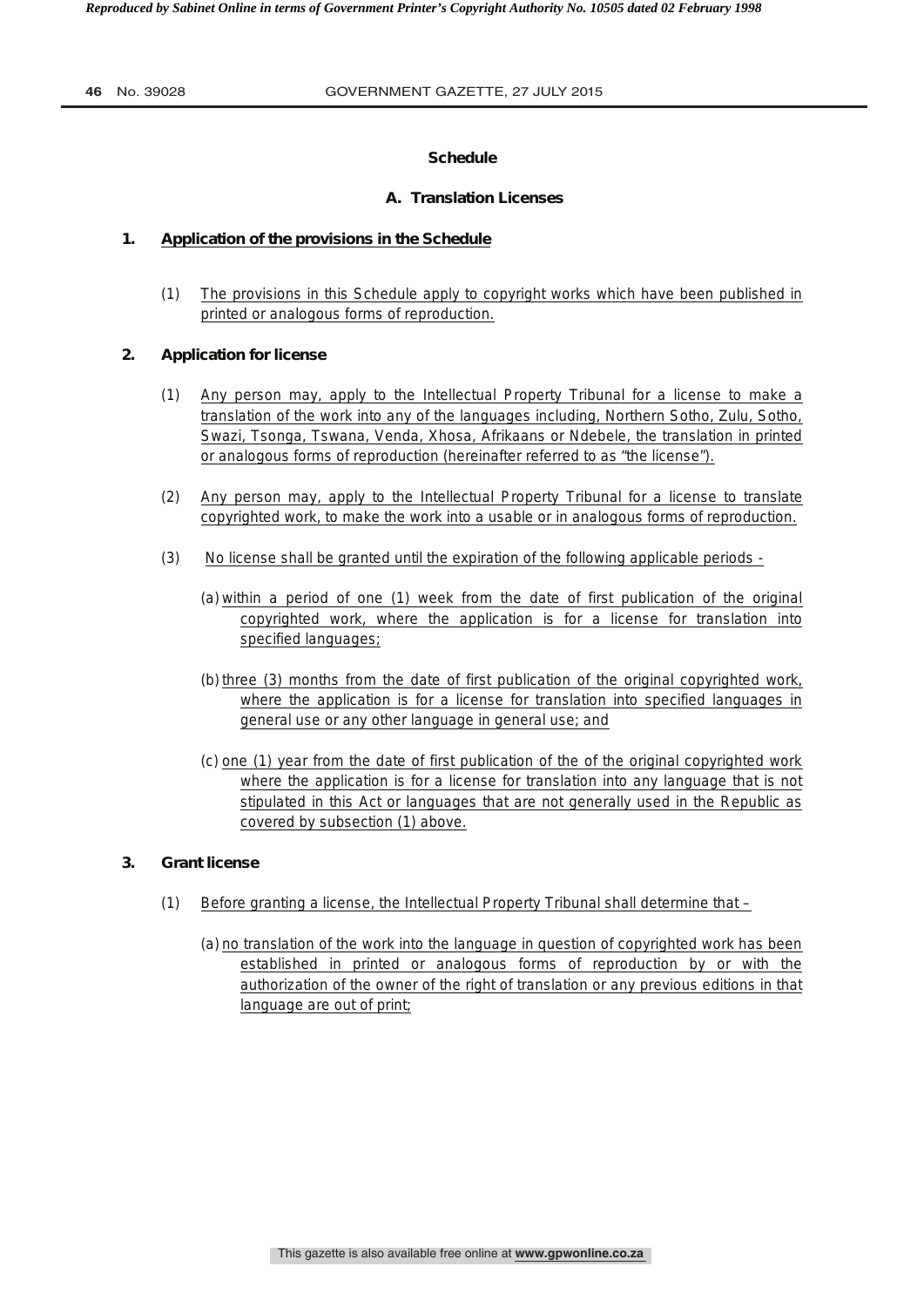- (b) the applicant for the license has established that he/she either has requested and has been denied authorisation from the owner of the right of translation after due diligence on his/her part, was unable to find such owner;
- (c) at the same time as addressing the request referred to in (a) and (b) above with the owner, the applicant for the license has informed any organization designated for the purpose of his/her request in which the publisher of the work to be translated is believed to have his principal place of business;
- (d) if the applicant could not find the owner of the copyrighted work requiring translation by registered mail or electronic mail (with proof of service), a copy of his/her application to the publisher whose name/s appears on the work and another such copy to any principal place of business referred to above;
- (e) no license shall be granted unless the owner of the copyrighted work requiring translation is known or located and has been given an opportunity to be heard;
- (f) No license shall be granted until expiration of
	- (i) a further period of two (2) days, where the one (1) week period referred to in subsection (3)(a) applies;
	- (ii) a further period of two (2) weeks, where three (3) months referred to in subsection (3)(b) applies; or
	- (iii) a further period of three (3) months, where one (1) month referred to in subsection (3)(c) applies.
- (g) Such further period shall be computed from the date on which the applicant complies with the requirements mentioned in subsections  $(a) - (f)$  or where the identity or the address of the owner of the copyright work requiring translation is unknown from the date on which the applicant also complies with the requirement mentioned in subsection  $(a) - (f)$  above; and
- (h) If, during either of the said further periods, a translation into the language in question of the copyright work has been published in printed or analogous forms of reproduction by or with the authorization of the owner of the translation right, no license shall be granted.
- (2) For works composed mainly of illustrations, a license shall be granted only if the conditions stipulated in  $(a) - (f)$  are also fulfilled.
- (3) No license shall be granted when the author has withdrawn all copies of the work from circulation.

# **4. Scope and conditions of license**

- (1) Any license under this Schedule shall
	- (a) be only for the purpose of teaching;
	- (b) training, scholarship or research;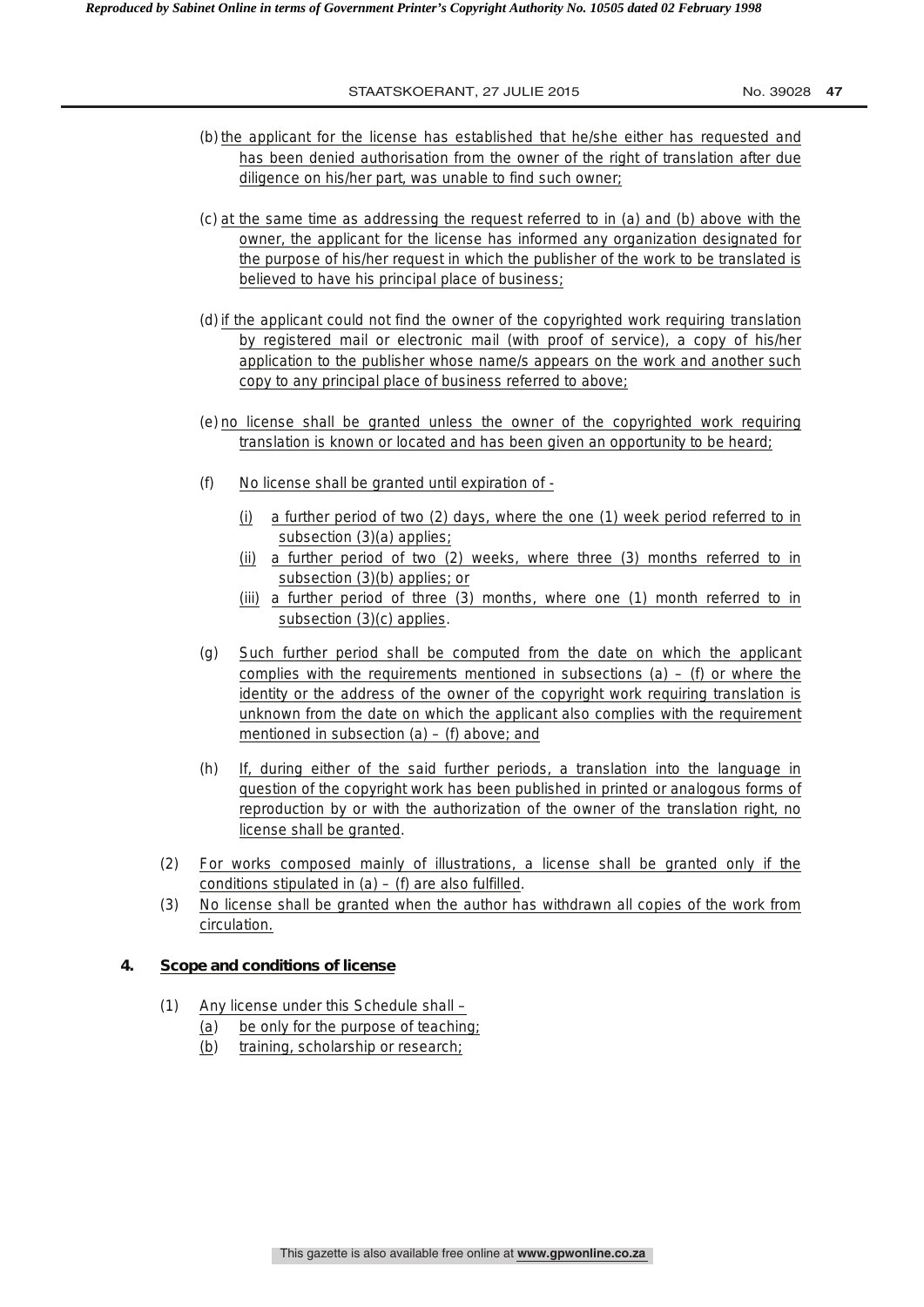| No. 39028<br>48 |  |
|-----------------|--|
|-----------------|--|

- (c) allow publication in a printed or analogous form of reproduction consistently with the conditions stipulated above, provided that –
	- (i) the Intellectual Property Tribunal certifies that facilities do not exist for such printing or reproduction or that existing facilities are incapable for economic or practical reasons of ensuring such reproduction, the preparation may be made outside the country if -
		- (aa) all copies reproduced are sent to the licensee in one or more bulk shipments for distribution exclusively in the Republic and the contract between the licensee and the establishment doing the work of reproduction so requires;
		- (bb) the said contract provides that the establishment engaged for doing the work of reproduction guarantees that the work of reproduction is lawful in the country where it is done; and
		- (cc) the licensee does not entrust the work of reproduction to an establishment specially created for the purpose of having copies reproduced of works for a license granted under this Schedule.
- (c) not extend to the export of copies made under the license, except as provided in subsection (i);
- (d) be non-exclusive; and
- (e) be transferable.
- (2) Copies of a translation published under a license, may be sent abroad by the Government or other public entity provided that -
	- (a) the translation is into a language other than the language used in the Republic that will be of use;
	- (b) the recipients of the copies are individuals who are South African nationals or are organizational groupings that are nationals in the Republic;
	- (c) the recipients will use the copies only for the purpose of teaching, scholarship or research;
	- (d) both the sending of the copies abroad and their subsequent distribution to the recipients are without any commercial purpose; and
	- (e) the government of the foreign country to which the copies are sent has agreed to the receipt or distribution, or both, of the copies into that country.
- (3) World Intellectual Property Organisation (WIPO) shall be notified by the Intellectual Property Tribunal of agreements pertaining to license, if any.
- (4) The license shall provide for just compensation in favor of the owner of the right of translation that is consistent with standards of royalties normally operating in the case of licenses freely negotiated between persons in the country and owners of translation rights in the country of the owner of the right of translation.
- (5) If the licensee is unable to transmit the compensation to the owner of the right of translation due to conversion of currency, he/she shall report the fact to the Intellectual Property Tribunal who shall make all efforts, by the use of international machinery to ensure such transmittal is in internally convertible currency or its equivalent.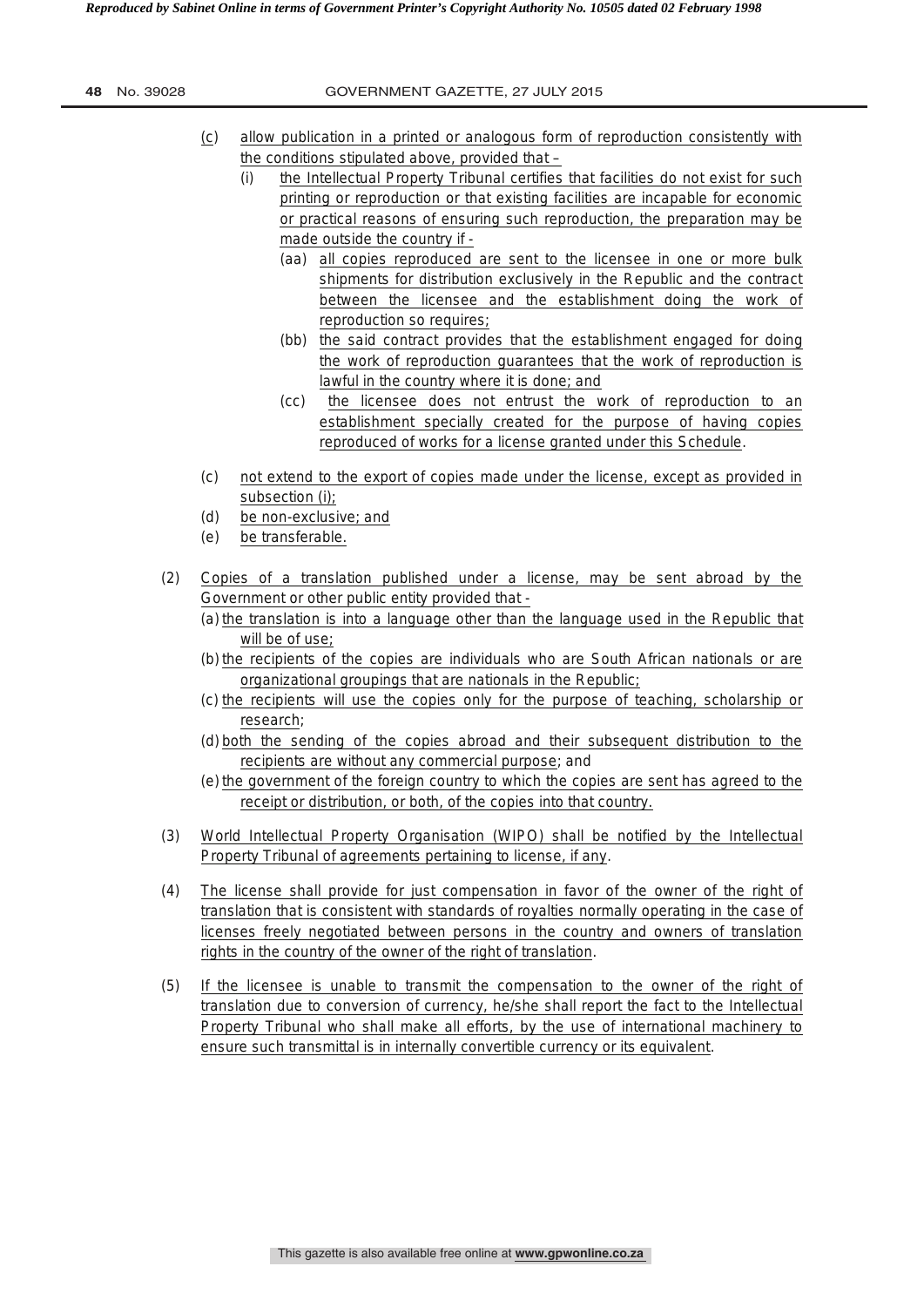- (6) As a condition of maintaining the validity of the license, the translation must be correct for such use and all published copies must include the following:
	- (a) the original title and name of the author of the work;
	- (b) a notice in the language of the translation stating that the copy is available for distribution only in the Republic;
	- (c) if the work which is translated was published with a copyright notice, a reprint of that notice must be included.
- (7) The license shall terminate if
	- (a) a translation of the work is in the same language or the copyrighted work with substantially the same content as the original publication under the license; and
	- (b) a translation of the work is published in printed or analogous forms of reproduction in the country by or with the authorization of the owner, at a price reasonably related to the price normally charged in the country for comparable works. Any copies already made before the license terminates may continue to be distributed until their stock is exhausted.

# **5. License for broadcasting organization**

- (1) A license under this Schedule may also be granted to a domestic broadcasting organization, provided that the following conditions are met –
	- (a) the translation is made from a copy made and acquired in accordance with the laws of the country;
	- (b) the translation is only for use in broadcasts intended exclusively for teaching or for the dissemination of the results of specialised technical or scientific research to experts in a particular profession;
	- (c) the translation is used exclusively for the purpose specified in (b) above, through broadcasts that are lawfully made and that are intended for recipients in the country, including broadcasts made through the medium of sound or visual recording that have been made lawfully and for the sole purpose of such broadcasts;
	- (d) sound or visual recordings of the translation may not be used by broadcasting organizations other than those having their headquarters in the country; and
	- (e) all uses made of the translation are without commercial purpose.
- (2) A license may also be granted to a domestic broadcasting organization under all of the conditions provided in subsection (1), to translate any text incorporated in an audiovisual fixation that was itself prepared and published for the sole purpose of being used in connection with systematic instructional activities.

# **B. Reproduction Licenses**

# **1. Application of the provisions in the Schedule**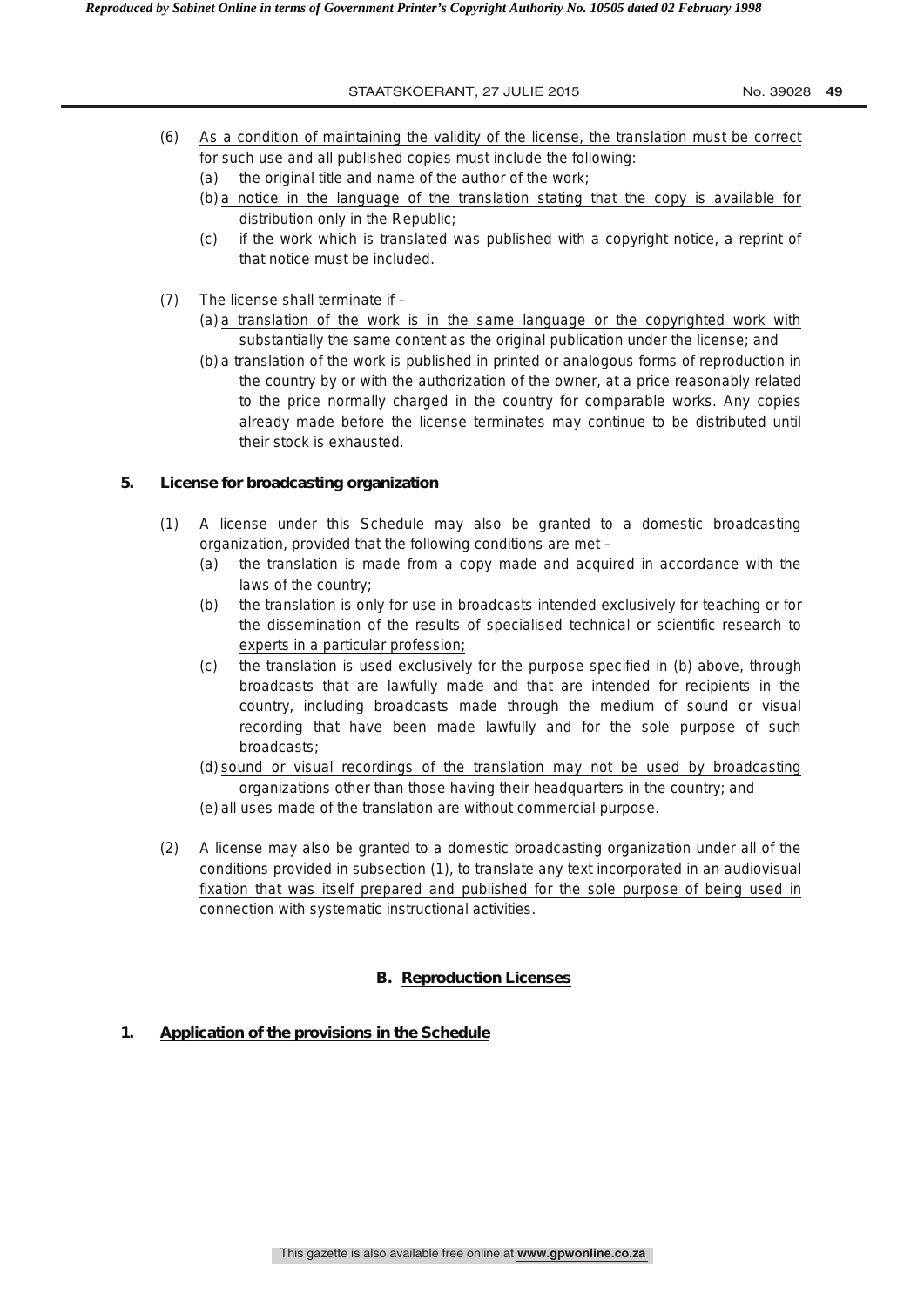## **50** No. 39028 GOVERNMENT GAZETTE, 27 JULY 2015

(1) The provisions in this Schedule apply to works which have been published in printed or analogous forms of reproduction.

# **2. Application for license**

- (1) Any person may, apply to the Intellectual Property Tribunal for a license to reproduce and publish a particular edition of the work in printed or analogous forms of reproduction (hereinafter referred to as "the license").
- (2) No license shall be granted until the expiration of the following applicable periods, commencing from the date of first publication of the particular edition of the work - (a) three (3) years for works, such as, technology and of the natural and physical sciences including, mathematics;
	- (b) seven (7) years for works of fiction, poetry, drama and music, and for art books; and (c) five (5) years for all other works.

# **3. Grant of license**

- (1) Before granting of license, the Intellectual Property Tribunal shall determine that
	- (a) no distribution, by or with no authorization of the owner of the right of reproduction of copies in printed or analogous forms of reproduction of that particular edition has taken place in the country, to the general public or in connection with systematic activities at a price reasonably related to that normally charged in the country or that, under the same conditions, such copies have not been on sale in the country for a continuous period of at least six (6) months;
	- (b) the applicant for the license has established that he/she either has requested, and has been denied, authorisation from the owner of the right of reproduction or that, after due diligence on his/her part, he/she was unable to find such owner;
	- (c ) at the same time as addressing the request referred to in (b) above, to the owner, the applicant for the license has informed any national or international organization designed for the purpose of his/her application, in which the publisher of the work to be reproduced is believed to have his principal place of business; and
	- (c) If he could not find the owner of the right of reproduction, the applicant has sent, by registered mail or electronic mail (with proof), a copy of his application to the publisher whose name appears on the work and another such copy to any principal place of business referred to in above.
- (2) no license shall be granted unless the owner of the right of reproduction is known, located or has been given an opportunity to be heard.
- (3) where the three (3) year period referred to in section  $(2)(a)$  applies, no license shall be granted until the expiration of six (3) months computed from the date on which the applicant complies with the requirements mentioned is subsection  $(2)(a)$  and  $(b)$  or, where the identity or the address of the owner of the right of reproduction is unknown,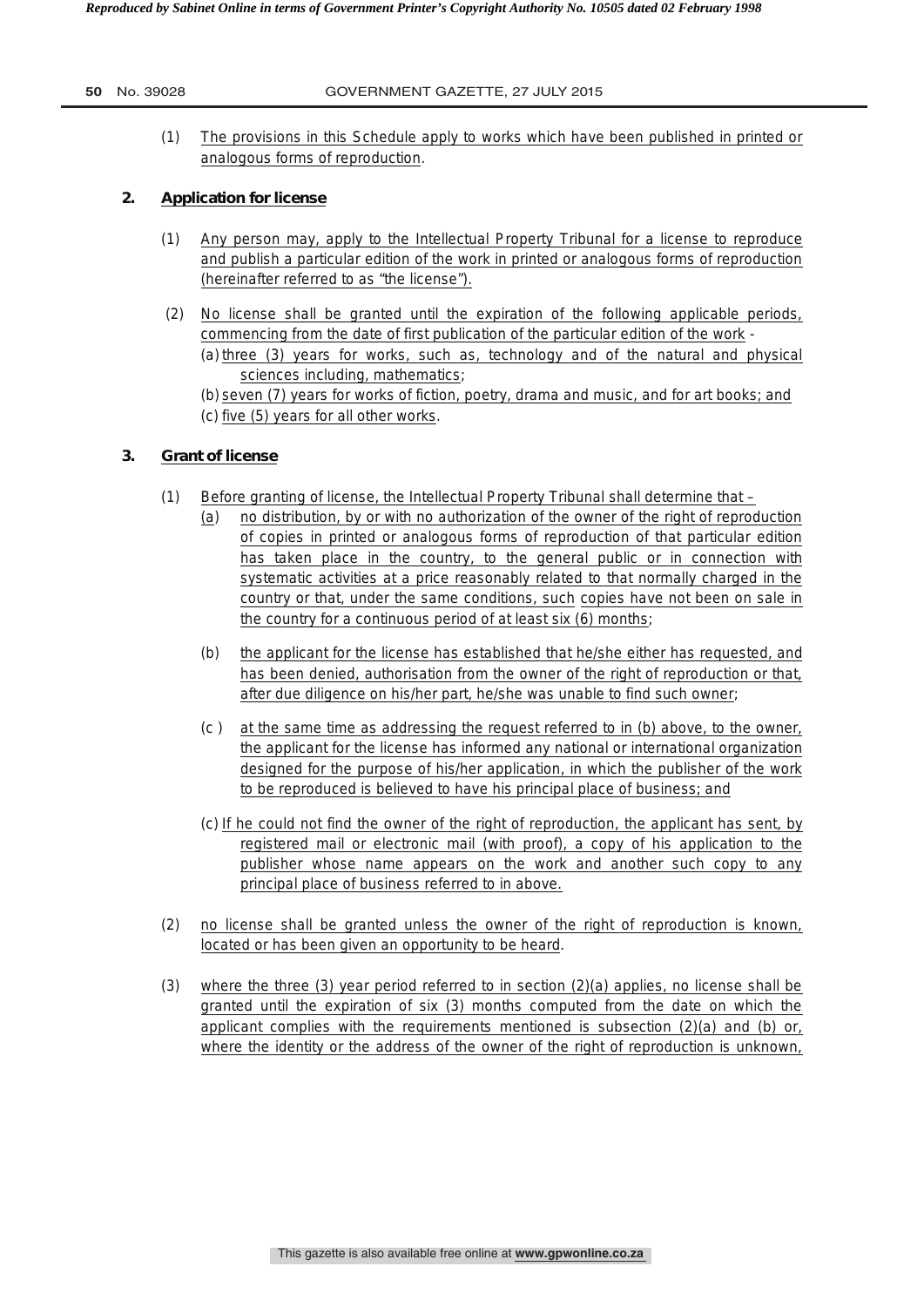from the date on which the applicant also complies with the requirements mentioned in this Schedule.

- (4) where the seven (7) year or five (5) year periods referred to in sections (2)(b) and (c) apply and where the identity or the address of the owner of the right of reproduction is unknown, no license shall be granted until the expiration of six (6) computed from the date on which the copies referred to have been mailed.
- (5) if, during the period of six or three months referred to in subsection (3) or (4), a distribution or placing on sale has taken place, no license shall be granted.
- (6) no license shall be granted if the author has withdrawn from circulation all copies of the edition which is the subject of the application.
- (7) where the edition which is the subject of an application for license under this Schedule is a translation, the license shall only be granted if the translation is in a language required by or with the authorization of the owner of the right of translation.

# **4. Scope and condition of the license**

- (1) Any license under this Schedule shall
	- (a) only be for use in connection with systematic instructional activities;
	- (b) only allow publication in a printed or analogous form of reproduction at a price reasonably related to or lower than, that normally charged in the country for comparable work;
	- (c) only allow publication within the country and shall not extend to the export of copies made under the license;
	- (d) where the Intellectual Property Tribunal certifies that facilities do not exist in the country and the contract between the licensee and the establishment doing the work of reproduction so requires, the reproduction may be made outside the country if -
		- (i) all copies reproduced are sent to the licensee in one or more bulk shipments for distribution exclusively in the country and the contract between the licensee and the establishment doing the work of reproduction so requires;
		- (ii) the said contract provides that the establishment engaged for doing the work of reproduction guarantees that the work of reproduction is lawful in the country where it is done;
		- (iii) the licensee does not entrust the work of reproduction to an establishment created for the purpose of having copies reproduced of works for which a license has been granted under this Schedule;
		- (iv) be non-exclusive; and
		- (v) not be transferable.